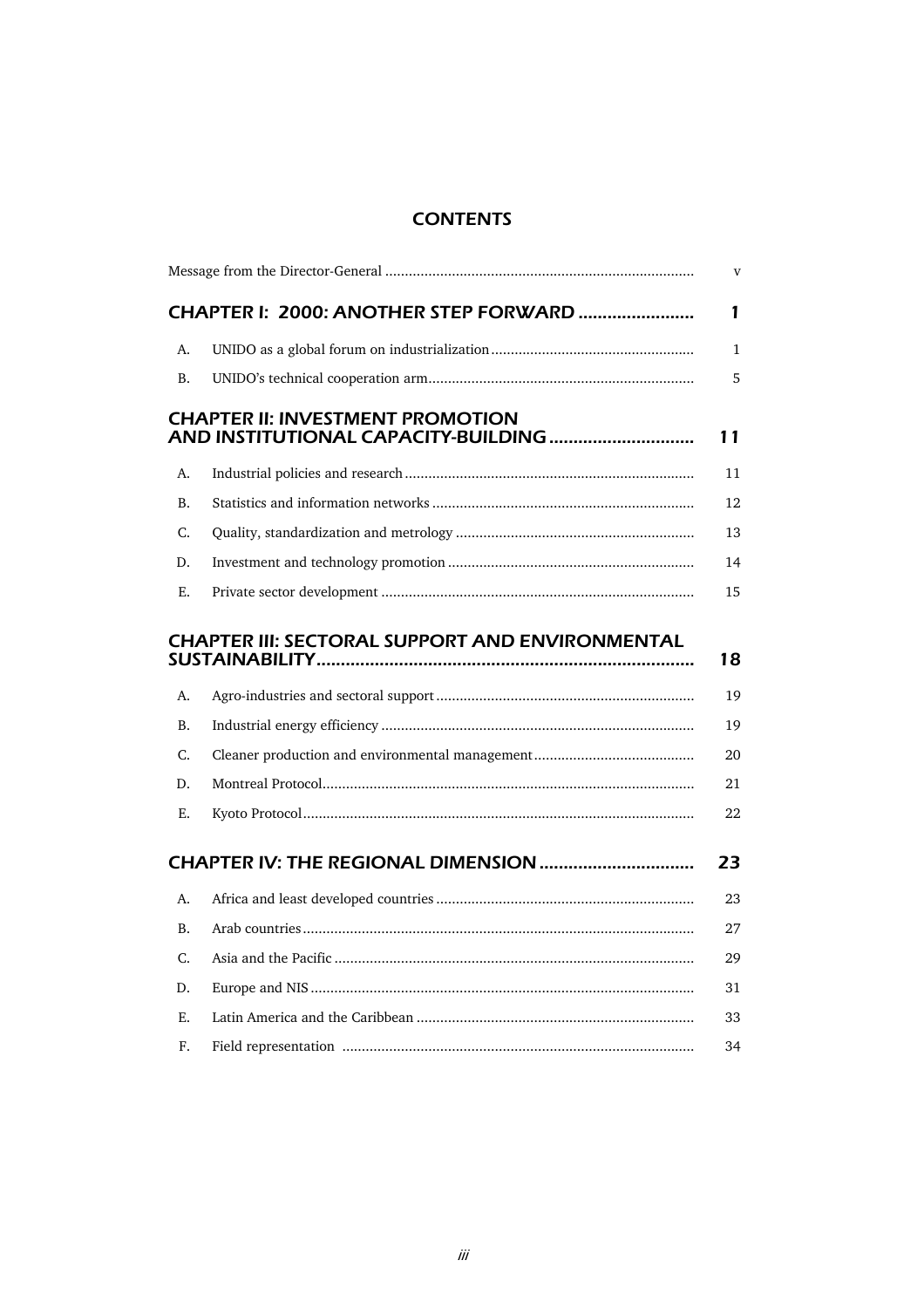#### CONTENTS *(continued)*

|    | <b>CHAPTER V: UNIDO PERFORMANCE MANAGEMENT </b>                  | 36  |
|----|------------------------------------------------------------------|-----|
| A  |                                                                  | 37  |
| B. |                                                                  | 38  |
| C. |                                                                  | 39  |
| D. |                                                                  | 42  |
| Ε. |                                                                  | 46  |
|    |                                                                  | 49  |
| A. |                                                                  | 50  |
| B. |                                                                  | 62  |
| C. |                                                                  | 65  |
| D. |                                                                  | 67  |
| Ε. |                                                                  | 73  |
| F. |                                                                  | 75  |
| G. |                                                                  | 77  |
| H. |                                                                  | 88  |
| I. |                                                                  | 90  |
| J. |                                                                  | 92  |
| К. |                                                                  | 93  |
| L. | Composition of the Secretariat and personnel-related information | 95  |
| M. |                                                                  | 97  |
| N. |                                                                  | 103 |
|    |                                                                  |     |

|--|--|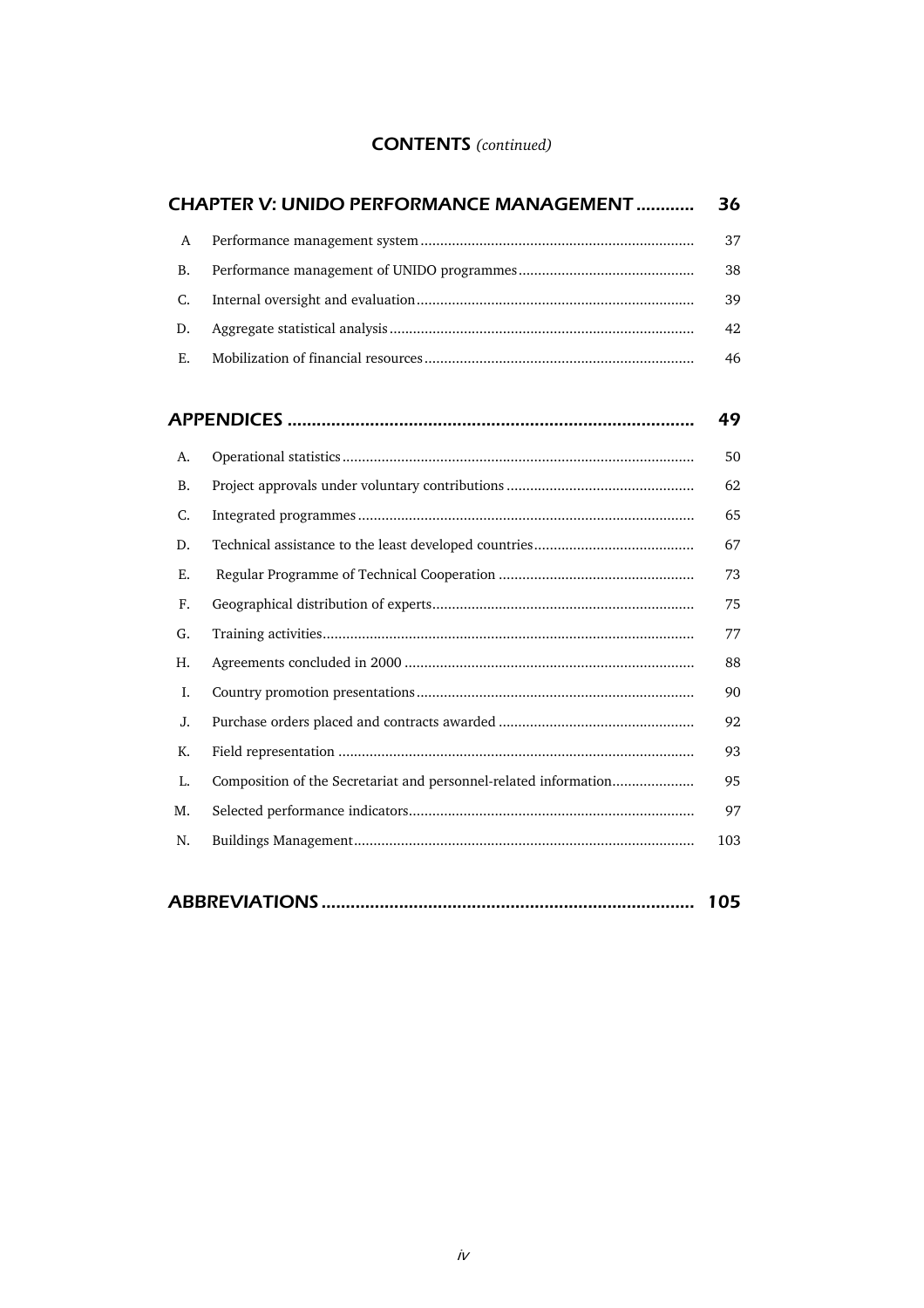# Message from the Director-General

This is the third Annual Report that I have had the opportunity to preface. Over the last three years the Organization has made significant achievements in terms of overall stabilization, refocusing priorities and reshaping technical cooperation modalities.

Those changes occurred primarily during 1998 and 1999. Thereafter, 2000 was a year of consolidating our achievements, and one in which we succeeded in stabilizing the changes introduced. At the beginning of the year, I determined that this was precisely what was needed at that point: the Organization required relief and stability after years of downsizing and adjustment.

But the need for stability gave us additional scope to consider and better analyse ways to improve the performance of the Organization. We received evidence that the integrated programmes were the correct mechanism to integrate in-house programme formulation. Yet, from the point of view of programme implementation and integration at the field level, more needs to be done. Much of UNIDO's work in 2000 consisted of laying the foundations for a carefully structured sustainable development process. Nonetheless, we should continue to improve the management of our Organization and of our services to increase technical cooperation delivery levels, which were not fully satisfactory.

While striving for stability, as a dynamic Organization we are constantly on the lookout for new opportunities and areas that will enable us to better serve our stakeholders. As I indicated at the most recent session of the Industrial Development Board, we will launch a number of initiatives to enhance UNIDO's contribution to the achievement of international development targets set by the international community.

Having laid the foundations for a stable Organization, we can now invest our efforts in moving this Organization forward and working towards the future we want for UNIDO.

paires

 Carlos Magariños Director-General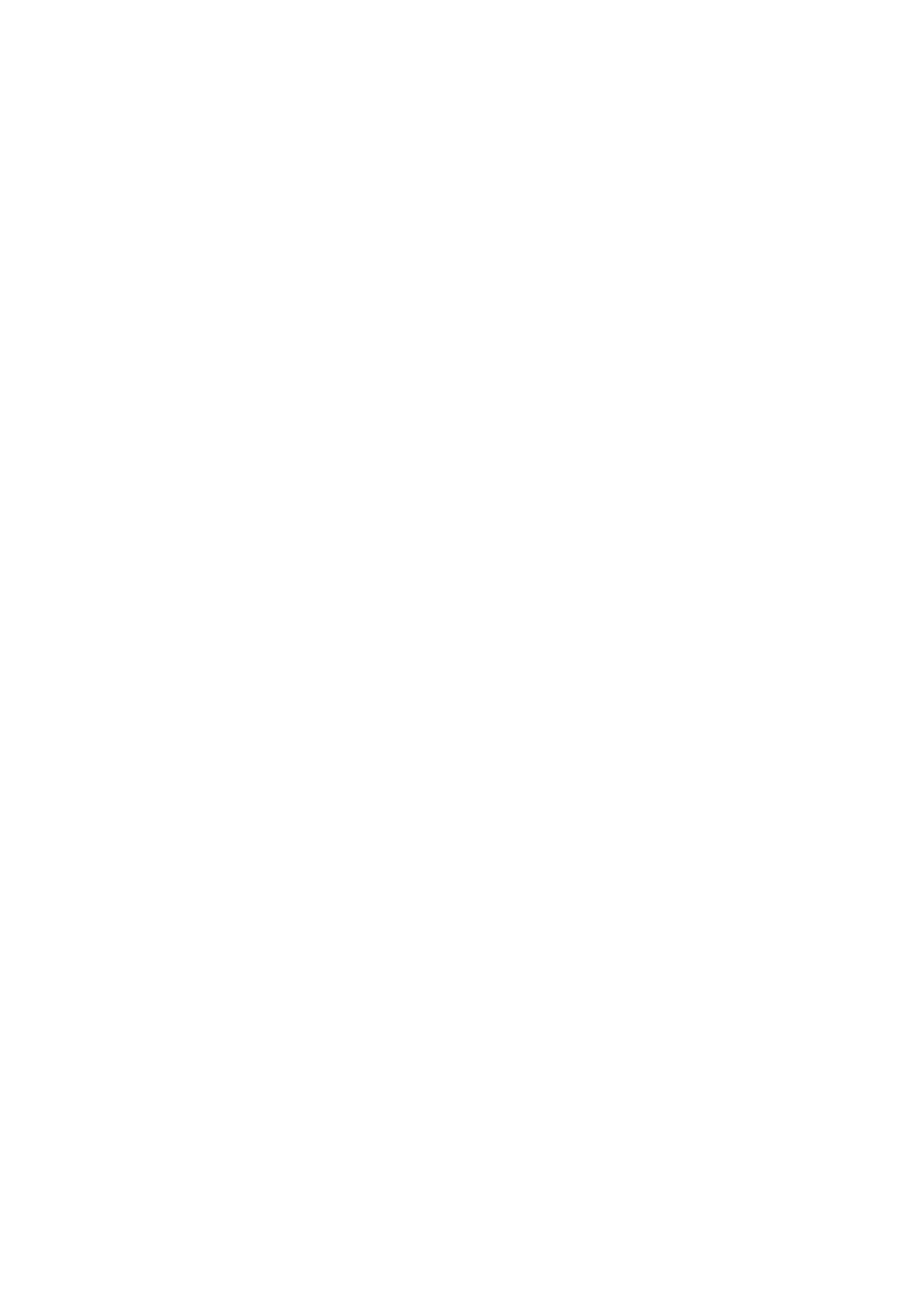# 2000: Another step forward

It takes time to build up a reputation for excellence. UNIDO's 34 years of service to the cause of industrial development have been buffeted by a chronic shortage of funding and a fundamental change in the perception of its role both by donor and recipient countries. UNIDO has not only weathered the storm but has turned itself inside out to adjust to a new set of global priorities. It has emerged as a strong, relevant and capable entity, whose reforms have been emulated by other larger organizations and whose current client orientation is a direct response to the wishes of its Member States. Its credentials both as a global forum for a range of issues pertaining to industrial development and a champion of industrialization in the developing countries have never been finer. As it strives for continuous improvement, UNIDO draws on lessons learned from the past in order to offer a better future for men, women and children in the developing world and countries with economies in transition. The following chapter describes some of the highlights of UNIDO's activities during the year 2000 in pursuit of this goal.

# A. UNIDO as a global forum on industrialization

#### Global forum role

I

The Business Plan for the Future Role and Functions of UNIDO, approved by Member States in 1997, recognized the global forum function as a crucial component of UNIDO's mandate to strengthen industrial capacities in developing countries and countries with economies in transition. Under this umbrella, UNIDO offers industrial policy advice, based on action-oriented research; helps build institutional capacity at the country and sectoral levels; provides industrial information through networking, including information on the transfer of technology; acts as a repository for industrial statistics; and provides advice and support in the area of quality, standardization and metrology. Those activities include initiatives to understand the dynamics of the industrial development process and disseminate lessons learned through specialized meetings and publications covering a diversity of industry-related issues. UNIDO promotes partnerships and supports global industrial cooperation, both between developed and developing countries and economies in transition, and among developing countries themselves. In so doing, UNIDO acts as an honest broker to facilitate the spread of industrial information, knowledge, technology and investment.

To help set the agenda for global forum discussions, UNIDO also sponsors research within the Organization and in partnership with academia. Findings and conclusions enable the formulation of effective technical cooperation programmes. The Organization plays an important role in raising awareness of industrial development issues at national, regional and global venues. It assesses trends and provides information for benchmarking and the transfer of best practices. It compiles and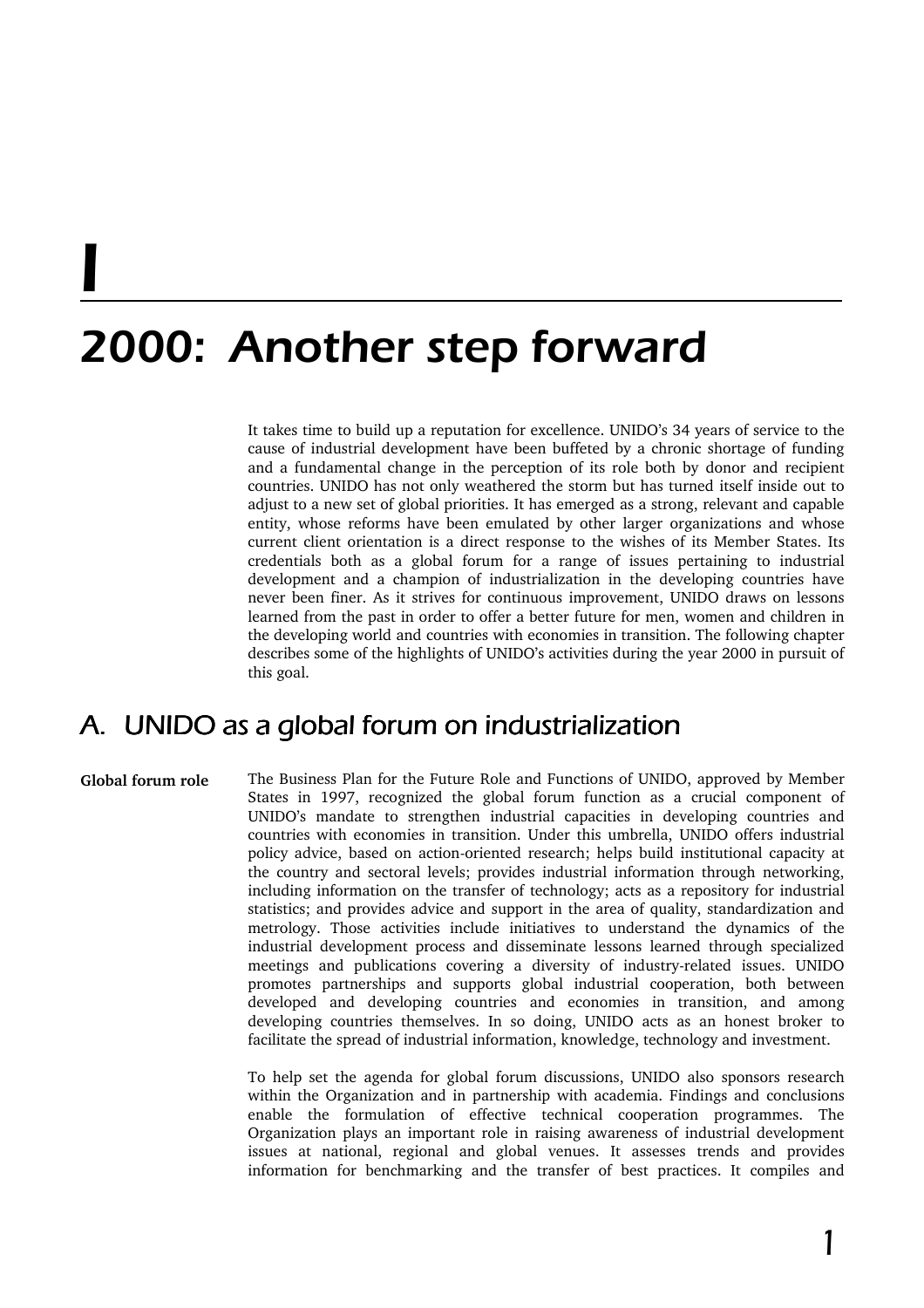analyses industrial statistics, passing its knowledge to its client countries. UNIDO helps industry—and particularly small and medium-sized industries—to understand the importance and advantages of sustainable industrial development. The global contribution that UNIDO can make to sustainable energy production and usage has been recognized by the Global Environment Facility, and UNIDO has been earmarked to increase substantially its support to GEF programmes.

The importance of UNIDO's task was acknowledged time and time again by Member States attending the Millennium Assembly in autumn 2000. In addition to numerous tributes to the success of UNIDO's reform process, particular mention was made of the Organization's efforts to increase the industrial competitiveness of developing and transition economies in the international markets. There was growing awareness of the need to provide the kind of industrial development that would benefit all countries, while at the same time respecting the environment. Special mention was made of the imperative of cooperation in the field of industrial development, and UNIDO was encouraged to continue its leading role both as a promoter of industrialization and a catalyst for cooperation among different agencies. Confidence of Member States

Over the past three years, cooperation has become a *leitmotif* of UNIDO, characterizing both its internal and external working relationships. In the international arena, UNIDO was able to step up cooperation and collaboration both with other United Nations agencies and with the Bretton Woods organizations. The Director-General's appointment in 2000 by the Administrative Committee on Coordination (ACC) as Chair of the High-Level Committee on Programmes will strengthen those ties and enhance the participation of UNIDO in, and its substantive contribution to, the ongoing process of United Nations reform that will ultimately shape the future of technical cooperation activities. Cooperation within the system

In several instances, formal partnerships with outside institutions have provided a stimulating and mutually advantageous channel for cooperation. In October 1999, the Director-General signed a two-year agreement with the University of Oxford whereby UNIDO undertook to fund research on African economic performance under a joint research programme. The first of its kind between UNIDO and a United Kingdom university, the agreement included funding for a two-year UNIDO research fellowship at the University's Centre for the Study of African Economies within the Institute of Economics and Statistics. The programme has been in operation since 1 April 2000, and progress made was reviewed by a UNIDO team during its visit to Oxford in December. Achievements included analytical papers on industry in Ghana, Kenya and Zimbabwe, and joint work with researchers affiliated with the World Bank, the International Monetary Fund and other research institutes on the links between efficiency and exports in Cameroon, Ghana, Kenya and Zimbabwe. One significant element of the programme consists of filling the information gap through the collection of firm-level primary data. This is covered in greater detail in chapter IV.A. University of Oxford

Following the positive experience with the University of Oxford, a memorandum of understanding between UNIDO and France's National Centre for Scientific Research (CNRS) was drawn up at the end of the year, for signature early in 2001. The memorandum foresees a number of activities to be undertaken by CNRS, through its Département et Laboratoire d'Economie Théorique et Appliquée (DELTA), including a series of UNIDO-DELTA research papers; the appointment of UNIDO research fellows; scholarships for students from developing and transition economy countries under a UNIDO junior research fellowship programme; an annual UNIDO workshop; and a bimonthly UNIDO seminar on industrial development in Paris. UNIDO will fund the programme for an initial period of two years that may be extended. CNRS, Paris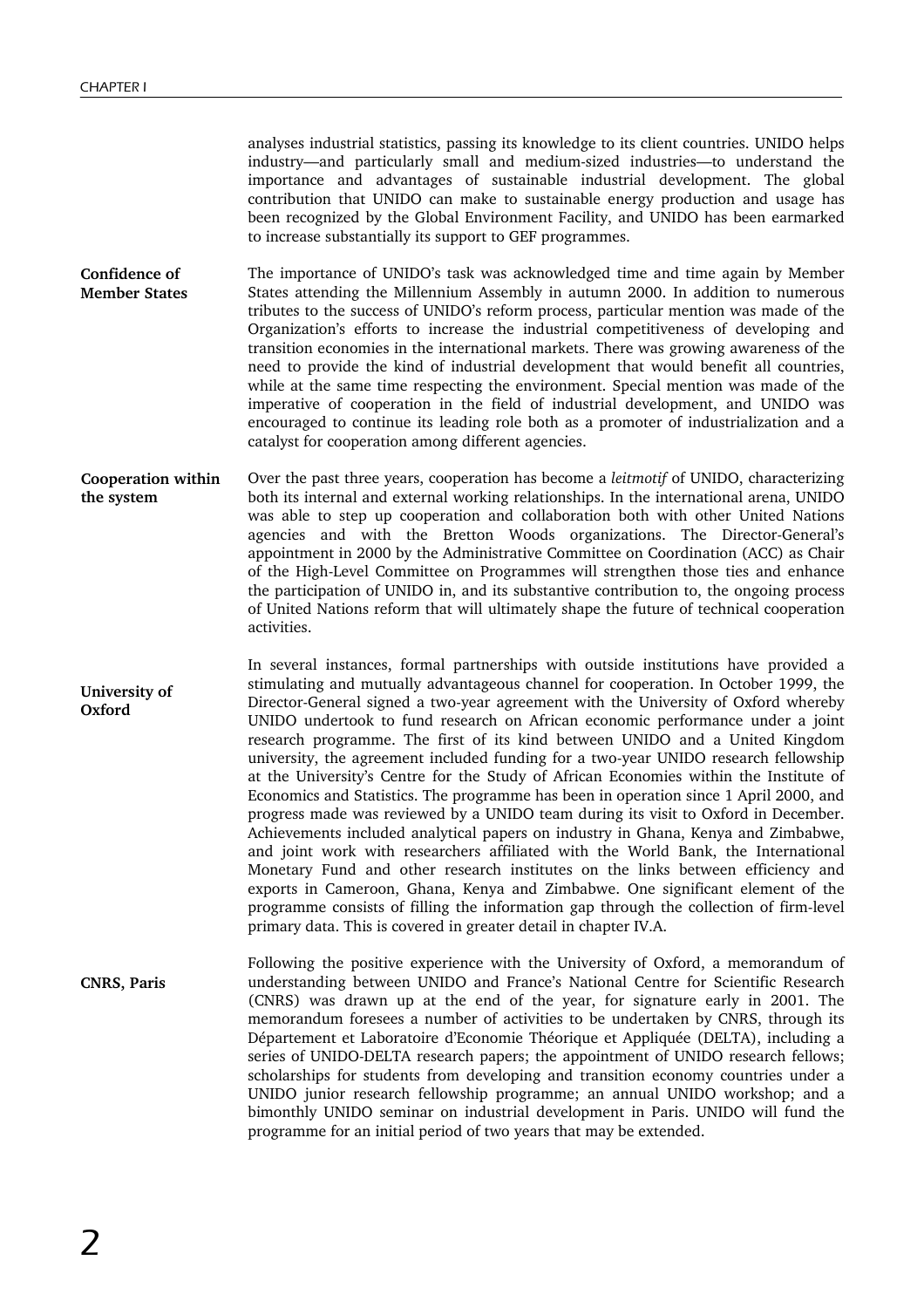Partnerships were not only forged with academia. The year under review saw UNIDO join forces with the global telecommunications company, Ericsson, in an effort to introduce digital communications to small and rural industries in the world's poorest countries. While an average of one in 40 of the world's population has access to the Internet, in Africa the figure is one in 15,000. Less than 2 per cent of the continent's population has a telephone line so the only way to increase connectivity, particularly in remote areas, is through wireless, power-independent devices. In order to obtain a clear picture of the needs and aspirations of developing countries, UNIDO organized three workshops in September and October, in Egypt, Sri Lanka and Uganda. Industrialists, support institutions, telecommunications providers and government policy makers were invited to map out a viable approach for SMEs to take part in electronic and mobile commerce. The workshops provided a two-way channel of communication: participants were made aware of the opportunities offered by mobile and electronic commerce as well as of the scope for using electronic hardware, while UNIDO and Ericsson pinpointed the bottlenecks that SMEs face at the policy, institutional and enterprise levels. The results of the three workshops form the core of a joint UNIDO-Ericsson study on the relationship between cutting-edge telecommunications, electronic commerce and mobile Internet services, on the one hand, and the production processes of SMEs in developing countries on the other.

Throughout 2000 UNIDO was able to expand both the breadth and depth of its global forum activities and thereby firmly establish its credentials as a centre of excellence on all matters pertaining to industrial development. One issue that received UNIDO attention was technology foresight. Until recently the domain of academia and the private sector, by the end of the 1990s Governments had started to use it as a policymaking tool aimed at harnessing technological innovation to support the strategic priorities of society. Technology foresight brings together academia, industry and government to consider how scientific and technological developments can best be used to promote wealth creation and improve quality of life. UNIDO's role in technology foresight is largely that of a knowledge-broker, dealing not only with know-how, but know-who, know-where, know-why and know-what. UNIDO helps its clients decide what needs to change, why it has to change and the consequences of inaction, where can help be obtained and where is the expertise available to introduce change.

Late last year, UNIDO and the Trieste-based International Centre for Science and High Technology (ICS) launched a regional programme for Latin America and the Caribbean to promote, encourage and support technology foresight initiatives. A meeting was held in Trieste in December 1999, where the UNIDO-ICS technology foresight initiative was launched. The object of the meeting was to create an international platform of discussion to ensure that interest in technology foresight in the region is real and backed by practical intentions and commitment. The UNIDO-ICS regional network will differ from most of its predecessors by being partly owned and operated by its users. That is, the targets will be agreed and the activities will be driven by the needs and initiatives of the region's own industrial actors.

During 2000, the Director-General had an opportunity to discuss technology foresight with Chile's President, Ricardo Largos. President Largos welcomed UNIDO's initiative as the right tool to remove technological, economic, environmental and political barriers. The approach adopted by UNIDO would provide decision makers with the skills and techniques needed to put in place technology foresight programmes and link them with sources of technology.

During 2000, UNIDO played a pivotal role in the international debate on the very real risk of marginalization facing the world's poorest countries as a result of globalization. At a UNIDO-organized meeting on the theme *marginalization versus prosperity* held in Venice in September, eminent government decision makers, businessmen, academic Marginalization versus prosperity Venice debate

Technology foresight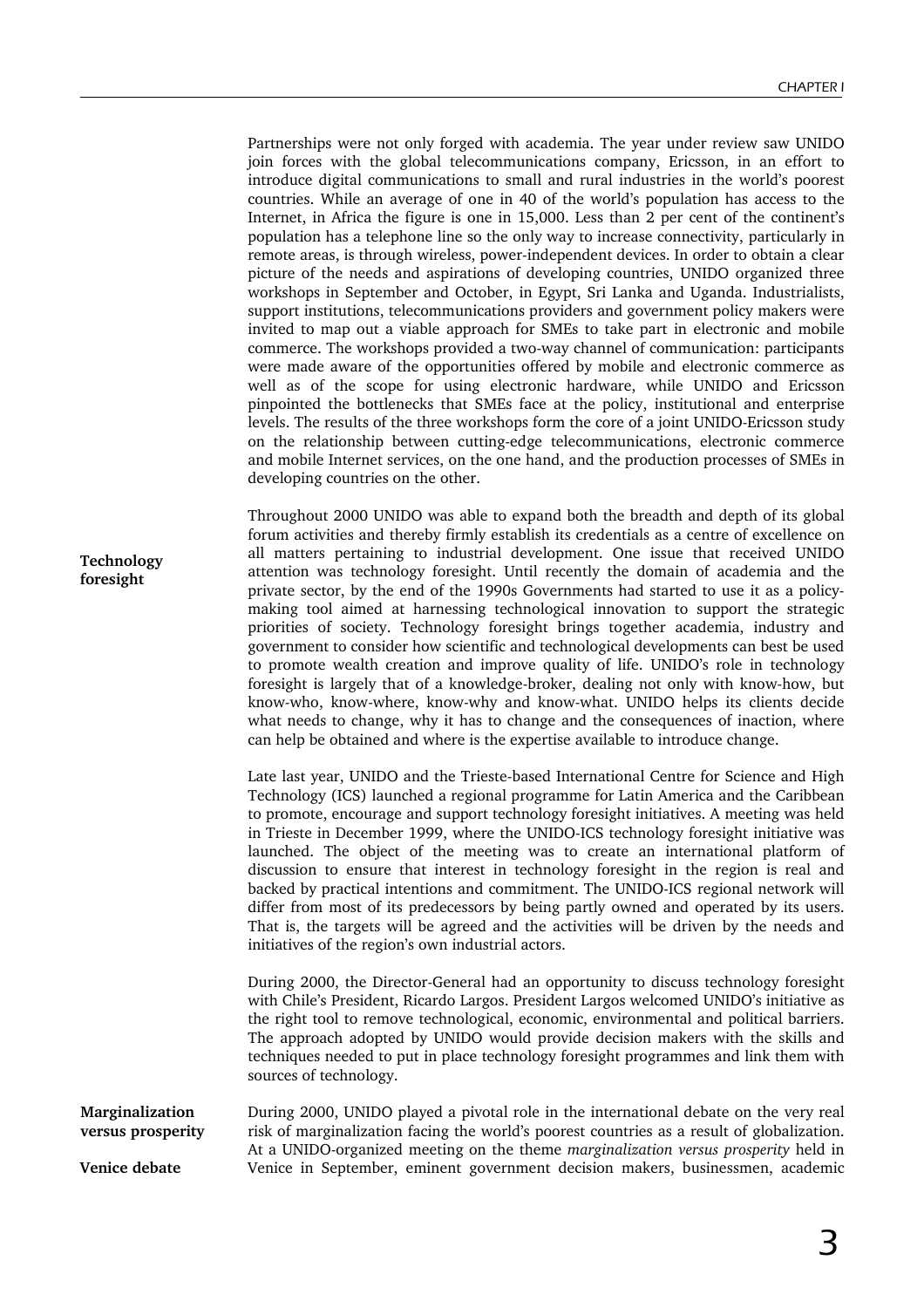experts and representatives from the Bretton Woods institutions presented their views on the most effective policies to promote development in the light of such global challenges as technological change, poverty reduction, injustice and environmental degradation. Hosted by the Italian authorities, the meeting aimed at setting the stage for formulating the right questions and identifying the tasks still to be accomplished rather than providing the answers and deciding who should undertake them.

Presenting a UNIDO discussion paper entitled "Reflections on the development agenda", Director-General Carlos Magariños gave a brief overview of the evolution of economic thought on development that had led to the development agenda. At the conclusion of the meeting, Mr. Magariños said that the debate had made it clear that the mobilization of skills, knowledge, technology and information were extremely important to ensure sustainable productivity growth in developing countries and economies in transition.

While industrial development per se lacks the emotional appeal of some of the other causes championed by the United Nations, decision makers are aware that industrialization plays a crucial role in resolving the humanitarian, economic and social problems facing the world's poorer countries. A second debate on the theme *marginalization versus prosperity*, this time in the form of four panel discussions held immediately before the Industrial Development Board in November, looked at the human dimension of development. The panellists—all of them eminent representatives of government, academia, the private sector and international organizations—were unanimous in the view that the contribution of sustainable industrial development to poverty reduction, employment and environmental benefits was not only desirable but inevitable in the fight against marginalization and should involve the concerted efforts of all protagonists.

Panellists paid tribute to the role of UNIDO in tackling a range of global problems relating to poverty, environment, energy or trade. Areas viewed by panellists as a priority for UNIDO support included the elimination of poverty; sub-Saharan Africa; regional economic integration; the creation of an enabling environment to mobilize business; awareness-raising on industrial issues; the collection and assessment of data; benchmarking and the transfer of technology and best practices. UNIDO was perceived as a matchmaker between industrial development and global environmental protection. Given the link between the sustainability of industry and the sustainability of energy, UNIDO's contribution to the development of sustainable energy as executing agency of the GEF was welcome. The drivers of competitive performance, it was stated, are technical skills, technological efforts, access to foreign direct investment and industrial support policies and institutions. UNIDO programmes in those fields were relevant in the fight against marginalization and poverty. The challenge for UNIDO, it was agreed, was to help developing countries overcome the barrier of inadequate flows of information, skills and knowledge. "We have to contribute to reinforcing these flows by strengthening the supply of public goods that markets do not deliver. This will help in connecting the population at large with the global economy," UNIDO's Director-General told participants.

Member States saw the round table as a useful step in stimulating dialogue and in facilitating the decision-making process in the Organization's governing bodies. Recognizing the results of UNIDO's reform, the European Union Commissioner for Development Aid and Cooperation, Poul Nielson, stressed that dialogue must continue as "there is no static answer for something as fluid as today's industrial environment". In this way, UNIDO will be able to adapt its services to the changing needs of a changing world and ensure that they effectively contribute to the achievement of the international development goals.

Vienna round table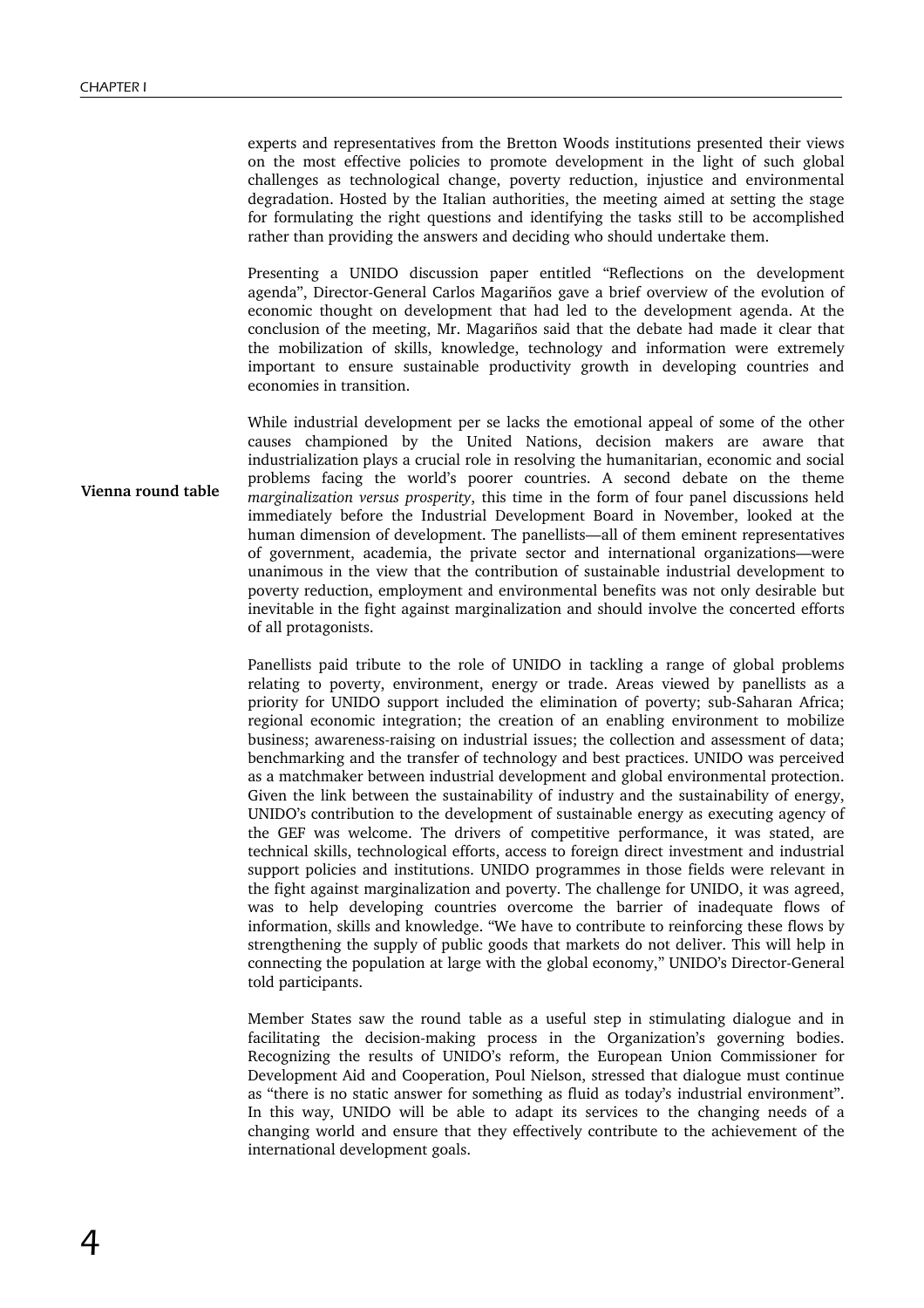One of the last, but possibly most significant, events of the year in terms of UNIDO's global forum activities, was the Asia-Pacific Forum on Industrial Development that took place in Shanghai, China, from 4 to 5 December. Sponsored by UNIDO in cooperation with the Shanghai Municipal People's Government, the State Economic and Trade Commission and the Ministry of Foreign Trade and Economic Cooperation of China, the Forum was attended by ministers of industry and trade and high-ranking representatives from the public and private sector and academia from 19 countries. After a review of the potential impact of China's entry to the World Trade Organization on the productive sector of the Asia-Pacific region, the Forum concluded that China's entry into WTO would change dramatically the competitive prospects of the region's industry as well as investment flows. It would in all probability improve the bargaining power of developing countries as a whole and introduce greater equity in multilateral trade negotiations. UNIDO Director-General Carlos Magariños said that China's entry into WTO would not only change China, but would also change WTO and at the same time have important implications for the developing world. He presented a twofold business plan that aimed to develop a systematic benchmarking of productivity performance and related policies across the industrial sector and implement technical cooperation programmes in cooperation with multinational private companies. Asia-Pacific Forum on Industrial Development

# B. UNIDO'S technical cooperation arm

As described in UNIDO's Business Plan, its integrated programmes are based on the premise that it is preferable to tackle a single development objective at a time, albeit in a way that addresses its various dimensions. UNIDO's concept calls for integration and coordination of efforts at three levels: with the strategies and actions of the partner country; with the initiatives of other agencies and donors; and within the Organization itself. UNIDO's integrated programmes remain the principal instrument for the delivery of technical cooperation. During 2000, UNIDO laid the foundations for a number of new integrated programmes covering all regions, although priority continued to be paid to Africa south of the Sahara and to least developed countries that account for over half its integrated programmes. At the same time, solid progress was made by existing programmes and the groundwork completed for new institutional structures that would assure their sustainability. Poverty eradication remained the overriding goal of most programmes, particularly those of the least developed countries. Integrated programmes

Member States were given every opportunity to review and assess not only results achieved so far, but also any constraints or bottlenecks that needed to be addressed. In line with the expressed wishes of both donor and recipient countries, meetings of the governing bodies focused to a large extent on substantive issues relating to the profile of UNIDO and the size and characteristics of its technical cooperation portfolio, with reduced emphasis on the administrative questions which in the past tended to dominate discussions. In March, a joint meeting of Member States' representatives and UNIDO management looked at ways of assessing impact, defined as the improvements realized by target beneficiaries and their contribution to the achievement of country development objectives. The first of its kind, the meeting was, in the words of the United Kingdom Permanent Representative to UNIDO, "an illustration of the close way in which Member States and the UNIDO Secretariat are working together to identify the Organization's focus". It was generally felt that a continual dialogue between UNIDO Member States and management would ensure the most judicious use of the Organization's resources. Impact assessment

> One of the strengths of the integrated programme scheme is that while the initial impetus comes from UNIDO, once launched, a programme becomes the "property" of the client country. It is fair to say that the success of a particular programme largely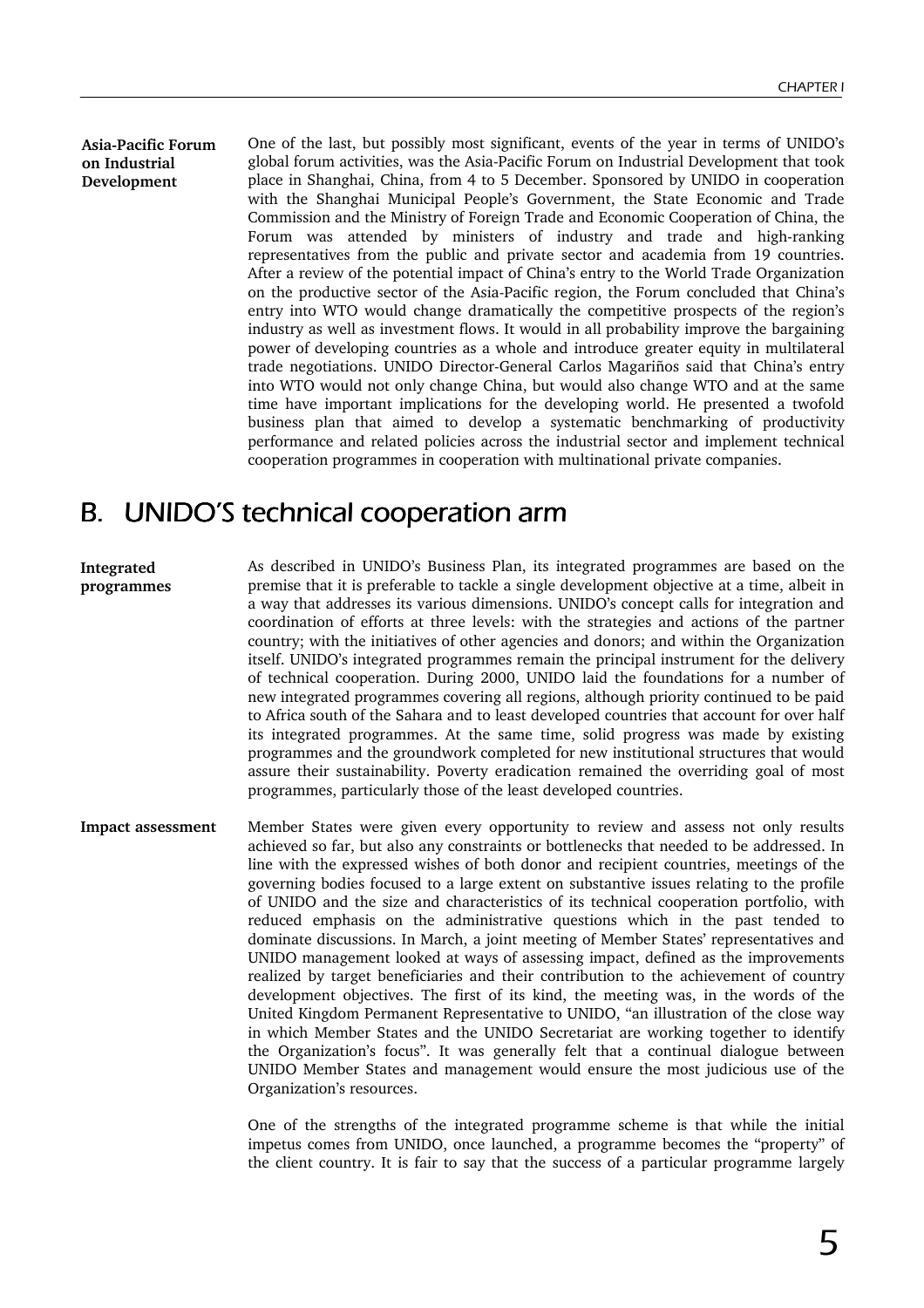reflects the degree of commitment and sense of ownership displayed by the host country's institutions, while enterprises selected for UNIDO assistance through those institutions are those that express a strong desire to help themselves. Within the framework of the integrated programme to upgrade Palestinian industries, an agreement was signed with 35 enterprises that displayed a good track record in terms of business performance, upgrading capability and willingness and commitment to change and improve. The selected enterprises, covering a range of sectors, will work within the programme for a year in order to improve quality, productivity and overall business performance.

By the end of 2000, a total of 40 integrated programmes and 3 country service frameworks were approved. In budgetary terms, some 40 per cent of the programmes formulated related to sub-Saharan Africa, 26 per cent to the Arab region and the remaining 34 per cent to programmes located in Asia, Central and Eastern Europe and Latin America. Twenty-three integrated programmes were in their second year of operation and programme-level impact was beginning to be felt.

In many countries, the first step towards economic independence is a trained workforce. Not surprisingly, training is an important component of each integrated programme and one of the first activities to get under way. More than 600 people received training as part of Uganda's integrated programme in areas such as fisheries (fish inspection, good manufacturing practices and hazard analysis critical control points, fishing boat building, fish handling etc.), leather products, textiles and micro, small and medium-sized enterprises. A mobile training unit provided training for over 200 artisans (leather goods and footwear), enabling them to increase their respective incomes by 30 per cent. Food safety was the subject of intensive training in Cuba, where 12 national seminars were held for the staff of government institutions and foodprocessing units. In Ghana, a garment training laboratory is being set up under the integrated programme to upgrade the skills of operators at all levels. Women entrepreneurs in Rwanda's food-processing industry benefited from training that covered business management, entrepreneurship development and the technical processing of selected food products. In the United Republic of Tanzania, 100 women entrepreneurs received training in textile products, while 400 artisans were trained in the manufacture of leather products. In Burkina Faso over 100 people were trained in leather product making, weaving, drying of fruits and vegetables, cereals extrusion and good manufacturing practices. Training

> Not all training is at the manufacturing level. Equally important is assistance in the elaboration of industrial policies. In Ghana, a core team of national experts was given the opportunity to study the policy framework, tools and methodologies used in South Africa that could be applied to policy development in Ghana.

For the least developed countries, in particular, it is crucial to build up small- and medium-scale enterprises. This will in turn help alleviate poverty by providing employment. Under the Uganda integrated programme, secondary school graduates received the necessary preparation to enter the private sector. The integrated programme for Ghana addresses a number of structural weaknesses and imbalances in the industrial sector. Regionally concentrated in the coastal area and its hinterland, manufacturing operations rely on a multitude of micro and small industrial enterprises for the production of goods and the processing of domestic resources. The relatively few larger firms operate with little linkage to the MSME segment and the "missing link" is strongly felt. As part of the integrated programme for Guatemala, entrepreneurs in the region of Peten received advice on small business development at a newly established centre for micro, small and medium-sized enterprises. SMES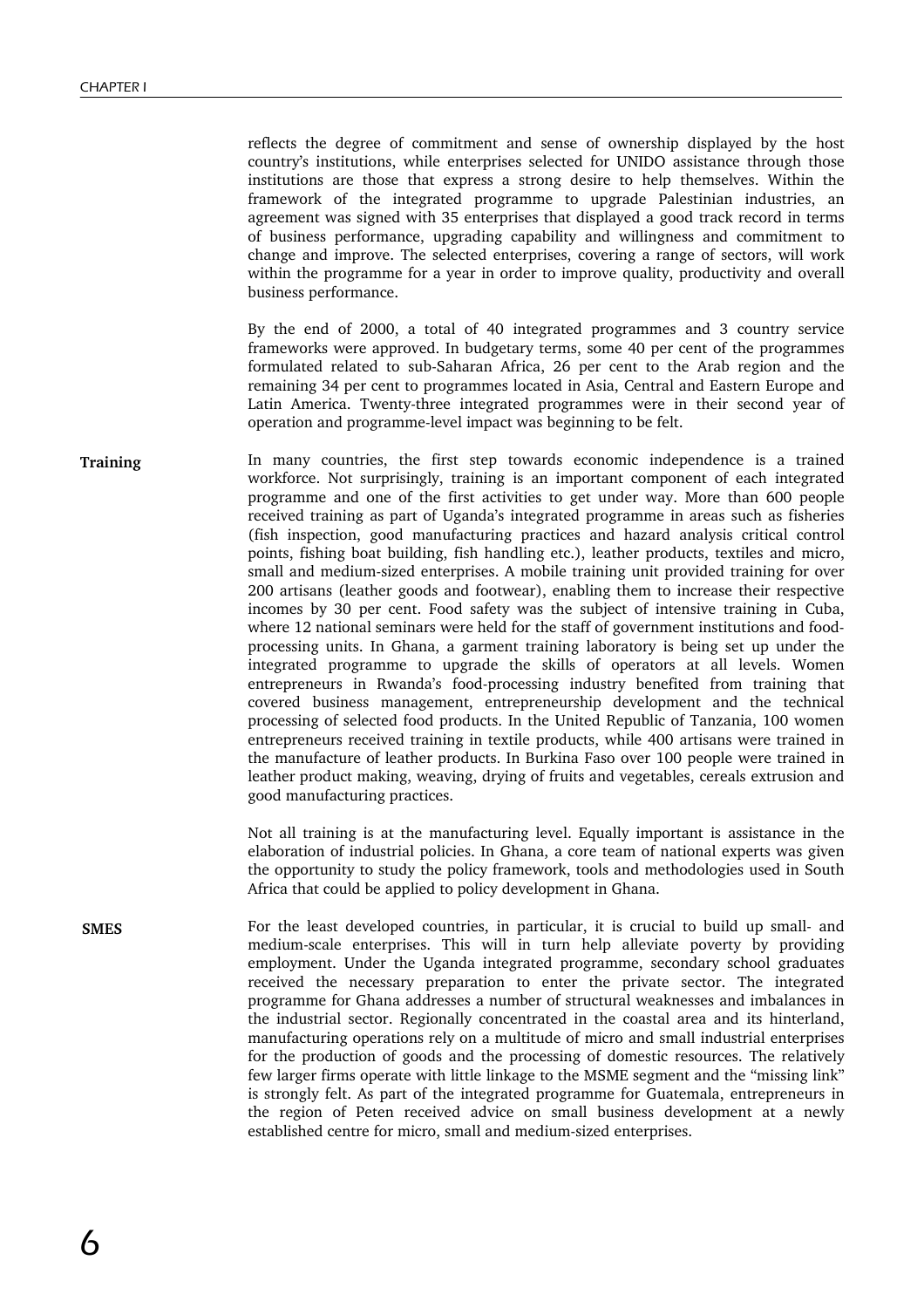The year under review saw the establishment of a support centre for the promotion of SMEs in Rwanda, staffed with five national experts. The centre is providing a package of business and technical support services to promoters and entrepreneurs in private sector SMEs. Under another component of the Rwanda programme, a register of all industrial establishments with 10 or more employees was drawn up, representing the first comprehensive list of formal industrial establishments currently operating in Rwanda. In Burkina Faso, an SME promotion unit was created in Ouagadougou and a second one is currently being set up in Bobo-Dioulasso.

A business plan was prepared for the coffee industry in Uganda that is expected to attract investment from international companies. By encouraging farmers and coffee processors to produce only one fifth of their Robusta as a washed product, Uganda could achieve an increase in its earnings of up to \$40 million. UNIDO's report also shows that by introducing a new grading system for coffee, Uganda could achieve additional earnings of as much as \$15 million a year. Investment

> Although its impact will not be felt in the immediate future, eventually up to 230,000 jobs will be created with estimated net earnings of over \$200 million once Uganda's Namanve Industrial and Business Park has been completed. Nearly 40 companies have applied to invest in the Namanve Park.

> As part of the integrated programme for Rwanda, UNIDO helped the Rwanda Investment Promotion Agency draw up a plan of action for investment promotion in the country. In July, the institutional framework for a Palestinian industrial investment promotion unit within the Ministry of Industry was finalized; it will have two sub-units operating in the West Bank and Gaza. In March, a Palestinian delegate joined the UNIDO Investment and Technology Promotion Office in Milan, Italy, where he is involved in promoting projects to be financed by Italy. In Guinea, follow-up action was taken on 30 investment projects that had been earmarked at an investment forum, held in 1988. In Burkina Faso an investment promotion unit was created and over 50 investment opportunities identified in preparation of an investment forum to be organized in June 2001.

> Some countries find it more difficult than others to attract foreign investment and it is those countries in particular that benefit most from UNIDO's support. Within the framework of its integrated programme for the United Republic of Tanzania, UNIDO has taken a number of steps to transform the existing Tanzanian Investment Centre (TIC) into an investment-facilitating body rather than a regulatory one. A workshop was held in May 2000 to draw up investment regulations that were subsequently approved by the cabinet. The most important recommendations concerned the establishment of an interdepartmental investment steering committee, an increased budget for TIC and the strengthening of TIC into a one-stop shop.

All UNIDO's integrated programmes aim to increase the competitiveness of existing industries in addition to identifying new opportunities. In Burkina Faso, UNIDO helped draw up a textile development strategy and provided training in cotton grading, processing and quality issues. A number of pilot enterprises, including a processing unit for horns and bones, a hybrid drying unit for fruits and vegetables and a cereal extrusion unit, were installed and began to show promising results. Textile artisans in Guinea had been unable to weave fabric broader than 20 cm on their traditional looms. With the help of UNIDO, new tools were provided to artisans that allowed them to produce fabric in commercially acceptable widths. At the textile centre of Sanoyah, Guinean artisans were shown how to increase the value added of their produce. Competitiveness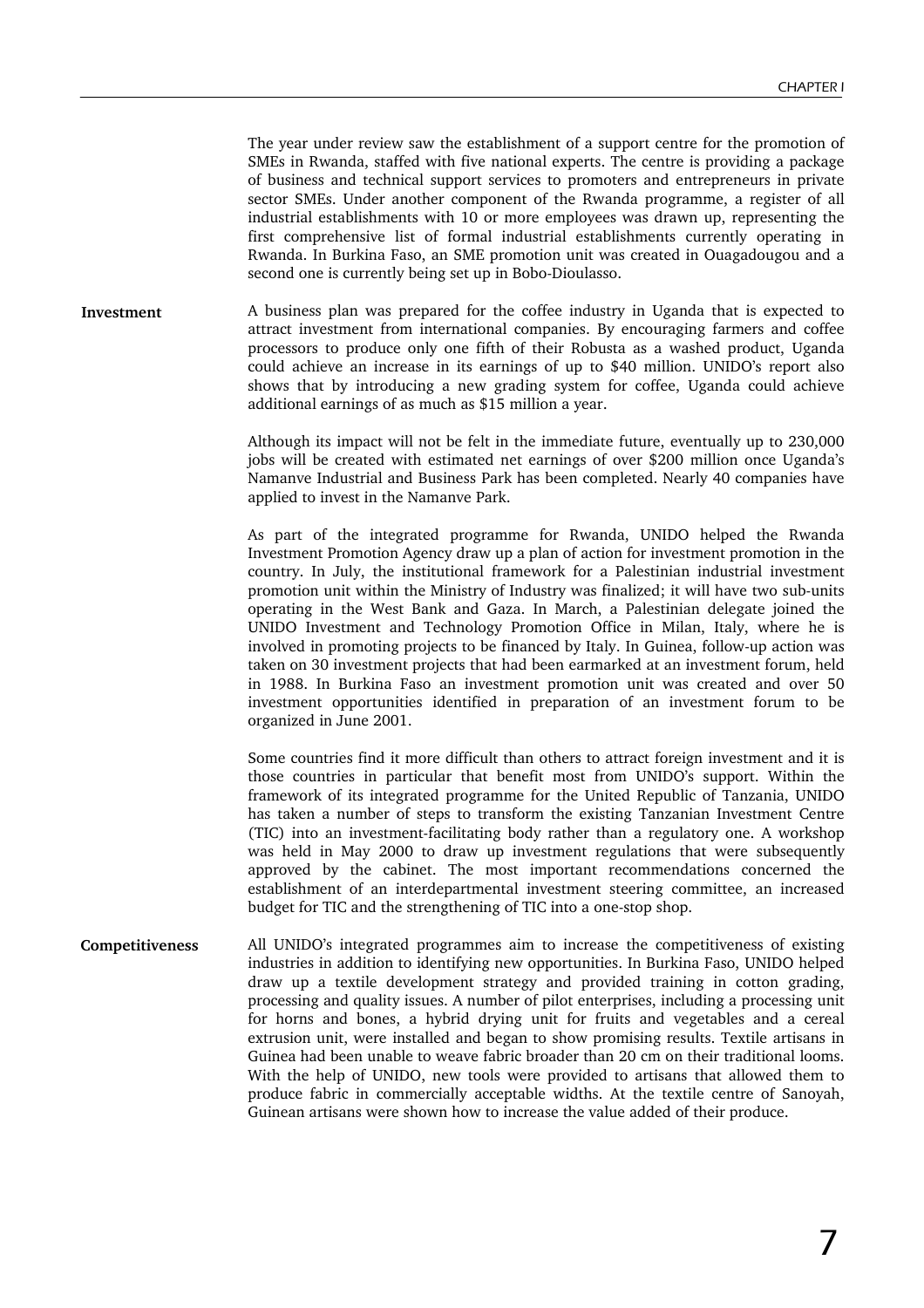Morocco has long been famous for its leather and leather products, but even an industry as old and established as the Moroccan leather industry can benefit from exposure to modern techniques. As part of the integrated programme for Morocco, UNIDO targeted clusters in the tanning town of Fez. A study tour was arranged for five Moroccan tanners to leather industry centres in Italy where they had a chance to learn new tanning and finishing techniques. An Italian shoe designer was brought to Fez to teach Moroccan artisans new designs that could enhance exports. The next stage of UNIDO assistance to the Fez leather industry will concentrate on reducing pollution. In a similar effort, UNIDO sent an Italian expert to help the ceramics clusters in Safi. A training manual was prepared and a plan of action drawn up to improve quality, technology and access to international markets.

Many developing countries find it difficult to meet the quality standards expected by importers from the industrialized world. And where measures have been taken to address the problem, the absence of standardization and quality control facilities provides yet another impediment to successful exports. Quality and standardization

> The integrated programme for Burkina Faso includes the creation of a standards institute, a food quality control system and the introduction of international standards. So far, nearly 200 people have received training in quality management. A similar effort was made by UNIDO in Cuba, with the strengthening of the National Centre for Quality and Inspection and assistance to food-processing factories. Under the Cuba integrated programme, a work programme was drawn up for over 75 food enterprises. The first step will target 15 enterprises that provide services to Cuba's budding tourist industry. The integrated programme for Rwanda saw the establishment of the National Bureau of Standards and a focal point was set up for quality, standardization and metrology. Under the programme, national consultants received training in quality control and standards. Similarly, support was given to Guinea's National Institute for Standardization and Metrology to upgrade its technical capacity.

> Uganda's export earnings, which had suffered a dire blow as a result of a European Union ban on fish imports from the country, were beginning to recover. With the help of UNIDO, Uganda now has a more reliable fish inspection system that has earned the confidence of its customers. Full restoration of export earnings is expected in the near future, and many of the estimated 32,000 jobs lost as a result of the ban will be reinstated.

> Similarly, Guinea's fisheries exports are almost exclusively destined for the European market and need help in meeting EU hygiene and safety standards. At the request of the Government, UNIDO assisted in a general audit of both fisheries processing and marketing operations in preparation for an EU inspection mission in December. The EU evaluation resulted in a one-year authorization for the export of fresh fish from Guinea. The country hopes that with continued technical assistance from UNIDO, it will soon be added to the list of exporters of fisheries products to the European Union.

Not all UNIDO assistance is offered at the grass-roots level. A number of client countries aspire to, or have already attained, the status of "newly industrialized country". For those countries, UNIDO provides tailor-made solutions to problems facing an already active business sector, including business advisory services, subcontracting and partnership exchange, metrology, standardization and accreditation and cleaner production techniques. Entrepreneurs tend to have limited knowledge of the administrative, regulatory and financial aspects of business management. Properly targeted business advisory services can overcome those problems, as can easy access to helpful publications, referral services, loan packages, training, counselling and help with business planning. Business centres are an efficient way of providing such services. Business incubators offer good quality, managed workspace for entrepreneurs, with on-Business services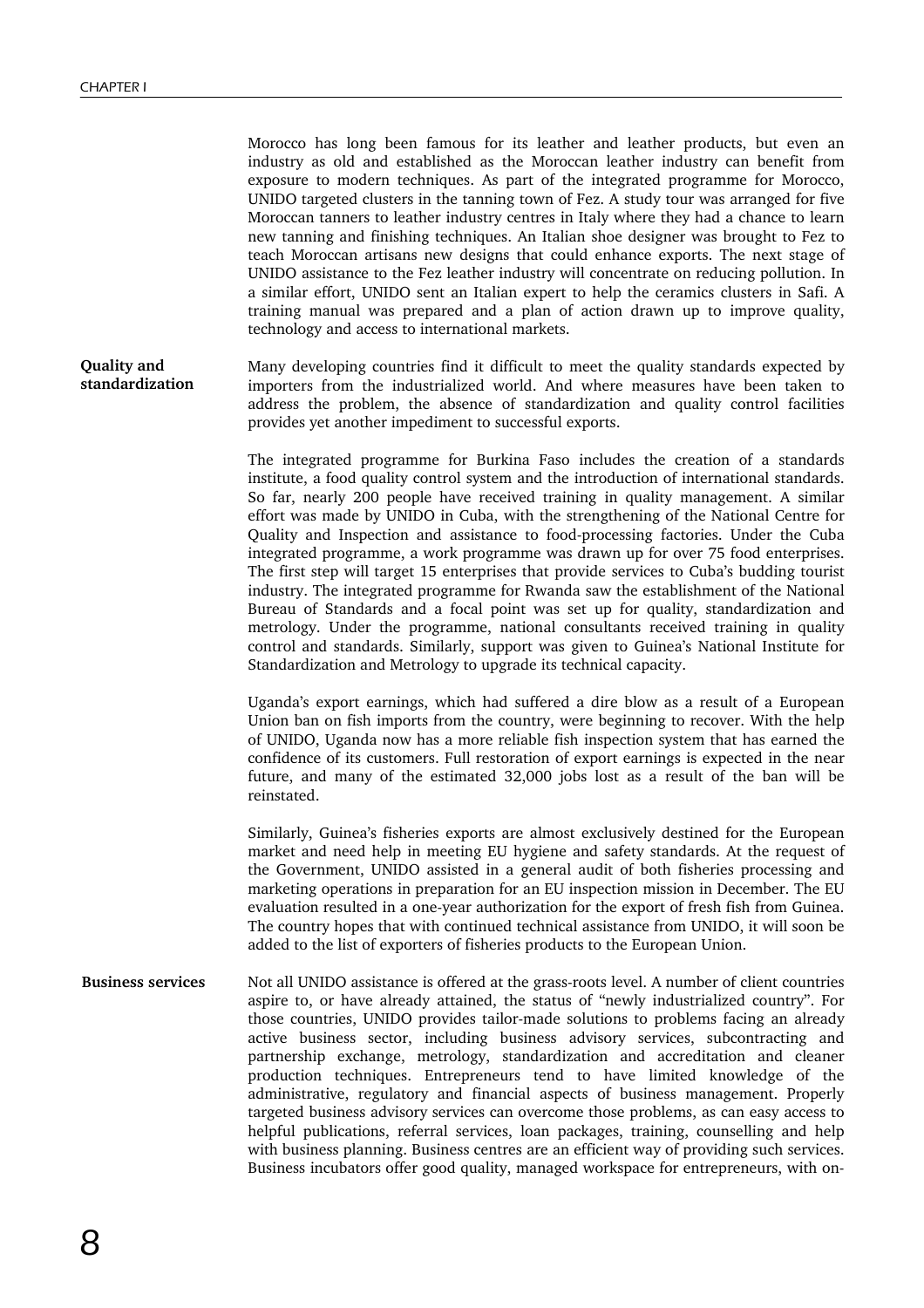the-spot access to support services, as well as regular, intensive business counselling. UNIDO also provides services to fledgling entrepreneurs at the grass-roots level in several of its programmes for the least developed countries.

Another important service is the provision of industrial statistics. UNIDO recognizes that industrial statistics are the essential tools of decision and debate. They need to be translated into consistent international data that will be understood in the same way everywhere in the world. The United Nations Statistical Commission has given UNIDO responsibility for collecting, verifying, harmonizing and disseminating industrial statistics for all countries other than OECD member States. In Sri Lanka, for example, UNIDO is making it easier and cheaper to access and disseminate the right industrial statistics at the right time, to the right users. Similarly, the integrated programme for Sudan aims to strengthen government capacity in industrial statistics through training. **Statistics** 

Industrial pollution is a universal problem. Given a lack of resources, experience and, in many cases, national policies, developing and transition economy countries find it a particular challenge. Cleaner production requires a shift in thinking away from end-ofpipe treatment towards prevention. The techniques for prevention go beyond those for pollution abatement and waste disposal: they embrace changes in management attitudes, shop floor operations, industrial processes, equipment and even product design. National Cleaner Production Centres have been set up jointly by UNIDO and the United Nations Environment Programme in 19 countries. Several new centres are planned as a component of the integrated programmes. In Sri Lanka, for example, a planned NCPC will provide training, awareness and consulting services to small- and medium-scale enterprises on cleaner production. The first steps were taken in 2000 for an NCPC in Nepal as part of the country's integrated programme while preparations continued on a cleaner production centre for the oil refining industry in Pakistan. Cleaner production

> With Africa's largest animal population, the leather and leather products sector is Ethiopia's second export earner, after coffee. There are over 20 tanneries in the country and traditionally effluent discharged from tanneries flowed untreated into rivers. Under the integrated programme for Ethiopia, two tanneries were selected as model effluent treatment plants. Primary effluent treatment facilities were installed and as a result both tanneries are capable of producing a final effluent that meets internationally accepted effluent discharge standards. The encouraging results achieved so far have meant that a further five tanneries will be equipped with effluent treatment plants, through a project financed by Switzerland. Additional activities of this kind will be conducted by UNIDO's National Cleaner Production Centre. The ecologically sustainable industrial development programme will also play a major role in the elaboration of an appropriate environmental policy framework, including acceptable tannery effluent discharge standards. In Ouagadougou, Burkina Faso, the installation of a chrome-recovery unit helped to reduce significantly chemical tanning pollution while reducing the cost of tanning operations.

> Work continued in Morocco on the establishment of a Cleaner Production Centre, as a key component of the country's integrated programme. Senior managers were recruited after an extensive selection process and the physical infrastructure put in place. In June 2000, the Centre received the legal status of a non-governmental organization. The work programme, drawn up by the Centre's newly-appointed director, was approved and the Centre is all set to begin operation.

As part of the integrated programme for Guinea, UNIDO helped the Government in the management of household waste, fielding an international consultant to look at the possibilities of recycling. In Honduras, where the integrated programme is still at an early stage, UNIDO organized the Gulf of Fonseca stakeholders workshop and the decision was reached to include the heavily polluted Gulf of Fonseca in the GEF project Waste management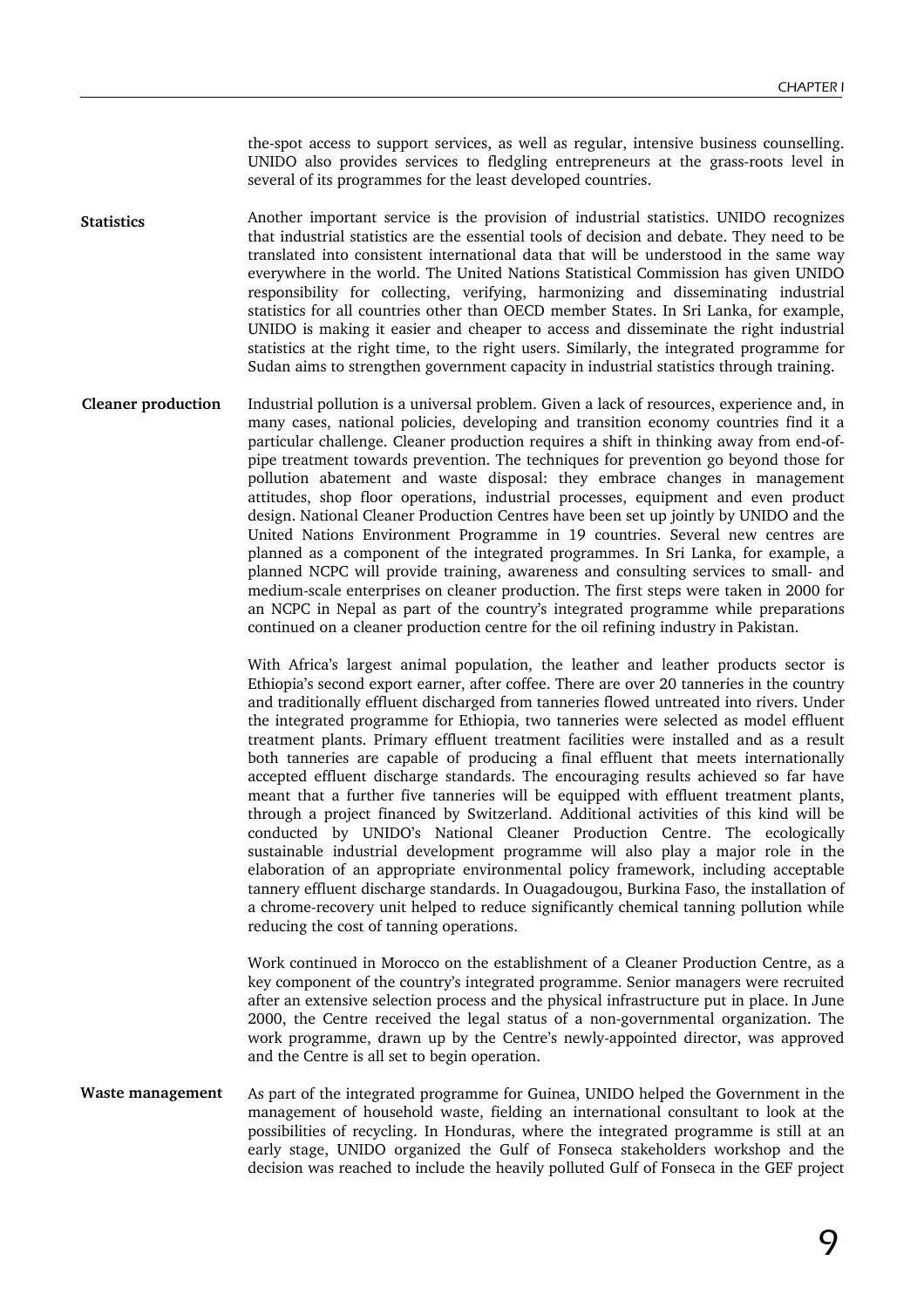for the sustainable management of marine and coastal resources of the Pacific Central American coastal large marine ecosystem.

UNIDO's new integrated approach to industrial development was founded on the conviction of all UNIDO stakeholders—its governing bodies, donor countries, clients and management—that this is UNIDO's comparative advantage and the way to make optimum use of the Organization's expertise. It is a long-term approach that does not seek or even welcome short-lived, "here today, gone tomorrow" solutions. Rather, in partnership with the developing countries and economies in transition, UNIDO designs integrated programmes that will make a lasting difference to their economic and social well-being. It sows the seeds for a strong and stable future. This takes time and patience and those who are anxious for an early harvest may be disappointed. As described in this chapter, the year under review offered a foretaste of future success and showed conclusively that the seeds of industrial development were planted on fertile soil. In conclusion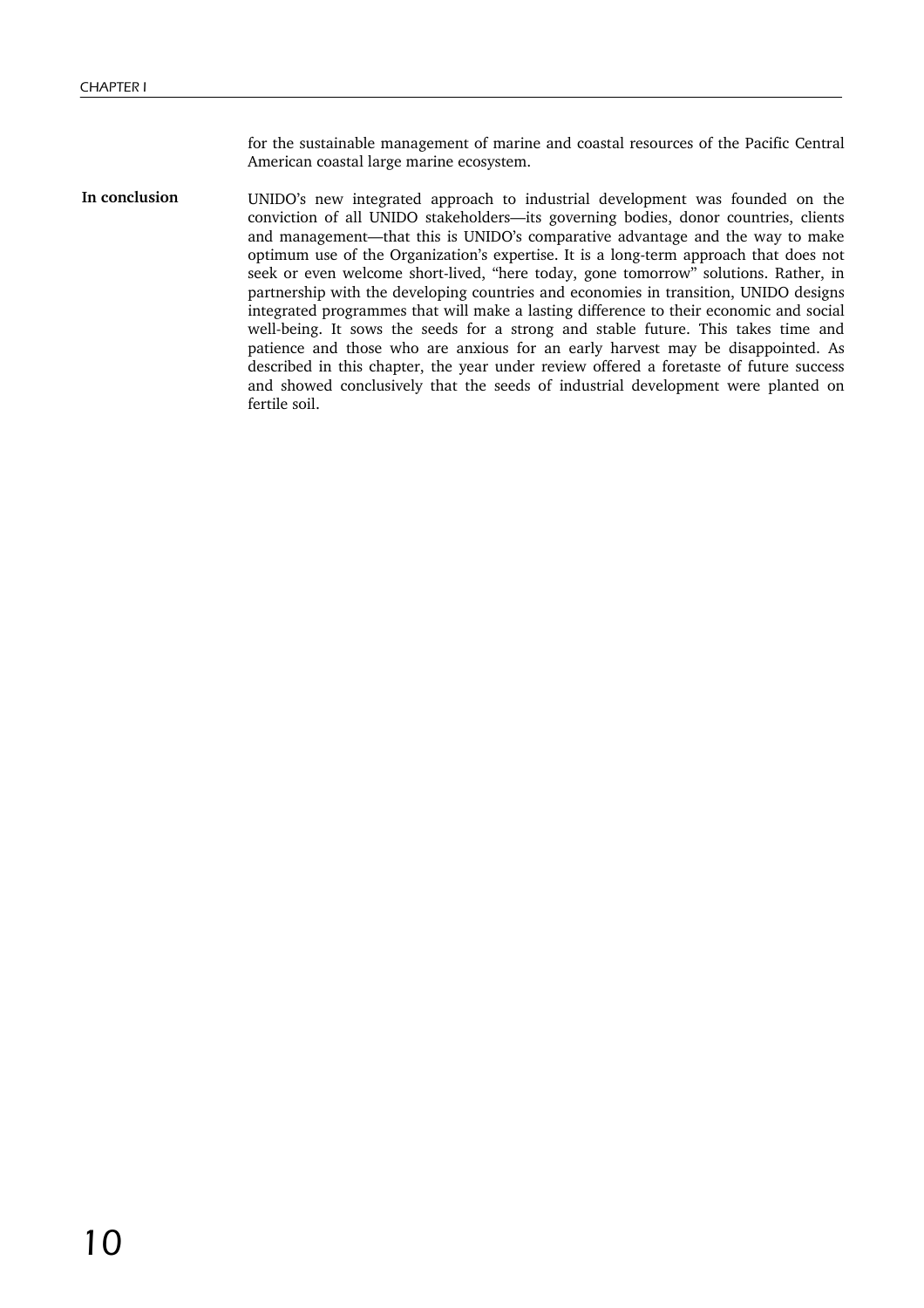# II

# Investment promotion and institutional capacity-building

In 2000, the Investment Promotion and Institutional Capacity-Building Division focused on adding value to its services to developing countries and economies in transition through quality management, further integration of its branches' expertise and targeting of strategic alliances.

By closely matching management skills to functional requirements, the Division was able to deliver technical cooperation nearly on a par with the previous year, despite the additional demands of planning integrated programmes and a decrease of 8 per cent in staffing. Conspicuous in this regard was the strengthening of the role of Investment and Technology Promotion Offices in UNIDO's work by integrating them into the mainstream of Headquarters and field office activities. Likewise, strategic management of the Asia-Africa Investment and Technology Promotion Centre led to its increased effectiveness in promoting business ties between the two continents.

Combining its expertise in information networking and private sector development, the Division launched a unique alliance to help bridge the "digital divide" by collaborating with Ericsson Consulting to open up new electronic and mobile business opportunities for SMEs in developing countries and transition economies.

An IPC initiative to train 115 staff in total quality management/continuous improvement led to streamlined administrative procedures and increased efficiency in travel formalities and recruitment of international experts. Further savings were realized with the introduction, by the Information Technology and Knowledge Management Section, of up-to-date mainframe financial, administrative and communications computer systems.

# A. Industrial policies and research

Industrial policy formulation and implementation efforts focused on a mix of global forum and technical cooperation activities. The former included follow-up to the World Summit for Social Development and Beyond and the Industrial Development Board event on fighting marginalization through sustainable industrial development, as well as implementation of the memorandum of understanding with the Centre for Study of African Economies (CSAE) of the University of Oxford.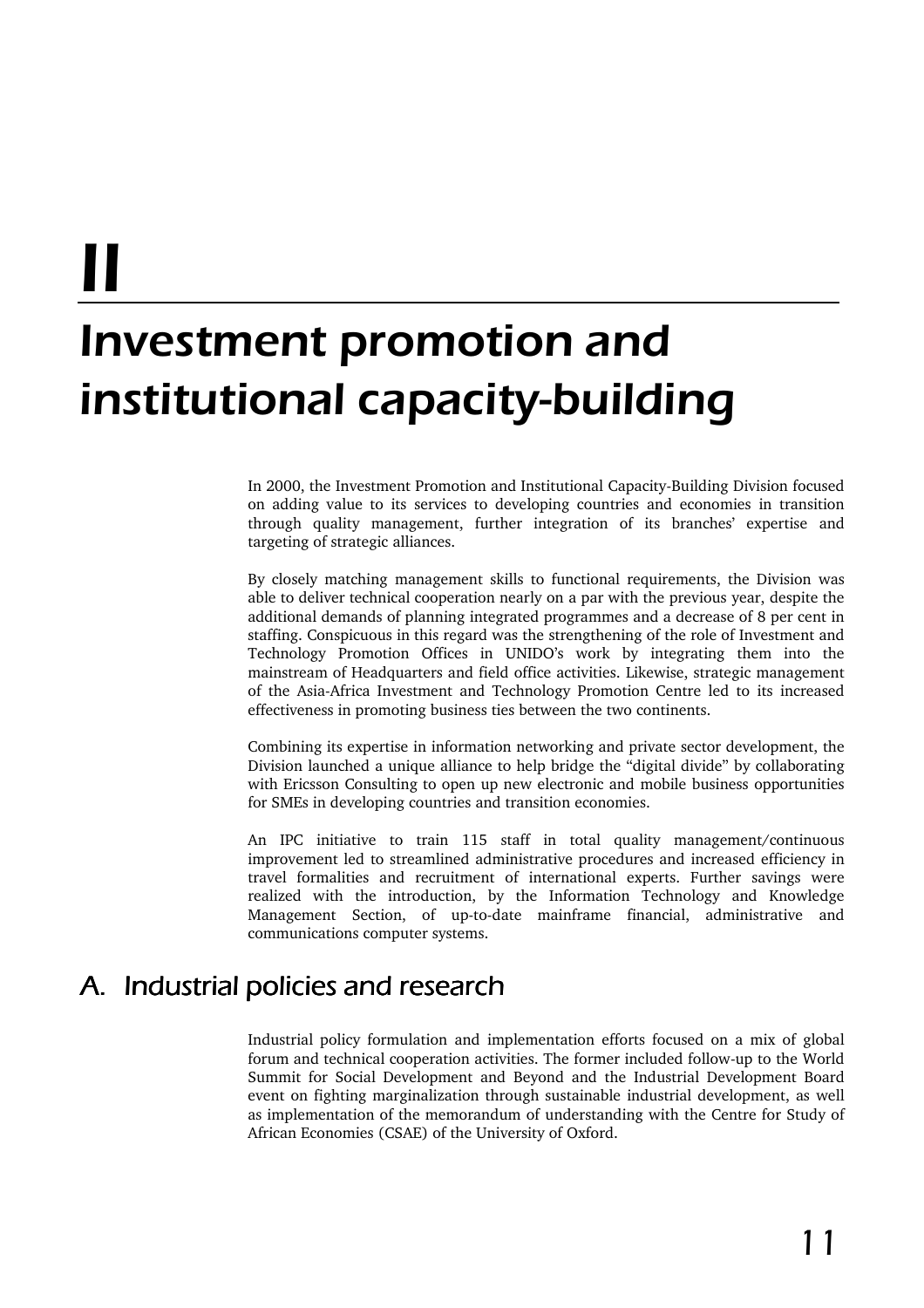Preparatory activities were undertaken for publication of the new *World Industrial Development Report 2001* "Competing through innovation", to be published in 2001. To provide Internet-based access to information and knowledge on global trends and policy issues related to the dynamics of industrialization, construction of a knowledge base on industrial policies, strategies and best practices throughout the world was initiated.

Policy advice was provided to the Government of Ghana, while four national workshops on public-private partnerships in promoting sustainable industrial development for economic growth and poverty alleviation were held for Nigeria. Completion of a policy analysis assignment in Oman led UNIDO to draft an industrial development strategy and policy recommendations. Policy support for industrial recovery in Indonesia substantiated the urgent need for a pro-active industrial strategy, backed by appropriate public action.

Together with Japan's International Cooperation Agency, UNIDO developed a master plan for industrialization and investment for one of Sri Lanka's key sectors, the garment and leather industries.

#### **Leather and apparel in Sri Lanka**

The apparel and leather sectors in Sri Lanka together deliver nearly 40 per cent of the country's manufacturing value added, with the garment industry alone accounting for more than six per cent of GDP. In 1999, it provided some 330,000 jobs and brought in more than \$2 billion in foreign exchange, making it Sri Lanka's most successful export industry. As a result of UNIDO's master plan on industrialization and investment, the Organization was invited to extend its analysis to institutional aspects of industrial development, including the possible reconfiguration of the Ministry of Industrial Development in line with the fast-changing needs of the sector.

# B. Statistics and information networks

The increasing role of information and knowledge as a foundation for industrial growth and competitiveness has sharpened UNIDO's focus on collection and analysis of industrial information, knowledge products derived from this process and approaches to widespread dissemination of this information. The service module on statistics and information networks defined much of the Organization's activities in delivering such knowledge to client countries during the year and assisted countries to improve their own capacity to collect, process and provide information as knowledge products.

A system of indicators of industrial development was designed and developed to a prototype form resulting in an informal publication that was presented to the international community as an Industrial Development Board event. To support technical cooperation, an innovative approach was utilized using plant-level data to analyse the dynamics of SMEs. As the third revision of the classification of industrial activities is now widely adopted, a new processing system was made operational, ensuring that data are accessible under both the former and new classification systems.

The role of information and knowledge for industry is rapidly increasing in developing countries. Hence, the ability to support industrial information and knowledge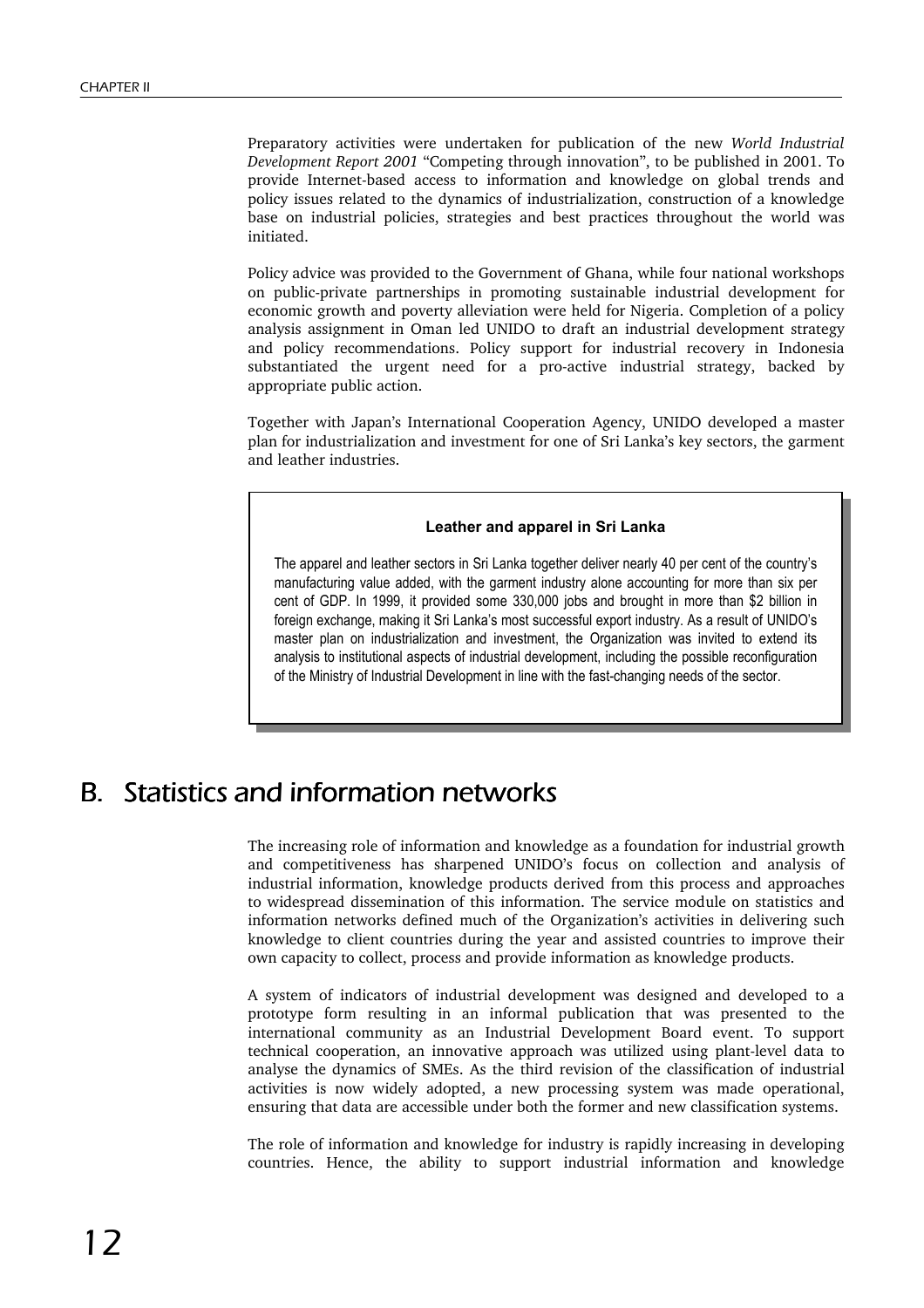requirements of industrial actors in developing countries is crucial. To enable sustainable sourcing and support of industrial information, activities have focused on awareness and capacity-building for industrial information networking, for both private and public sectors. Moreover, initiatives were undertaken to explore SME support activities to meet the increasing need for e-business models. In view of the rapid development of mobile commerce and the new business opportunities that this technology will offer to developing countries and transition economies, UNIDO joined forces with Ericsson Consulting to prepare guidelines for future activities in this field.

#### **Increasing use of UNIDO's web site**

At the end of 2000, more than 1,300 UNIDO documents were available through the Organization's web site. There is a considerable demand from users worldwide. In comparison to last year, the number of hits increased from 2.8 million to 4.3 million by December 2000, averaging 350,000 hits per month. Although UNIDO's web site is primarily used to disseminate information, other activities, such as on-line registration for seminars and discussion groups, are making it an important tool to implement field activities.

# C. Quality, standardization and metrology

New initiatives have been embarked on covering the crucial fields of standardization, metrology, certification and accreditation. A challenging programme developed jointly with the European Union focuses on establishment of an accreditation, standardization and quality promotion system for West Africa (UEMOA). Under this programme, initially eight participating countries (Benin, Burkina Faso, Côte d'Ivoire, Guinea-Bissau, Mali, Niger, Senegal and Togo) will have the chance to reinforce the competitiveness of their private sectors to meet the challenge of globalization.

Strategic alliances—through the signing of a memorandum of understanding between UNIDO, the International Laboratory Accreditation Cooperation and the International Organization for Standardization (ISO)—have laid the grounds for a pre-peer evaluation scheme for laboratory accreditation and inspection bodies. UNIDO is now a key player in the international system of mutual recognition schemes that will lead to removal of technical barriers faced by enterprises in developing countries and, ultimately, provide opportunities for improvement in product quality and access to international markets.

Under the Rwanda integrated programme, a focal point for quality and standardization has been set up and the Rwanda Bureau of Standards was launched. In the case of Guinea, the European Union has extended permission for fresh fish exports. Coming at a timely moment, UNIDO's intervention is providing training for counterparts, restructuring and equipping of laboratories, as well as undertaking feasibility studies for the Industrial Fish Export Zone. UNIDO's assistance will continue in cooperation with the European Union. In Egypt, UNIDO is providing assistance for the design, implementation and follow-up of a national upgrading programme, including formalization of procedures and regulatory framework, organizational structure and funding mechanisms.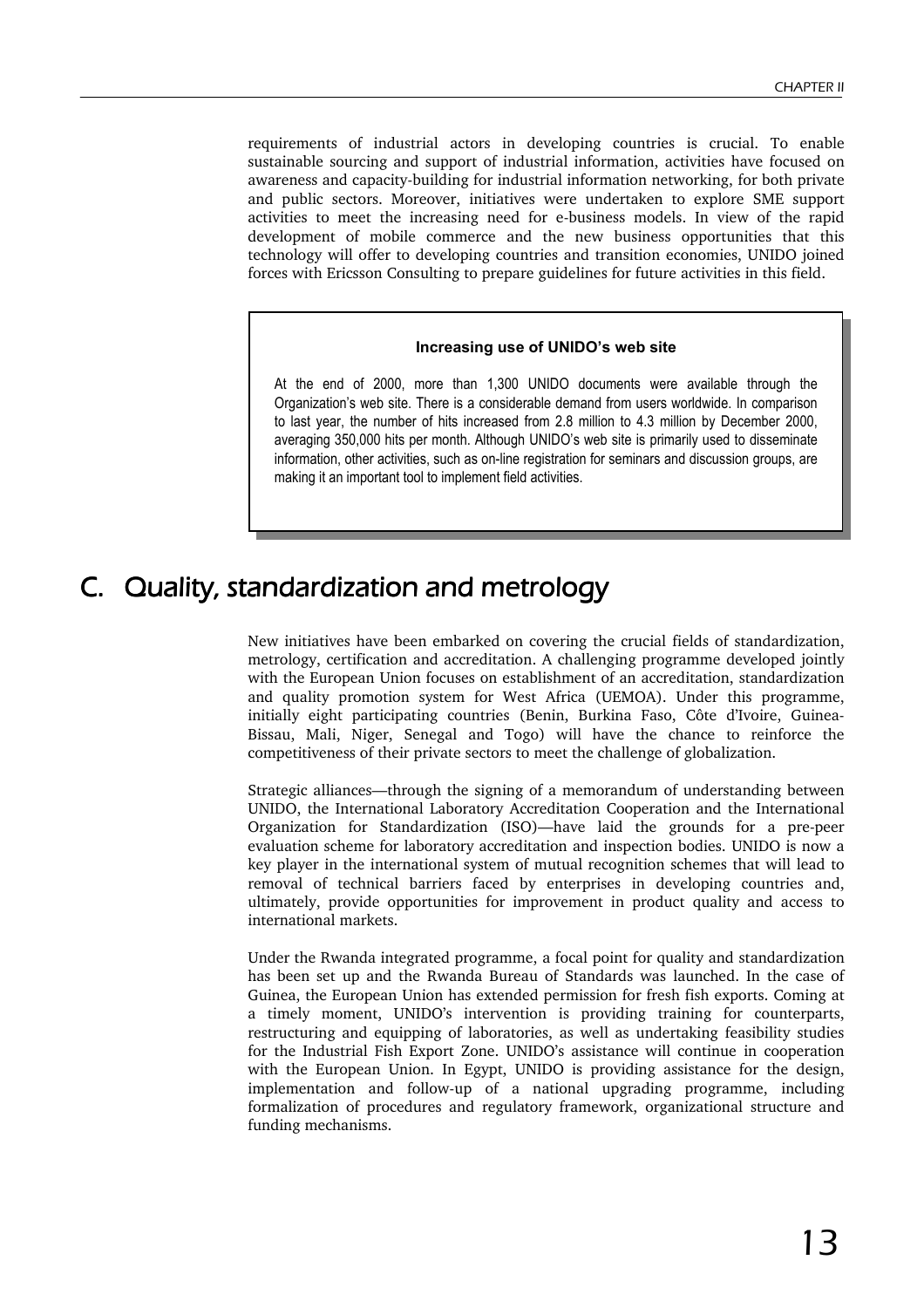To prepare and adapt manufacturing enterprises to meet the challenge of globalization and international competition more effectively, UNIDO is providing assistance to Algeria and Egypt. Under the integrated programme for Algeria, a major pilot restructuring initiative was launched to support transformation and integration of industries. A special financing mechanism was established to contribute to the restructuring/ upgrading programme.

The integrated programme to support Palestinian industry constitutes a new dimension in the Organization's cooperation with and assistance to the Palestinian people. A technical support unit has been created in the Palestinian Federation of Industries, and an upgrading bureau is being established in the Ministry of Industry. National staff trained under the scheme have carried out diagnostics on 100 companies, and an initial batch of 35 companies, when selected, will benefit from this programme.

# D. Investment and technology promotion

The ongoing globalization of the world economy and production systems underlines the importance of investment and technology promotion activities, which are critical for developing countries and economies in transition. In 2000, they continued to focus on implementing the strategic orientation introduced in 1998 to strengthen capacitybuilding and partnership development.

UNIDO's capacity to promote business partnerships is strengthened considerably by the networks of Investment and Technology Promotion Offices (ITPOs), Investment Promotion Units (IPUs), International Technology Centres, and Subcontracting and Partnership Exchanges (SPXs) as well as the Asia-Africa Investment and Technology Promotion Centre. They embrace a broad cross-section of industrial stakeholders with worldwide coverage. Investment and technology expertise has been applied to and is a key component of 11 UNIDO integrated programmes. Innovation in investment and technology promotion has also been reinforced through the development of new UNIDO tools and methodologies. Investment and technology promotion services have been supplemented by manufacturing partnerships, such as for subcontracting and supply chains and related programmes, including regional South-South centres and international technology centres. Investment and technology promotion plays a central role in the newly-launched UNIDO Exchange—a unique business intelligence system that optimizes, through an electronic platform, the use of IT to provide information, knowledge and content to its members.

Three investment and technology milestones stood out in 2000. One was in the textile subsector, where a business alliance for pilot enterprises between Ernex, a leading Austrian embroidery company, and the Senegalese company Icotaf led to a year's technical cooperation within the scope of the integrated programme for Senegal. Moreover, a business venture was developed between the two companies to supply textiles to the UEMOA market. A feasibility study prepared by UNIDO revealed that Icotaf is now working at some 60 per cent capacity, compared to 30 per cent in the previous year, and employs more than 300 staff compared to 240 in 1999.

Second, the ITPO Delegates Programme benefited 36 investment promotion institutions in 28 countries: 12 in Africa, 5 in Asia, 5 in Latin America and the Caribbean, and 2 in Europe and NIS. Delegates received on-the-job training, working hand-in-hand with staff of the ITPOs in Milan/Bologna, Paris and Tokyo, while at the same time promoting a portfolio of investment and technology opportunities from their receptive home countries.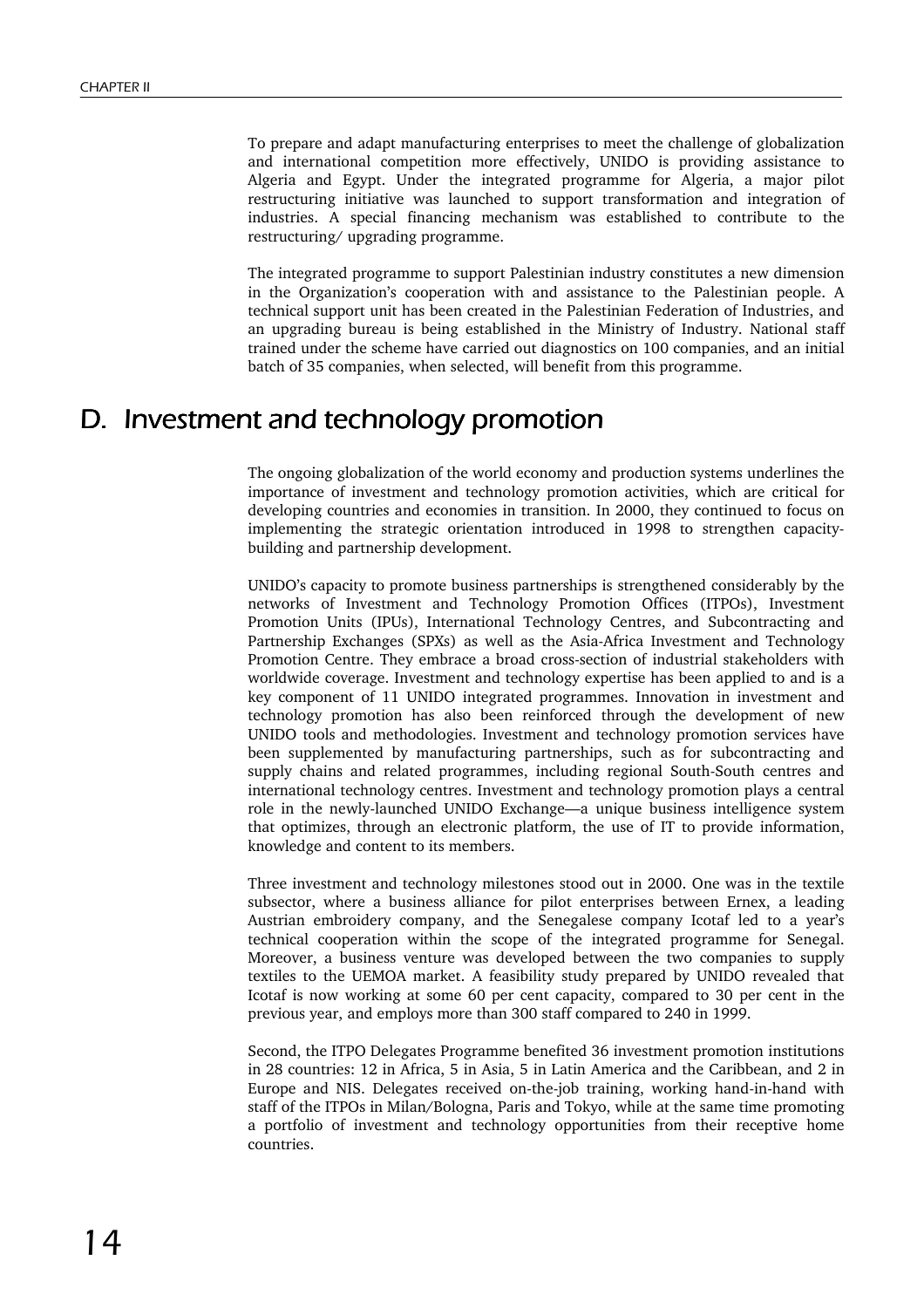The third milestone was the process of overall improvement in linking ITPOs more closely to Headquarters activities, which resulted in the active participation of the ITPOs in the formulation and implementation of integrated programmes, in particular those with investment and technology components. Within the programmes, technical assistance financed by Italy was launched in Jordan, Tunisia and Uganda, combining capacity-building and promotion of business opportunities.

An innovative blend of technical cooperation and financial support to the SME private sector in Egypt resulted in the conclusion of 23 projects with an investment value of \$50 million and the potential for creating 1,500 jobs. The key to success lay in the combined efforts of ITPO Italy and the Investment Promotion Unit in Cairo, backed up by Headquarters support. In addition to the projects promoted, \$4 million was approved from the Italian credit line, while 484 Egyptian companies benefited directly from the initiative.

Matching businesses in Asia and Africa opens up new horizons. Providing opportunities through investments in Africa for business people of both continents is the main thrust of the Asia-Africa Investment and Technology Promotion Centre at Kuala Lumpur, a UNIDO project focusing on South-South cooperation. Visits of Asian firms to Uganda and the United Republic of Tanzania in October resulted in more than 330 business meetings, during which five memorandums of understanding were concluded.

UNIDO continued to support the efforts of developing countries and economies in transition in bridging the technology divide through its International Technology Centres, which act as outreach technology arms for services and international frameworks for cooperation in technology areas with cross-sectoral and wide economic impact. New programmes were launched with their assistance to support national efforts in technology upgrading of industrial sectors and capacity-building through North-South and South-South technology transfer and partnership. The new International Centre of Medicine Biotechnology started its pilot phase in November with the development of public/private and research/industry partnerships between Brazil, China, India and the Russian Federation.

# E. Private sector development E. Private

A coherent SME policy framework is an essential component of a private sector development strategy where the primary objective is to create productive employment and foster equitable development. UNIDO continued to support developing countries and economies in transition to build up national, regional and local competence in developing and implementing strategies and corresponding policies and programmes to promote SME development. New programmes in Eritrea, the Islamic Republic of Iran, Nepal and the United Republic of Tanzania support national efforts to develop coherent SME development strategies.

SME policy advice is often an integral component of programmes supporting capacitybuilding for SME development. For example, the SME development project in Kyrgyzstan has contributed to legal and policy initiatives that provide an enabling environment for SME entrepreneurs. At the same time, the Small Business Development Centre network supported by the project has been providing direct business consulting services to entrepreneurs at the micro level. Thus, information gained at the micro level can be fed back to the Government and serve in improving legal and regulatory frameworks. On the other hand, the SME business community can be kept abreast of the macro-level initiatives shaping the SME environment.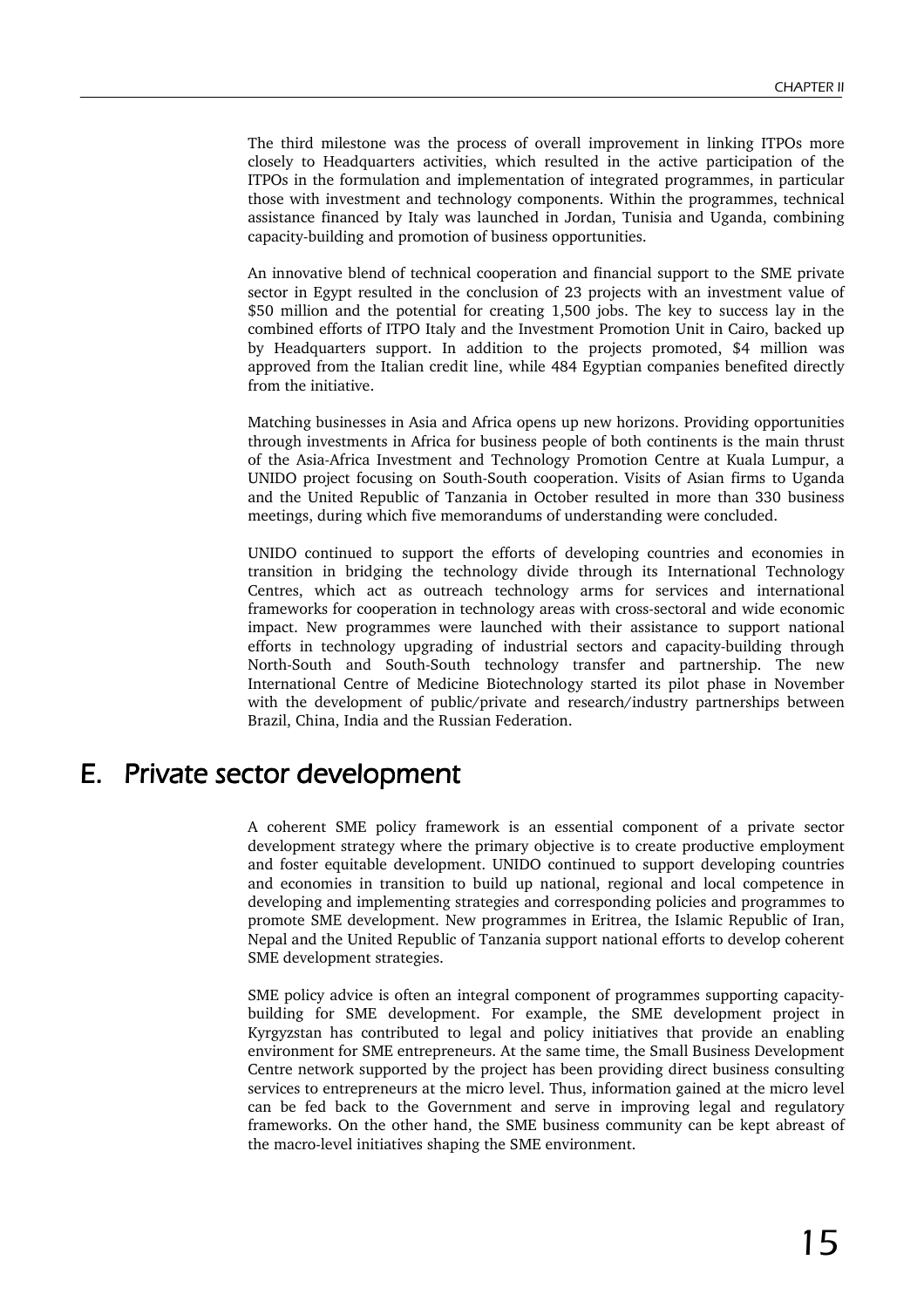Among the main results of the project to assist industrial SMEs in Viet Nam, an action plan for private sector development led to follow-up support, co-financed by UNDP and Germany. The present phase assists in supporting the SME policy-making and coordination institutions and their initial operational programmes.

Women play a significant role in development of micro-enterprises and SMEs, both as a creative and productive industrial human resource base and, increasingly, as entrepreneurs. UNIDO's women's entrepreneurship development (WED) programme is designed to enable them to meet the challenges of changing global and local economic environments. Now in its third phase, the WED programme in the United Republic of Tanzania trains women to start up and manage small-scale food-processing businesses. Training covers aspects of supply, processing of local products, hygiene and business management and has helped create nearly 350 permanent jobs. This contribution to poverty reduction is clearly contributing to the socio-economic development of the country. A training programme for trainers of women entrepreneurs in the foodprocessing sector has been completed, in collaboration with IFAD, on the basis of a cost-sharing agreement. It has set the direction for further training activities to bring women into the mainstream of industrial development and overcome gender inequality. In Senegal, capacity-building for women entrepreneurs in the fishprocessing industry has been initiated with bilateral assistance from Japan, aimed at establishing a landing platform for fishing boats and a fish-processing centre. In three countries in Central America, UNIDO continues its WED programme through training programmes to assist women entrepreneurs in setting up clusters in the agro-food processing sector.

UNIDO's industrial business development services for SME support institutions are helping to overcome the obstacles to SMEs playing a key role in initiating and sustaining economic growth. These include, inter alia, business incubators, rural entrepreneurship development and SME cluster development. Business plans were prepared as a preparatory step for the establishment of incubator facilities to create and support new businesses in Bahrain, Egypt and Sri Lanka. As a contribution to national poverty reduction programmes, UNIDO promotes rural industrial entrepreneurship. Ongoing programmes in Ethiopia, Mozambique and the Philippines, among other countries, have helped disadvantaged population groups diversify their sources of income and accumulate capital and knowledge.

The UNIDO cluster development programme in India, initiated with funding from Italy, has expanded with financial support from Switzerland to include the design of a training programme for cluster development agents. Project activities supporting the transition of the Malaysian electronics industry were completed, covering conceptual framework and cluster analyses in three regions.

Within UNIDO's efforts to enhance cooperation with the private sector, a major expert group meeting on UNIDO partnerships with private business was held. It brought together some 20 international experts from the private sector and from United Nations organizations, as well as representatives of Governments and business organizations. Another milestone was the conclusion of the cooperation agreement with the telecommunications company Ericsson. UNIDO continued to contribute to the work of the Committee for Donor Agencies for Small Enterprise Development by presenting a paper on cluster development and business development services promotion at its Hanoi conference.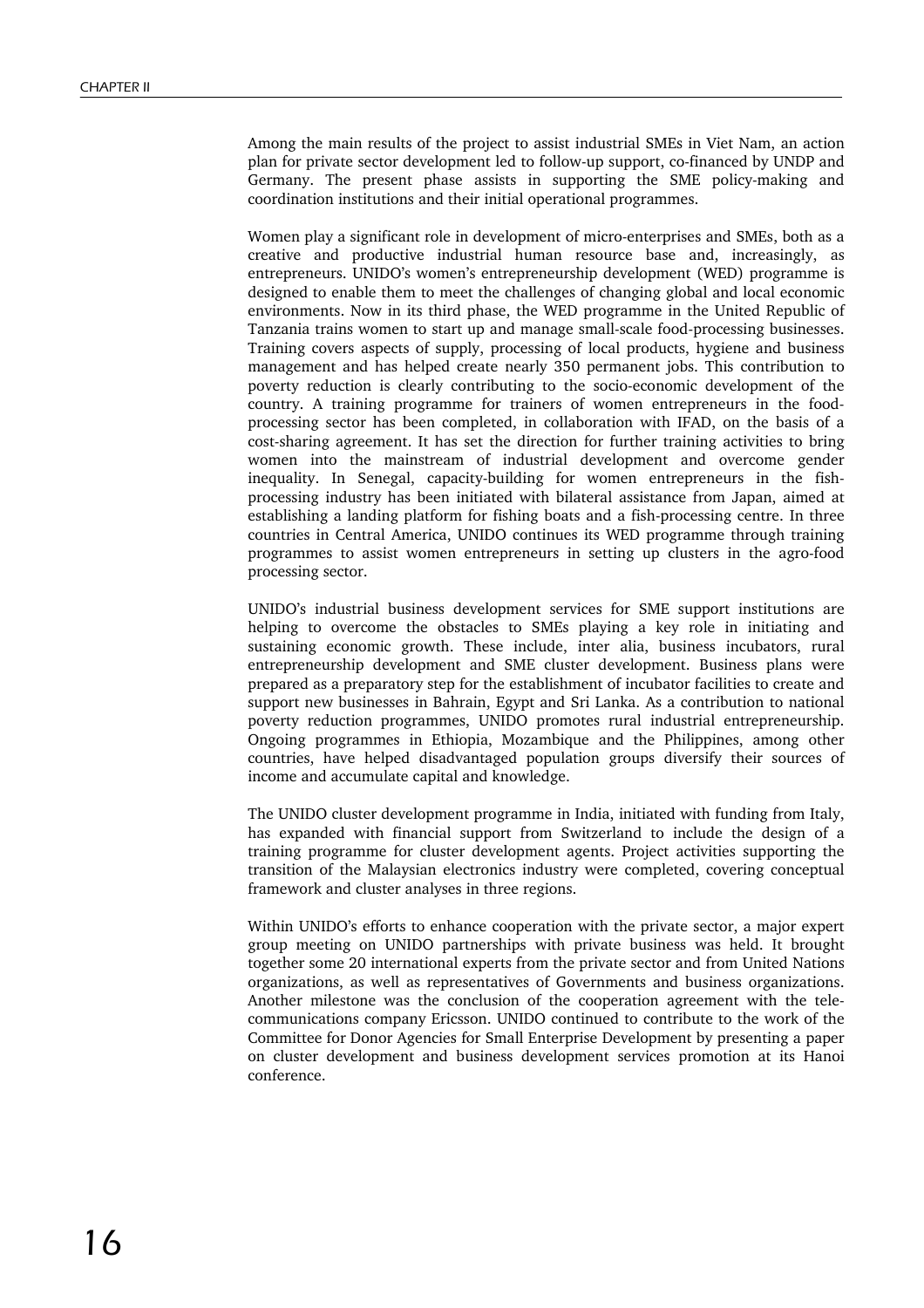#### **Private sector cooperation**

In November 2000, a UNIDO-Ericsson cooperation agreement opened up the world of electronic and mobile business (EMB) for SMEs in developing and transition economies. As a first step, a joint study entitled "Industry at the Edge" was carried out on the challenges and prospects for EMB. Based on workshops held in Cairo, Colombo and Kampala, it mapped out opportunities for SMEs to take part in electronic and mobile commerce. The study recommended that the private sector invest in upgrading local telecommunications infrastructure and services and work with Governments on human resource policies. UNIDO and Ericsson will further pool their industrial and technological expertise to support SMEs' participation in electronic and mobile business and enter the global electronic marketplace.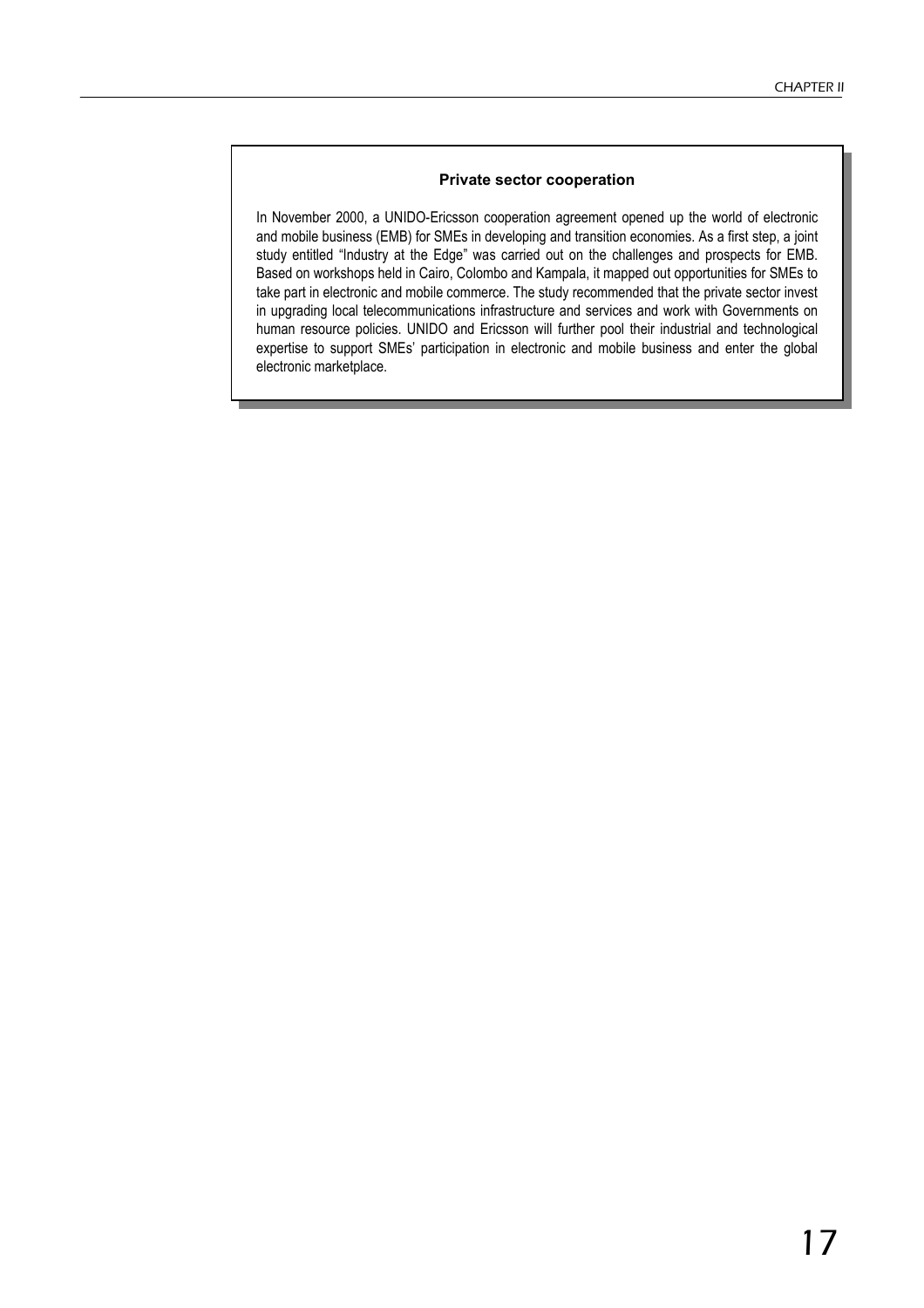# III Sectoral support and environmental sustainability

Within the framework of system-wide cooperation the Sectoral Support and Environmental Sustainability Division in 2000 took a dynamic approach in establishing and reinforcing partnership links with international conventions and funds, particularly in areas related to environment and energy. Those areas not only reflect the major fields of competence of the Division, notwithstanding the area of sectoral support to agro-related industries, but also the continuously increasing priority given to those two important sectors by the international community. Global forum activities of the Division in the area of sustainable industrial development gained in size and depth, which serves to improve the relevance of the Organization's technical cooperation activities.

As in previous years, the Division participated in meetings organized by the United Nations Framework Convention on Climate Change (UNFCCC). Moreover, the UNFCCC Executive Secretary participated in a special event on UNIDO and the Climate Convention/Kyoto Protocol, held in preparation of the Industrial Development Board. With the participation of Permanent Missions, the event offered a forum for direct dialogue on a sensitive global issue.

The link with the Global Environment Facility (GEF) was strengthened through an intensive exchange of views and increased participation at meetings. This effort was particularly rewarded by the decision of the GEF Council in May to grant UNIDO the status of executing agency with expanded opportunities.

UNIDO's visibility was enhanced by participation in conventions and other events dealing with very specific issues such as international waters (First GEF Biennial International Waters Conference) and persistent organic pollutants (fourth and fifth sessions of the Intergovernmental Negotiating Committee for an International Legally Binding Instrument for Implementing International Action on Certain Persistent Organic Pollutants).

These examples illustrate how the Division is orienting itself towards critically important areas in which UNIDO's comparative advantage might be in a position to make a difference in the achievement of international development targets.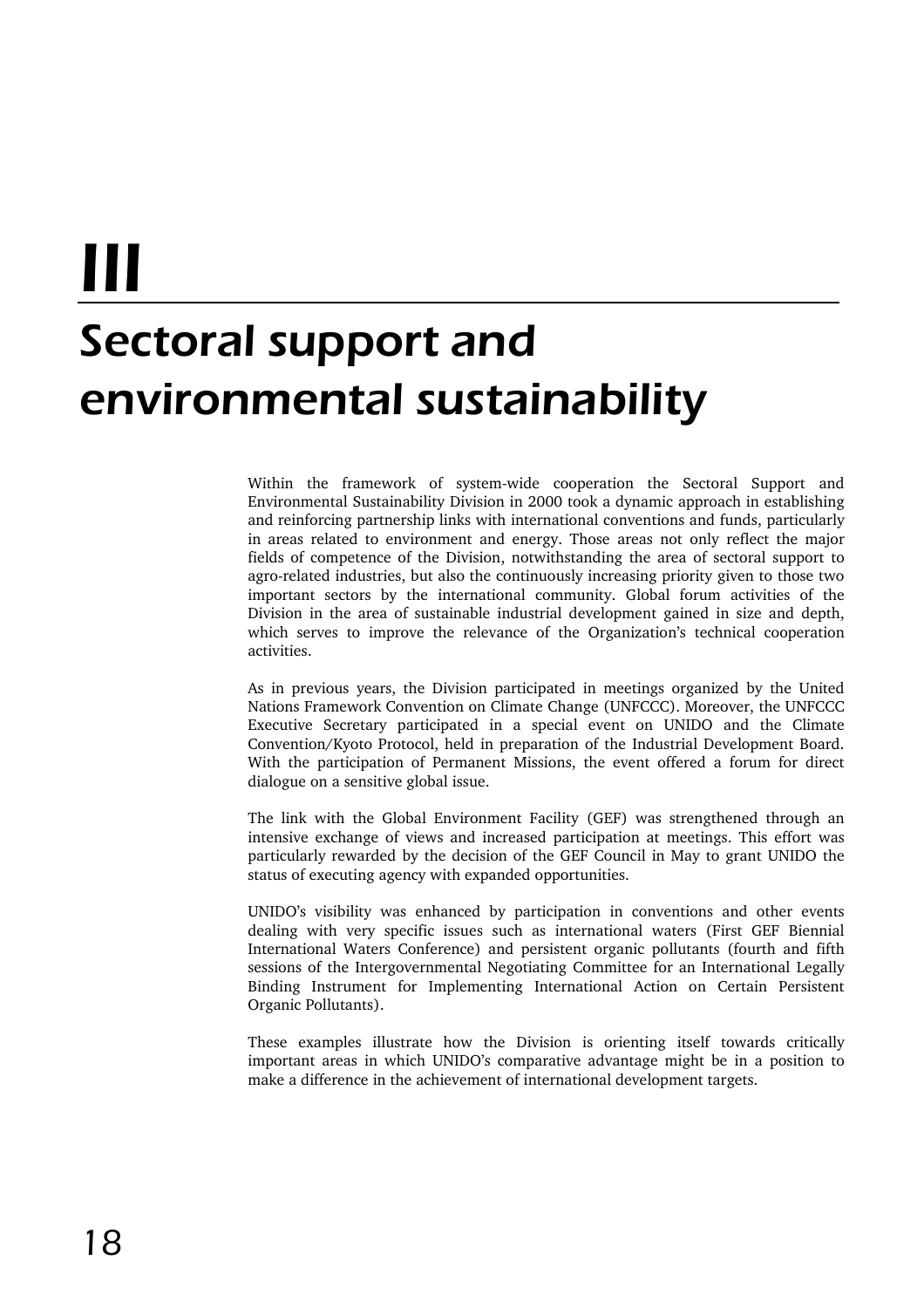# A. Agro-industries and sectoral support

The Regional Africa Leather and Footwear Industry Scheme was completed in 2000. The distinctive feature was the UNIDO private sector partnership that provided extensive technical assistance to the subsector, stimulating the privatization process in a number of countries. The programme focused on various areas requiring assistance, such as: raw material improvement, strengthening of private sector operations, mitigating the negative impact of tanneries on the environment, and developing the leather products industry. A major output of the programme was the establishment of the Training and Production Centre for the Shoe Industry. The programme continues to demonstrate its ability to extend assistance and catalyse spin-offs, such as creation of the Eastern and Southern Africa Leather Industry Association.

#### **Better fisheries for more jobs**

In Uganda and the United Republic of Tanzania, around 1,200,000 people rely on the fisheries sector for their living. Within its integrated programmes, UNIDO carried out capacity-building activities in fish safety and assisted both countries in lifting the European Union ban on fish exports in February and October, respectively. This has resulted in the restoration of foreign income amounting to \$60 million in Uganda and \$200 million in the United Republic of Tanzania, and direct jobs estimated at around 30,000 in each country. In Guinea, the initiation of similar activities has led to the extension of EU authorization to fish exports from that country. These achievements add to earlier UNIDO successes in the same sector in Mauritania, Morocco and Senegal.

As a follow-up to the 1999 All-India Seminar on Bamboo Development, UNIDO was invited to participate in the Programme Committee meeting of the International Network for Bamboo and Rattan held in Beijing in January. The Organization initiated implementation in July of a large project in north-east India to upgrade technologies and improve networking capacities. Initial indications are that industrial production of laminated flooring, panel products and furniture as well as charcoal and bamboo shoots offer the greatest potential for employment and income generation. Cuba has since requested the addition of bamboo development to its integrated programme, and a market study for these industrial products began in December with funds from the Ghana programme that will benefit several countries interested in investing in this new technology from China.

# B. Industrial energy efficiency

Execution of a large-scale GEF project is well under way in India. It aims to demonstrate modern coal bed methane extraction and utilization technologies. In addition to the recruitment of a Chief Technical Adviser and other international experts, two high-level study tours were undertaken and the technical specifications for equipment were drafted. The formulation of GEF-financed boilers and cement projects continued.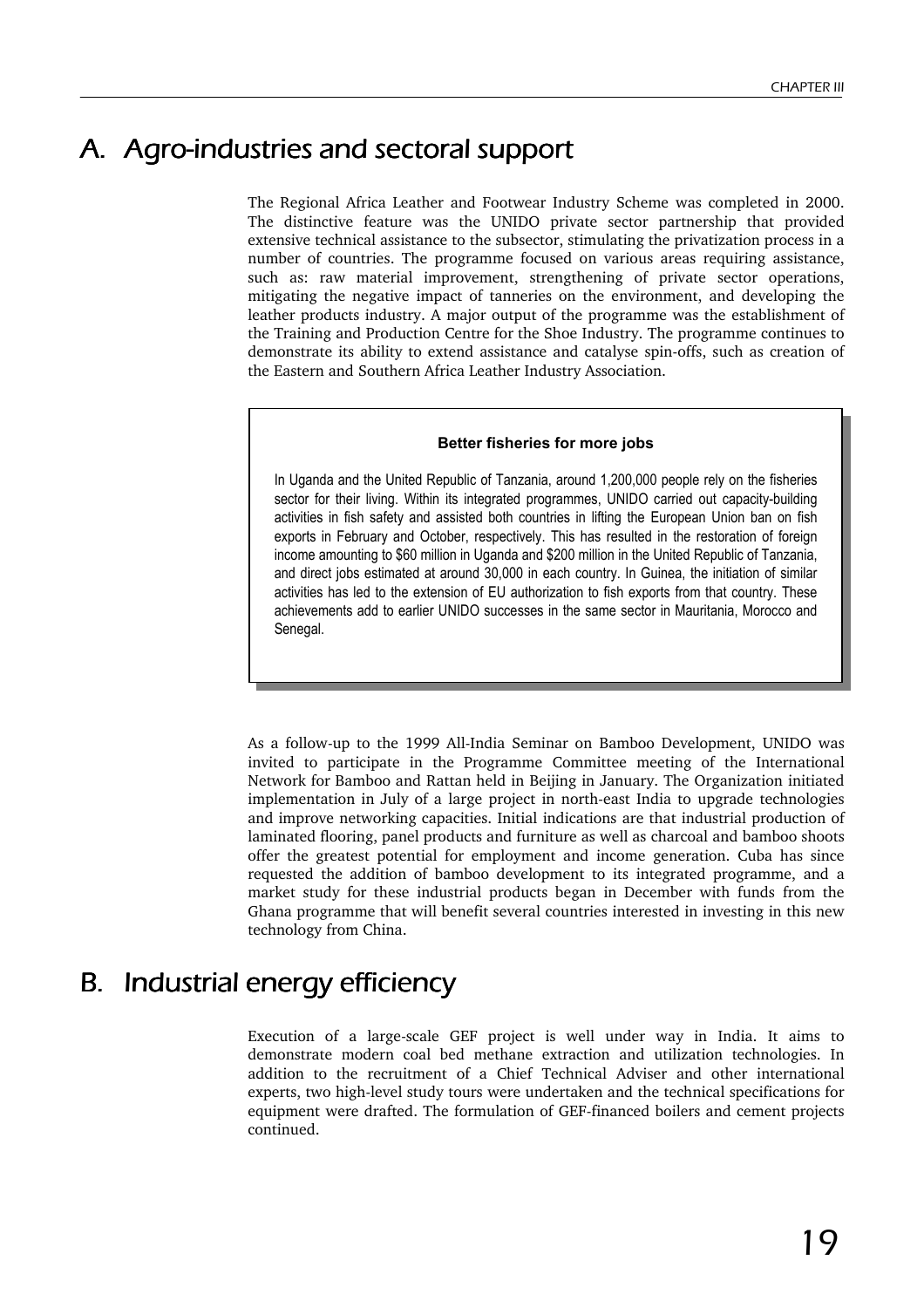The successful implementation of a renewable energy and efficiency capacity-building project in Sri Lanka, financed by UNDP and GEF, included a number of UNIDO seminars on mini-hydro turbine design and fabrication, mini-hydro power stations and energy auditing at the factory level. A series of energy audit training manuals was finalized.

With the objective of promoting renewable energy sources available in Cuba, UNIDO analysed energy use patterns in six food factories. The energy situation was assessed at Juventud Island, where specific solutions will be adopted to achieve a sustainable energy mix.

Field missions analysed the prospects of industrial applications to abate greenhouse gases, specifically: (a) in Brazil, for the industrial use of forest (biomass) energy; (b) in Guatemala, for renewable energy sources, especially hydro and biomass; and (c) in the Komi Republic of the Russian Federation, for energy efficiency in large industrial plants.

A preliminary agreement was developed on the preparatory phase of a photovoltaic assembly plant project for the electrification of rural areas in Gambia. During a GEF training and awareness workshop held at Lagos in October, a number of energy-related projects were identified for both Nigeria and the region.

### C. Cleaner production and environmental management C.

Within the National Cleaner Production Centres (NCPCs) programme, three more centres were established, in Ethiopia, Kenya and Mozambique, raising to 19 the total number of centres established since 1994.

The annual meeting of the programme at Berne, Switzerland, in May generated considerable interest outside the centres themselves. Some 75 participants from more than 30 countries included NCPC directors, counterpart institutions, donor countries and other United Nations organizations. Similarly, a policy and cleaner production workshop in Central America featured the participation of the directors of the four UNIDO/UNEP NCPCs in the region, policy makers from the four participating countries, representatives from donor countries and other United Nations organizations. UNIDO staff and the Directors of the UNIDO/UNEP NCPCs in Africa took part in the first-ever African Cleaner Production Roundtable, organized by UNEP and the Carl Duisburg Gesellschaft.

In the area of mercury emissions reduction, a global project was prepared for submission to GEF that will demonstrate and facilitate the development of alternatives to amalgamation as an artisanal gold extraction method in developing countries with cleaner locally-produced technology. The project will help to reduce mercury emissions to national and international waters through the introduction of environmentally benign and financially sustainable approaches to artisanal gold mining.

The joint UNIDO/OECD biosafety information resource and databases have been recommended as a model system for the clearinghouse mechanism of the Convention on Biological Diversity. UNIDO has been requested by GEF and UNEP to assist in the biosafety capacity-building programme intended for the implementation of the Cartagena Protocol on Biosafety.

UNIDO continues to support activities that incorporate environmental considerations into industrial policy. In 2000, a report completed on industrial policy and environment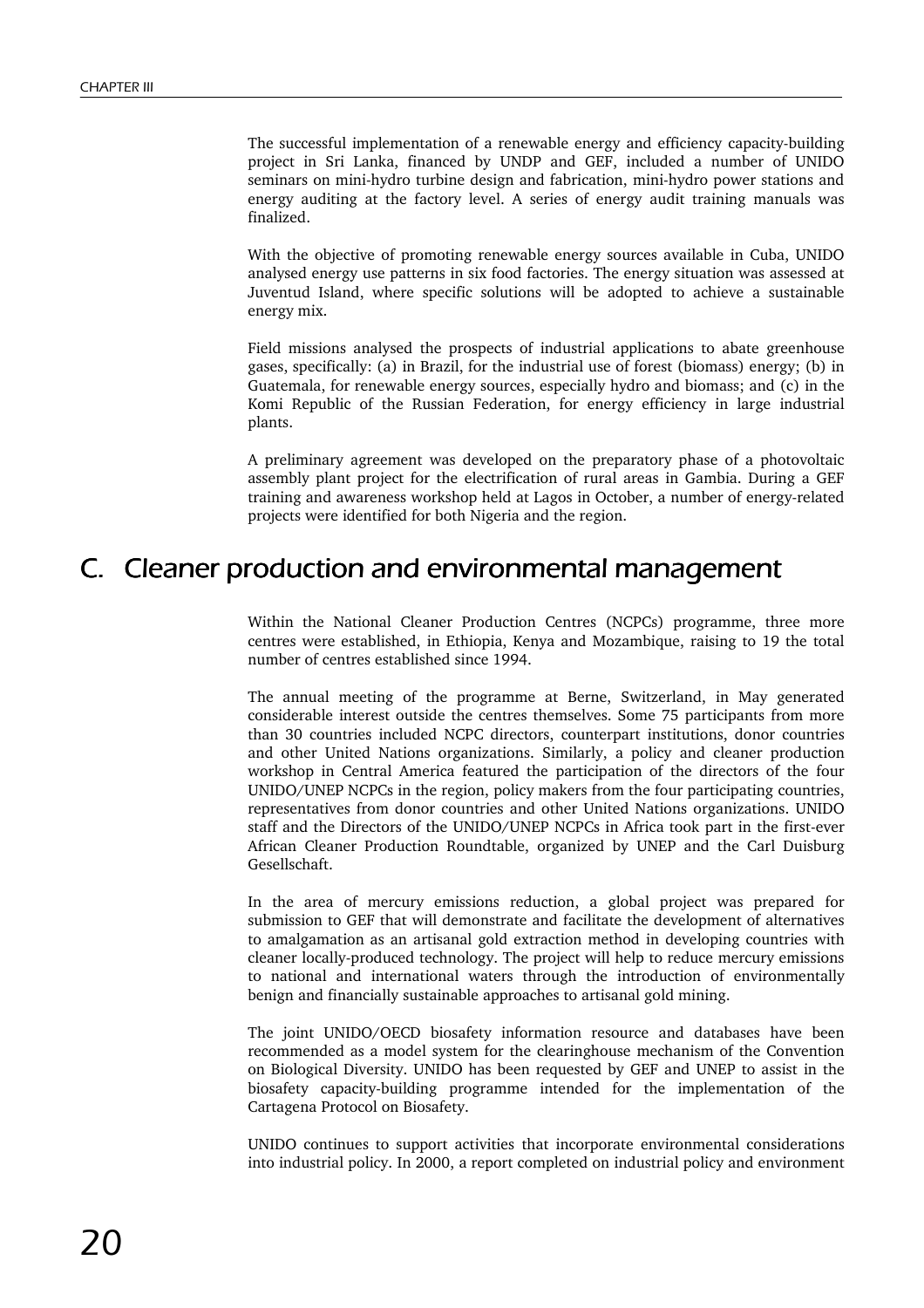showed that modifications in industrial policy are essential to improving environmental conditions in Pakistan. Advice was also provided to improve the environmental regulatory programme. UNIDO continues advising the State Planning and Development Committee in China on opportunities to incorporate environmental considerations into the tenth five-year plan, and is contributing to the formulation of a sustainable development policy for the United Republic of Tanzania.

### D. Montreal Protocol

UNIDO entered the year with a portfolio of some 370 investment, demonstration and non-investment projects amounting to more than \$190.4 million in 55 countries. In 2000, the Multilateral Fund for the implementation of the Montreal Protocol approved for implementation by UNIDO 102 projects at a value of \$28.9 million (without agency support costs) in 26 countries to eliminate 3,580 ODP tons. The sectors covered are aerosols, foam, fumigants (methyl bromide), refrigeration and solvents. Particularly in the field of fumigants, in which UNIDO has maintained its leading international role in the elimination of the use of methyl bromide, at the end of 2000 UNIDO had 29 projects in 25 countries in soil fumigation and in storage and treatment of commodities, addressing both demonstration of technologies and phase-out of methyl bromide. Africa, being currently the second largest consumer of methyl bromide in the world, continued to receive attention. One third of UNIDO's projects in the fumigant sector address the concerns and needs of that continent.

At the end of 2000 UNIDO was implementing 654 projects in 59 countries at a value of approximately \$220 million (without agency support costs) under the Montreal Protocol. Those activities correspond to a phase-out of over 28,000 ODP tons, of which 17,109 had already been eliminated.

#### **Phasing out CFC-12 in China's small and medium enterprises**

Polymer packaging and insulating foams are the target subsector in a \$4.5 million project approved under an innovative implementation modality with UNIDO and the China State Environmental Protection Administration. The first in a series of UNIDO umbrella projects for China in this important SME subsector, the project will phase out an average annual use of more than 1,000 tons of CFC-12 by 25 factories. Ultimately, a total of 207 enterprises will be affected, phasing out average annual use of 3,800 tons of CFC-12.

Enterprise conversion will be a further benefit. In line with China's policy for SMEs, the consolidation of small factories will achieve economies of scale and overall stability while maintaining a steady production capacity.

An international workshop was held in October within the framework of a demonstration project in Zimbabwe for alternatives to the use of methyl bromide in the production of tobacco seedlings. Participants included local growers, local and international suppliers of inputs for alternative technologies, national and international associations, and representatives from five countries and UNEP. The workshop facilitated exchange of experience on specific technologies and the implementation of phase-out programmes.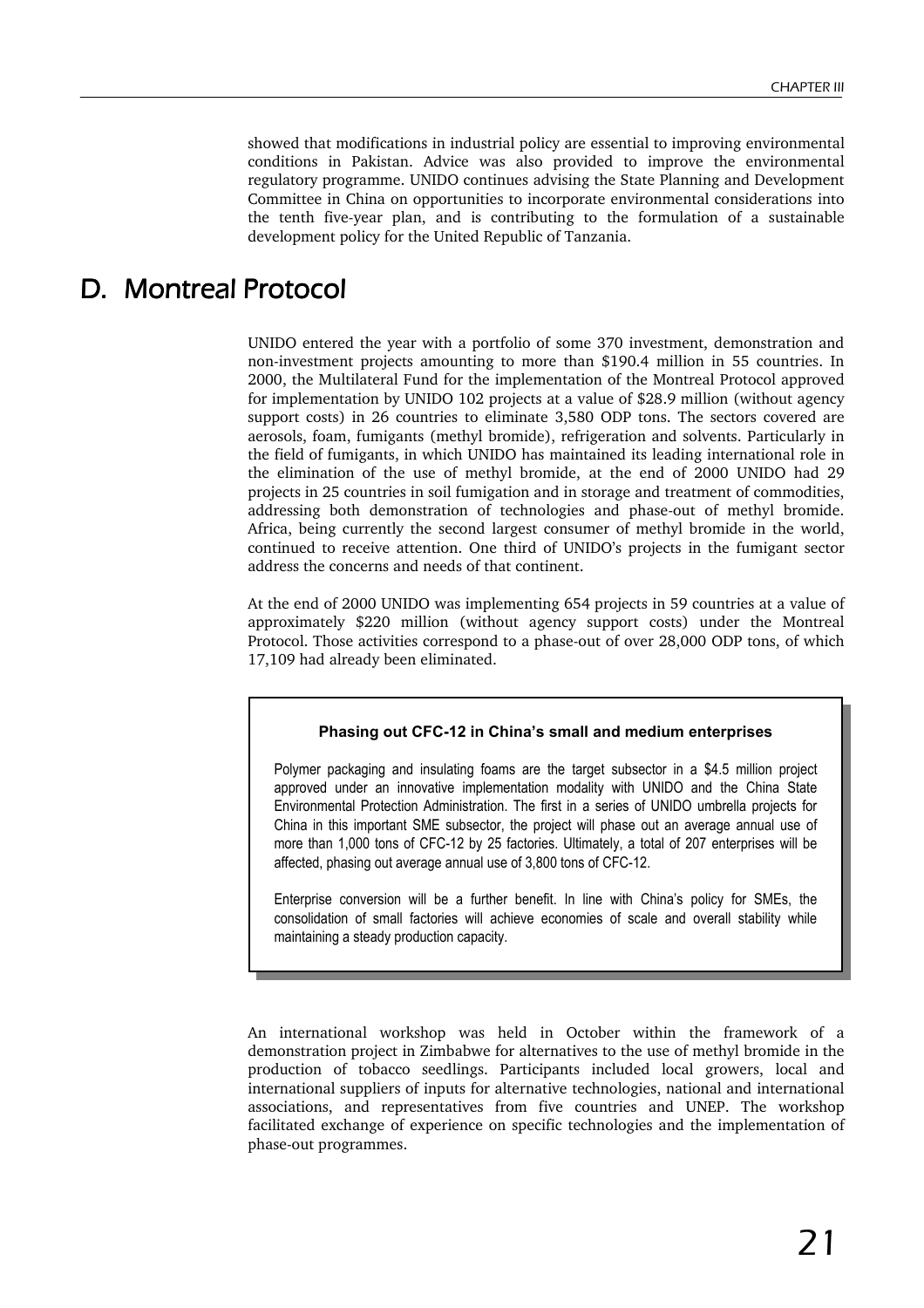UNIDO is presently finalizing all methyl bromide demonstration projects that were approved by the Multilateral Fund since 1998, having achieved very good results in terms of technological alternatives, involvement of the local institutions and technology transfer.

The Organization assisted in the preparation of an agreement between the Government of China and the Executive Committee on the phase-out strategy for the tobacco sector in China and continues to work closely with the Multilateral Fund Secretariat for the preparation of an environmentally-sound strategy in the production of extruded polyethylene and polystyrene foams.

During the year UNIDO provided 15 man-months of its staff for technical services, including project development, technology transfer, supervision of installation and commissioning of new production lines, and as resource persons for evaluation purposes. The Organization took part in the Earth Technologies Forum in Washington, D.C., and in the work of the Advisory Body of the World Bank on Ozone Issues.

# E. Kyoto Protocol E.

UNIDO published a report of a climate change-related capacity-building needs assessment exercise in six African countries (Ghana, Kenya, Nigeria, Senegal, Zambia and Zimbabwe) that was distributed to all African delegates at the sixth conference of the Parties (CoP6) to UNFCCC in the Netherlands in November as well as to African Permanent Missions and UNIDO Representatives in Africa.

The national experts from the six countries who prepared the country studies had previously attended the thirteenth session of the UNFCCC Subsidiary Bodies at Lyon, France, in September as UNIDO "delegates" and presented the results of their work in the context of sustainable development at a special side event.

The chapter of the report on Nigeria formed the basis for preparing the first climate change component in an integrated programme that is now part of the Nigerian country service framework. The Nigerian national expert also made a presentation at another special industry side event during CoP6 that covered technical issues related to industrial cogeneration and energy efficiency.

#### **Capacity-building for the Clean Development Mechanism—An inter-agency project**

Among the flexibility mechanisms set out in the Kyoto Protocol, the CDM is undoubtedly the most central in terms of its potential to bridge the objectives of sustainable industrial development. Capacity-building for the CDM is thus the main objective of an inter-agency project funded by the United Nations Foundation, with the UNFCCC as coordinator and facilitator.

UNDP, UNIDO, UNCTAD and UNEP have agreed to bring their joint expertise and experience to bear to carry out capacity-building work and demonstration activities designed to reduce transaction costs and ensure the greater involvement of the private sector in CDM operations. The UNIDO contribution focuses on assisting potential CDM recipient countries to build the capacities required for launching CDM programmes and projects in the industrial and energy sectors.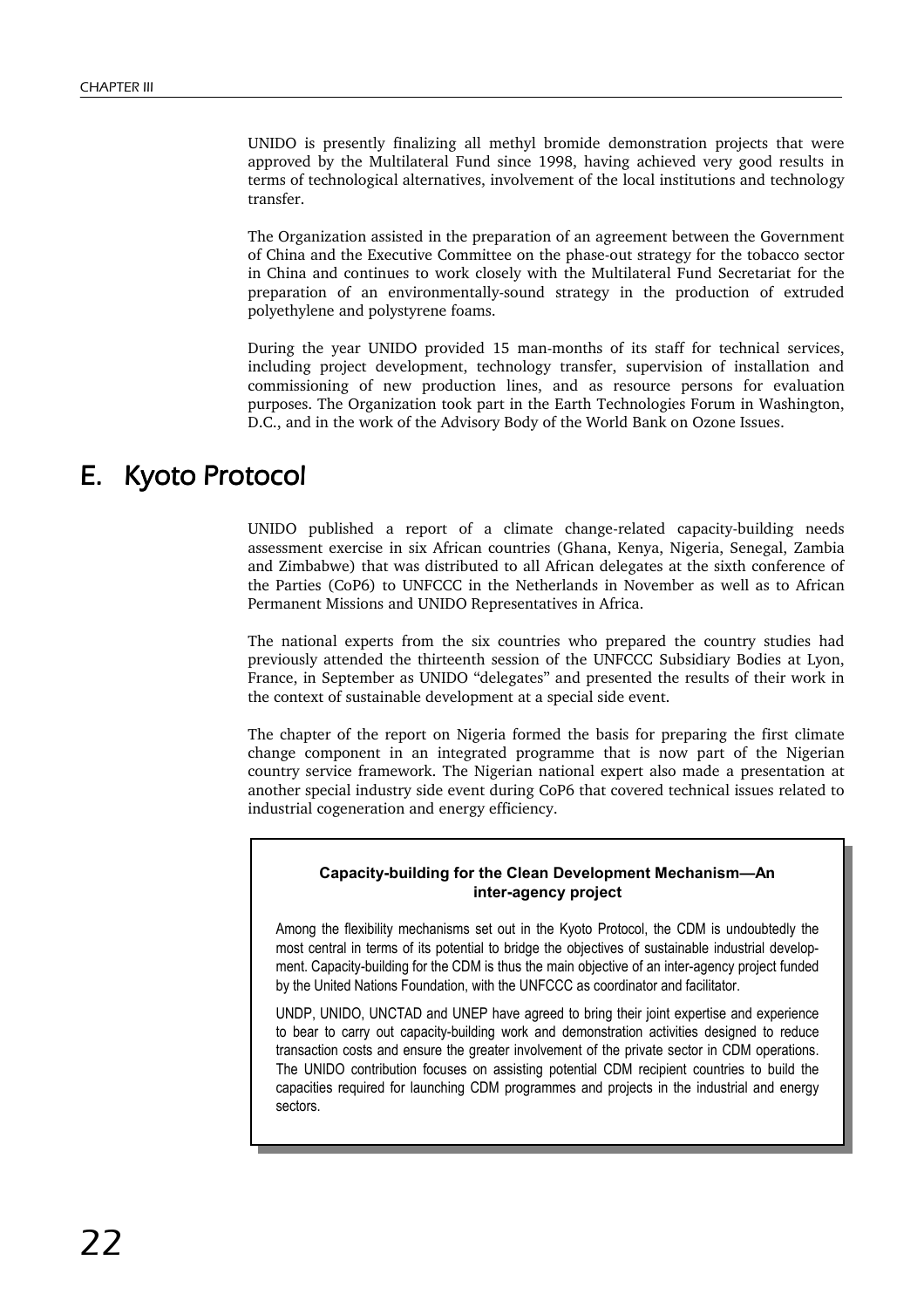# IV The regional dimension

This chapter presents an overview of UNIDO activities in its target regions. While support to all the regions encompasses a broad range of activities, the cornerstone of technical cooperation is the integrated programmes. A number of "stand-alone" projects are under way in countries with no integrated programme, and global forum events benefit countries in all the regions and serve to improve the relevance and quality of UNIDO services. To minimize overlap with other parts of this report, only brief references to integrated programmes are provided. Key global forum events, as well as developments in field representation, are highlighted.

# A. Africa and least developed countries

UNIDO's focus on Africa translates into a wide range of activities, of which integrated programmes are the basis for technical cooperation. Increased field representation, global forum activities, industrial investment promotion, training workshops, and direct dialogue at the highest levels through missions of the Director-General—these demonstrate the commitment of UNIDO to the industrial development of African countries. A welcome development occurred in October, when South Africa acceded to the UNIDO Constitution, thereby becoming the 169th Member State. Besides enabling the country to take advantage of the Organization's expertise in programmes that have a real impact on the economies of developing countries, this decision also acknowledges the role of South Africa as a development partner in the region.

Supporting the region's efforts to reverse its marginalization in the world economy, UNIDO continued its development of new integrated programmes of technical cooperation in tandem with greater focus on the implementation of those previously approved to maximize impact. All integrated programmes in Africa and LDCs have touched upon small and micro enterprises for employment creation and income generation to address poverty-related social problems. They call also for ownership, selectivity, participation, partnership and decentralization. The new element in 2000 was to ensure that an additional thrust of activities should be to expand their regional dimension and to coordinate their preparation and implementation with other international organizations and major donors.

In addition to the 10 programmes under implementation, three new programmes were approved during the year: Eritrea, Mali and Nigeria. In 2000, Africa accounted for 44 per cent of countries covered by UNIDO integrated programmes, of which 75 per cent are sub-Saharan African countries. Taking into account the size of Nigeria and the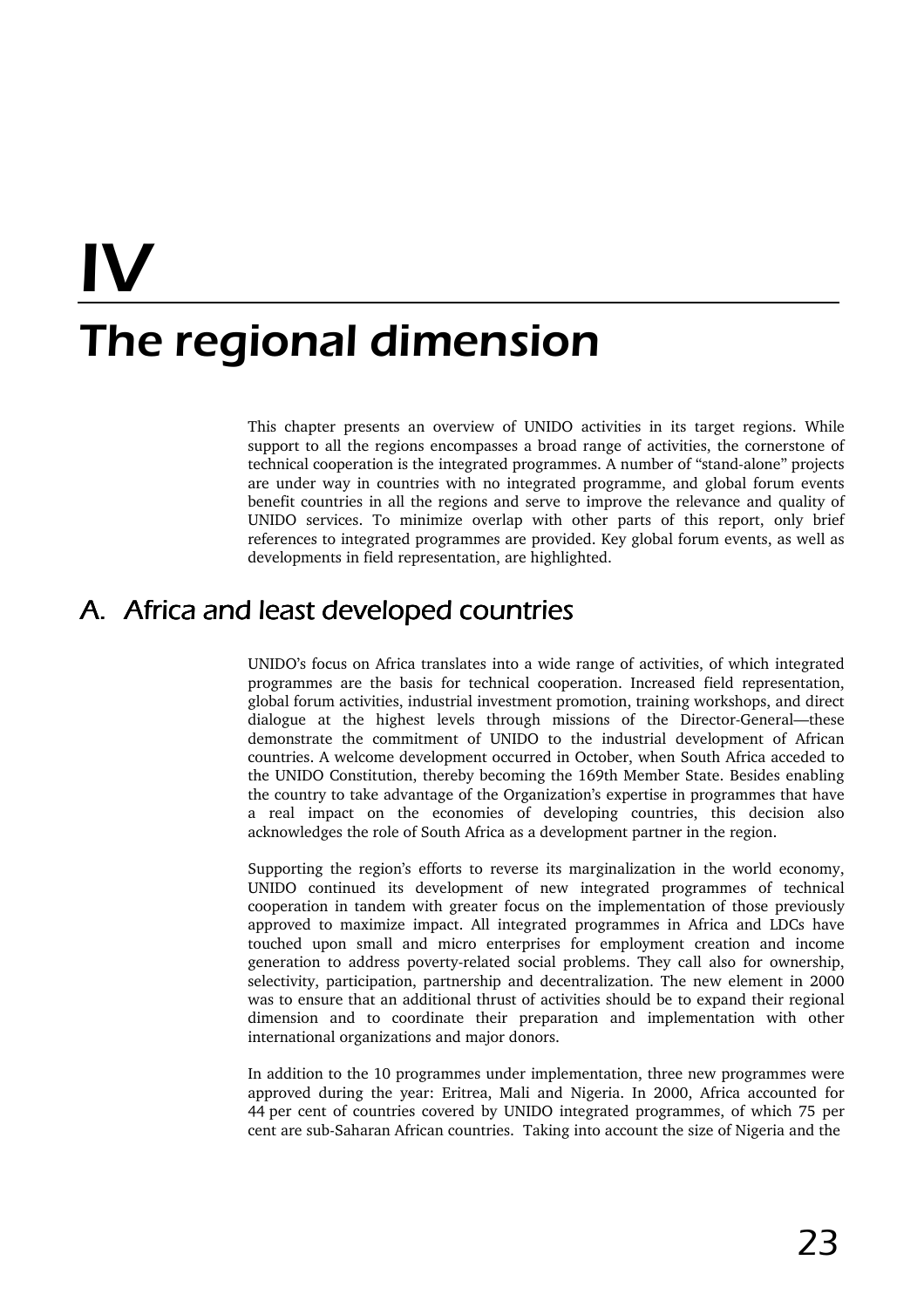complexity of the problems faced by its economy, UNIDO proceeded with the preparation of a country service framework document comprising four interrelated subprogrammes addressing key industrial development issues. the country service framework was officially launched during a visit of the Director-General to Nigeria in October—his second visit in 2000.

#### **Preparing for LDC III**

With a focus on enhancing productive capacities, the Third United Nations Conference on the Least Developed Countries will convene in Brussels from 14 to 20 May 2001 as a system-wide initiative to arrest the further marginalization of LDCs and stimulate their socio-economic development. A Global Programme of Action will be put in place.

Enhancing productive capacities constitutes a core UNIDO mandate; hence the Organization has an important role to play in LDC III. In cooperation with UNCTAD as chair of the Conference, UNIDO is actively involved in preparatory activities. A concrete plan of specific contributions to the Conference was developed, including the preparation of a background study on the role of industry in LDCs, a regional thematic round table on energy in LDCs at the Conference, contributions to interactive thematic sessions and organization of side events.

During the year, the number of integrated programmes for least developed countries also reached 13. In addition to Eritrea and Mali, UNIDO finalized the programme for Nepal. In the end, the total value of integrated programmes finalized for LDCs exceeded \$68 million. Around 20 per cent of this amount has been mobilized through UNIDO's own resources and donor commitments. Additional IDDA funds were also utilized for programming missions. Of countries covered by approved integrated programmes, 25 per cent are LDCs.

A project approved in 2000 will help reinforce the role of the Conference of African Ministers of Industry (CAMI) as a leading agent for rapid African industrialization in providing policy guidance to African Governments and the Alliance for Africa's Industrialization. It will also mobilize resources for an industrial development programme ahead of the fifteenth CAMI session (CAMI-15) to be held at Yaoundé in October 2001. Moreover, the project will encourage forums for private sector participation in policy decision-making, funds mobilization and SME development, and will strengthen the partnership between UNIDO and its partners in Africa: CAMI, ECA and OAU.

The second meeting of the Bureau of CAMI-14 was held in November at Dakar. The meeting was attended by the UNIDO delegation headed by the Director-General, the Ministers of Industry from Senegal (as Chair of the Bureau), Cameroon and Nigeria, and representatives of Côte d'Ivoire and Madagascar.

Strategies for African industrialization in the new millennium were considered by the Bureau of CAMI-14 at its November meeting. The issue is particularly important since the Second Industrial Development Decade for Africa is due to come to a close in 2002. A UNIDO working paper on the subject summarized the situation facing African industry at the turn of the millennium. The paper acknowledges that IDDA should, as a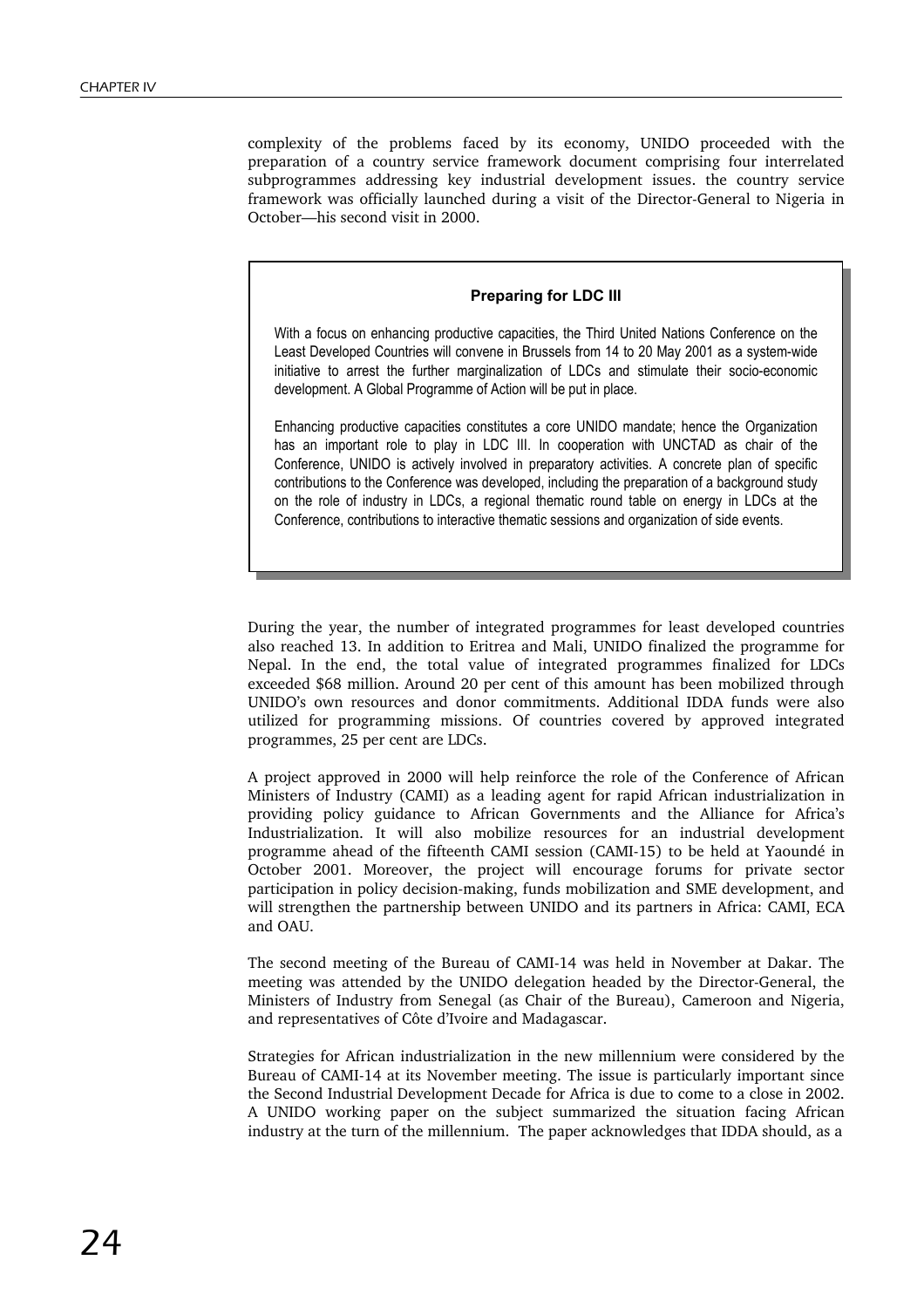matter of urgency, be adapted to the challenges of globalization and the multilateral trade system. To achieve these goals, the CAMI Bureau immediately launched a process of reflection to determine a set of new industrialization objectives, commensurate with the current international economic order. It is envisaged that a new mechanism could be established to assume the role of IDDA over the coming 10 to 20 years. An immediate objective is to achieve a consensus among all concerned parties on a new mechanism at CAMI-15.

In line with its decentralization policy and strengthening field representation, UNIDO opened the Regional Industrial Development Centre at Lagos, Nigeria. In addition to its crucial role in the implementation of the UNIDO country service framework for Nigeria, the Centre will provide technical support to countries in West and Central Africa. It will serve as a technical support facility for programme formulation, a resource centre for short-term advisory services for public and private sectors, and a regional centre of excellence for industrial development issues.

Nigeria was an outstanding example of country-level activity during the year. A UNIDO -sponsored country service framework was designed to assist the Nigerian Government clarify key industrial development issues through a dialogue with the private sector. Four national workshops in various locations identified solutions in effective policy development, economic management and industrial development, which were presented to the Government as a basis for future industrial development policy. The discussion of these and other issues backed by concrete UNIDO support were the focus of talks during two missions of the Director-General to Nigeria in the year.

In Kenya, a UNIDO project will help the Government and the private sector to prioritize actions to be taken at the policy, institutional and enterprise levels. Initial tasks will involve an assessment of the technical capacity of selected public and private institutions involved in setting up policies conducive to business growth, with particular focus on MSMEs.

A project elaborated for Angola and approved late in the year addresses capacitybuilding for the rehabilitation of the food industry. The project will assist Angola to rehabilitate its manufacturing industry and develop its private sector. Activities aimed at building national capacities to improve competitiveness are expected to help the country fit within the market-oriented Southern African Development Community (SADC) and the globalized world market.

An important mechanism to encourage subcontracting and partnership arrangements between enterprises is the UNIDO-sponsored subcontracting and partnership fair known as SUBEX. The third such event for Indian Ocean countries, SUBEX Fair 2000, was held at Port Louis, Mauritius, in August. Demonstrating the effectiveness of this event, more than 70 exhibitors from nine countries showed notably higher professional skills in establishing business and partnership contacts and concluding contracts.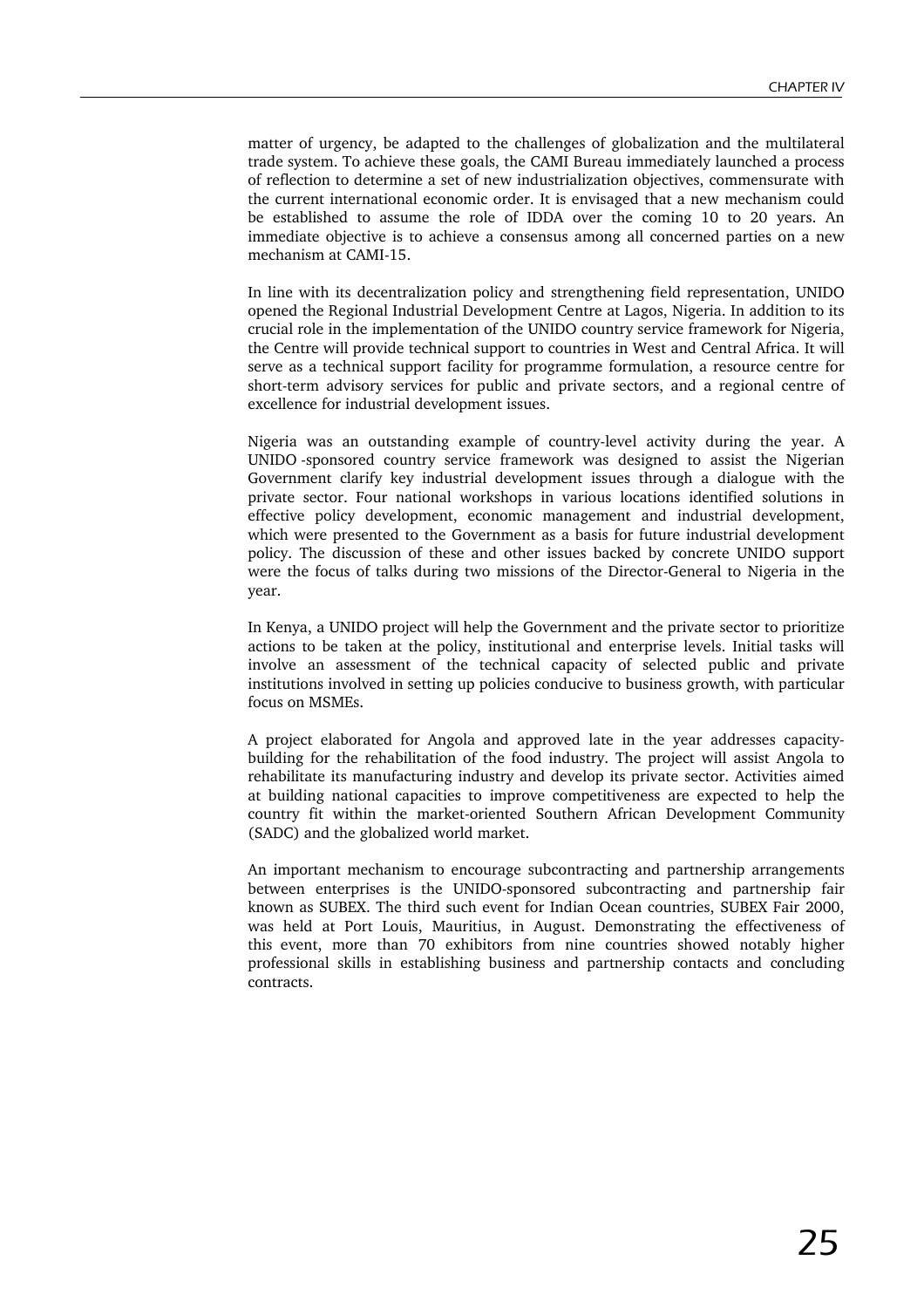#### **UNIDO-CSAE research programme bears fruit**

The 1999 agreement signed with the University of Oxford featured funding for a UNIDO research fellowship at the University's Centre for the Study of African Economies. Core research undertaken by the UNIDO fellow in 2000 related to the performance of African manufacturing firms. A number of analytical papers, featuring in particular industry in Ghana, Kenya and Zimbabwe, were submitted for publication to various journals. Research based on modern econometric methods aimed at illustrating the benefits of exporting was also conducted in cooperation with the World Bank, the International Monetary Fund and other research institutes in Europe, North America and Africa on the links between efficiency and exports in Cameroon, Ghana, Kenya and Zimbabwe.

One of Africa's major impediments for industrial development remains the lack of high-quality data. In this regard, the UNIDO-CSAE programme focused its efforts on filling these countries' information gap through the collection of firm-level primary data. In October and November, surveys were carried out in Ghana and Kenya to update and expand their existing sources of firm-level data. The survey in Ghana will update the Ghanaian database to span nine years (1991-1999), making it an unrivalled source of information on West African manufacturing firms, in terms of the length of the time series, the number of firms covered and the level of detail provided. The Kenyan survey was based on close cooperation between UNIDO and researchers from the University of Göteborg, Sweden and the Institute for Policy Analysis and Research, Kenya. In 2001, CSAE will strive to strengthen further the source of firm-level information, primarily by carrying out another survey in Tanzania and by expanding the group of countries to encompass Nigeria, in view of its strategic importance in Africa.

In March 2001 a two-week intensive training programme aimed at measuring and assessing performance in African firms will be offered to statisticians and civil servants from Africa as well as UNIDO staff. The objective will be to inform, train and encourage participation in the analysis and collection of data for analysing firm behaviour and success in Africa.

The UNIDO study *African Industry 2000* was made available during the year as a UNIDO sales publication. Providing an overview and analysis of the status of African industry in the light of the globalization process, the publication presents data and information from UNIDO and other multilateral agencies and research institutions. Two technical publications, *Fighting Marginalization and Social Inequality through Sustainable Industrial Development* and *Public-Private Partnerships for Economic Development and Competitiveness, with Special Reference to the African Experience* were widely disseminated in the region to enhance awareness of those important subjects.

A notable ECDC initiative was the visit to investment promotion agencies in Uganda and the United Republic of Tanzania by companies from four Asian countries (India, Malaysia, Pakistan and the Republic of Korea). Organized by the Asia-Africa Investment and Technology Promotion Centre at Kuala Lumpur, the mission—which featured the involvement of the heads of State of both countries—identified areas of improvements and formulated strategies for future cooperation. UNIDO field offices arranged investment seminars and over 330 one-to-one business meetings in the two countries, during which five memorandums of understanding were concluded.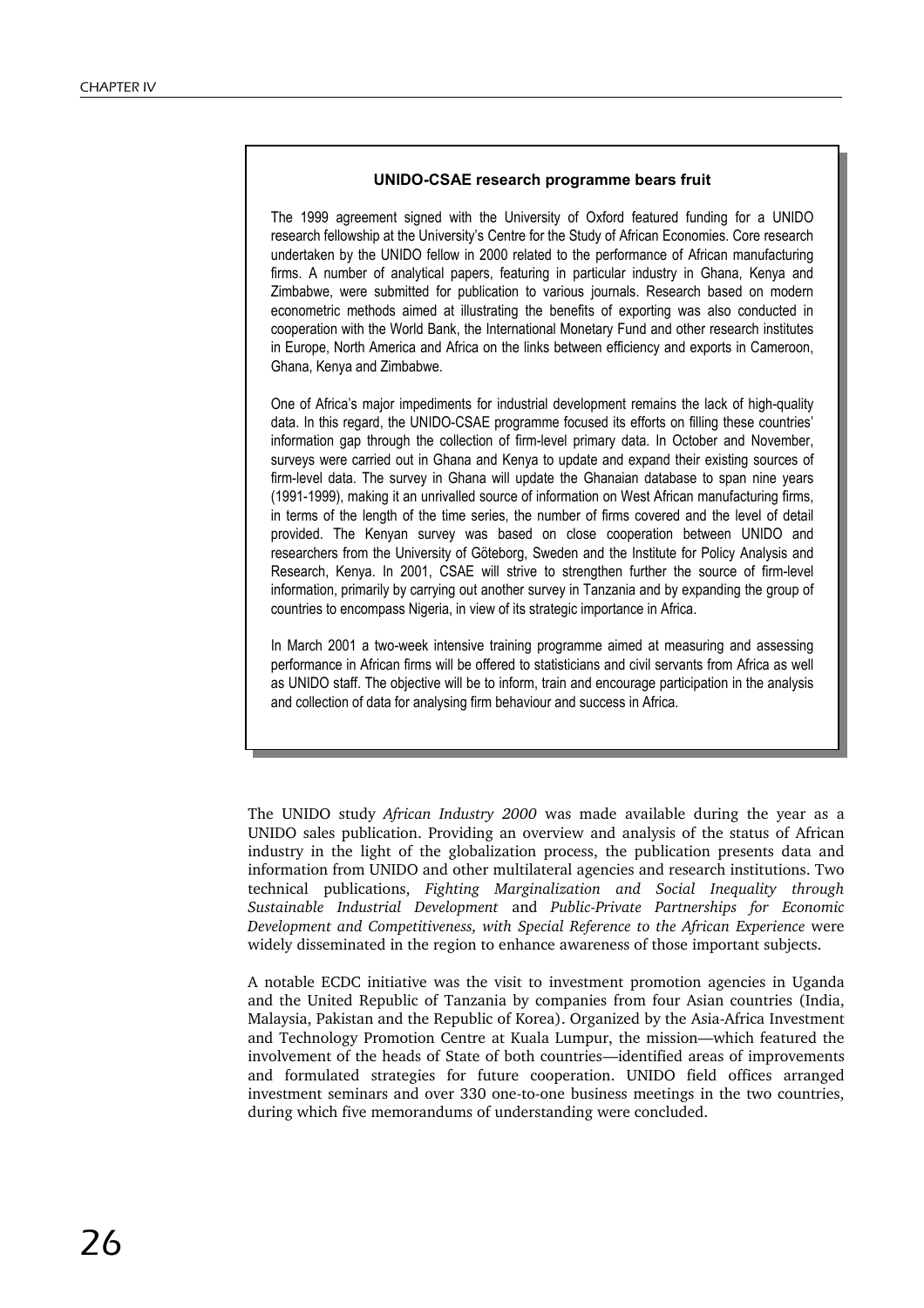A number of other activities feature ECDC/TCDC covering African countries, including:

- UNIDO-India partnership for housing in Africa—the International Centre for Advancement of Manufacturing Technology, established in 1999 at Bangalore, India, generated projects worth some \$4.5 million. A memorandum of understanding was signed with the Indian Ministry of Urban Development and Poverty Alleviation, providing a framework to encourage TCDC in the manufacture of materials based on local resources for low-cost housing in Africa;
- Preparatory assistance for industrial clean development mechanism projects programme framework elaborated to address the central issue of barrier identification and removal to assist in preparing national "enabling environments" for industrial projects in Ghana, Kenya, Nigeria, Senegal, Zambia and Zimbabwe;
- Plans for a subregional expert group meeting on industrial policy and competitiveness (early 2001 in Abuja, Nigeria) were finalized with ECOWAS;
- $\Box$  The European Commission and UEMOA agreed to entrust UNIDO with the technical implementation of a regional programme on quality promotion in the Western African Monetary and Economic Union.

As reflected throughout the present report, cooperation with other organizations is an integral part of the full range of UNIDO activities. Nowhere is this truer than in Africa, where collaboration takes place also in a wide variety of forms. In addition to those illustrated in the present chapter, other selected examples in Africa during the year included:

- COMESA Extraordinary Summit and assistance in organizing investment promotion forums and technology transfer activities;
- $\square$  Start of implementation of UNIDO proposal to assist ECOWAS to develop an interregional exchange programme with other regional organizations, such as MERCOSUR;
- Joint UNIDO/UNCTAD programme on investment promotion and enterprise development in Africa formalized;
- WTO Integrated Framework for Least Developed Countries—communications on possible modalities for UNIDO participation;
- Memorandum of understanding signed with the African Development Fund on working arrangements (foresees development and implementation of technical assistance, exchange of information and staff, procurement of goods and services).

### B. Arab countries

Coverage of Arab countries in the development of integrated programmes made impressive gains in 2000, with no fewer than 10 programmes for the region finalized by October. Of the total \$63 million required for their implementation, some \$11 million had been secured. With the five integrated programmes whose preparation is pending approval, 75 per cent of the 20 countries in the region will eventually benefit from these UNIDO programmes.

Successful funds mobilization for the region enabled implementation of its integrated programmes to progress considerably. A further contribution by Italy to the programme for Tunisia will give that country the distinction of being the first with a fully-funded integrated programme. Moreover, a \$1.3 million contribution of Spain was announced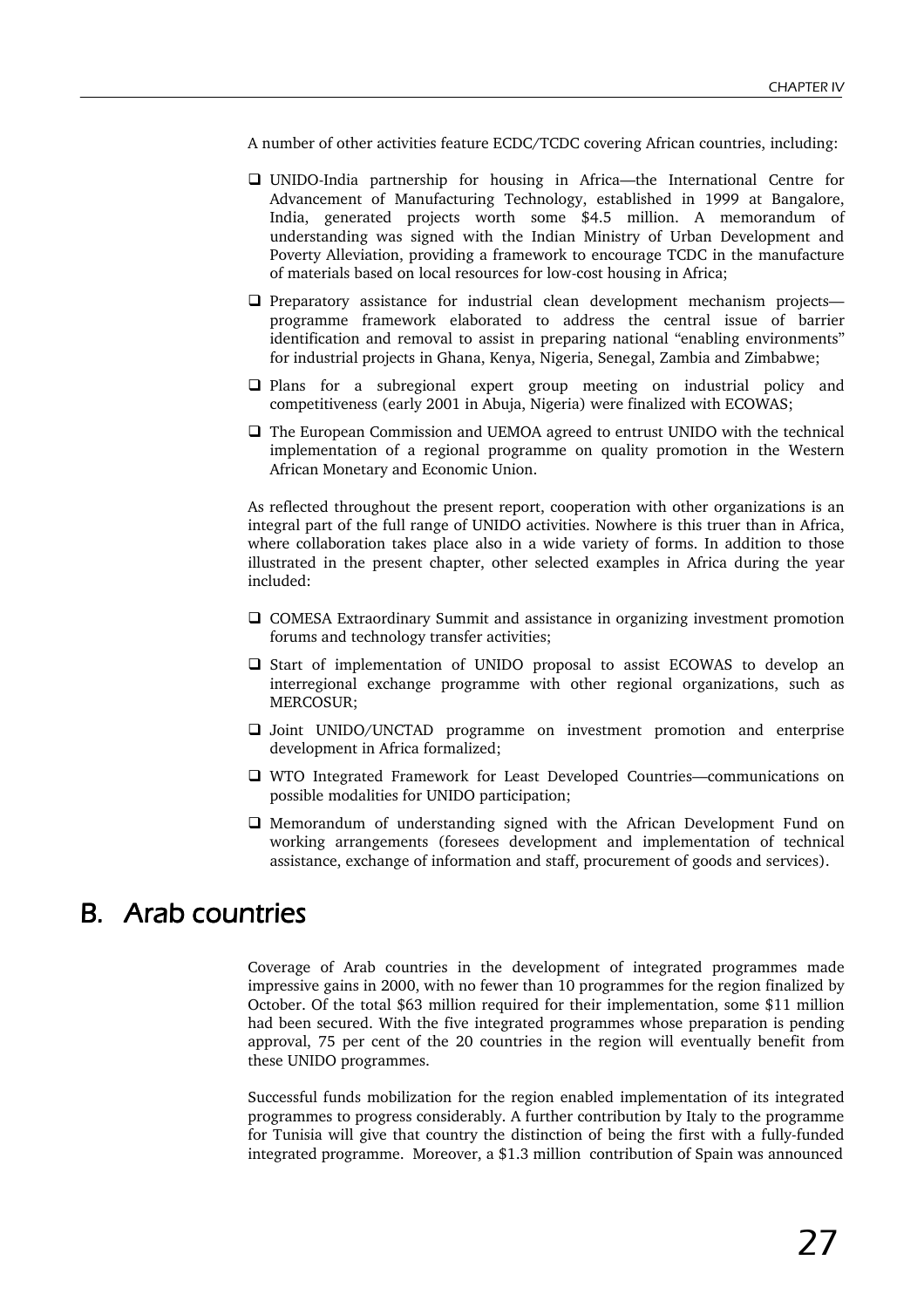for the programme in Morocco. In Jordan, the Government announced its readiness to allocate \$1 million as a contribution towards training elements, under terms still to be worked out. A new contribution of \$1.4 million from France will bring funding of the programme for Algeria to nearly 60 per cent.

Based on funds provided by Italy plus UNIDO seed money, several components of the programme in support of Palestinian industry are under implementation. Representing a new dimension of UNIDO assistance to the Palestinian people, which originated in the early 1980s, the programme reflects the emphasis in the Business Plan on the provision of support in the fields of industrial policy, industrial institutions and SMEs. Progress is particularly evident in respect of 35 pilot enterprises, where the demonstration phase of an industrial upgrading programme was implemented. At the institutional level, the Federation of Palestinian Industry—established and recognized as a partner by the Palestinian Authority and the international community—is experiencing a continuous increase in membership.

Two integrated programmes address LDCs in the region. In Yemen, high unemployment, coupled with limited possibilities to further develop agricultural production, leaves the industry and service sectors as the only realistic options for future expansion of the economy. While the UNIDO programme is considered an important poverty reduction tool through its emphasis on job creation, implementation has been hampered by lack of funding, although there were encouraging signs that SPPD funding might be forthcoming from UNDP.

In Sudan, the programme focuses on institutional capacity-building, agro-industry and SME development. With nearly complete funding for the statistics component and almost 30 per cent for industrial policy, progress has been achieved mainly in those areas. Funding prospects for the investment promotion component appeared optimistic based on anticipated UNDP SPPD financing in 2001.

Similarly, the integrated programme for Jordan reflects the focus of the Business Plan on strengthening competitiveness and the employment potential of the agro-industrial subsector, including its integration, through subsectoral linkages, into the national industrial structure. Government contributions will complement the funds secured for the investment promotion subcomponent from a voluntary contribution of Italy and the seed money made available from UNIDO's own resources.

Fostering competitiveness and diversifying the private industrial sector are the main objectives of the programme for Saudi Arabia, which is now awaiting final approval by the Government. Supporting the formulation of industrial blueprints and organizing industrial support services will enable the private sector to make a greater contribution to the national economy. The recently-approved programme for Lebanon focuses on strengthening industrial competitiveness at large with the goal of integrating this sector into the global market. The Lebanese Government and private sector are fully supportive of the programme and have greatly facilitated the process of funds mobilization.

In the spirit of the Business Plan, which called for UNIDO to promote international industrial cooperation among specific groups of countries, a number of initiatives were launched in cooperation with other global or regional organizations.

UNIDO and UNDP jointly commenced a preparatory exercise that will result in the formulation of concrete recommendations and the identification of priority action needed to stimulate the development of a competitive SME sector in the countries of the region. In particular, this joint intervention aims at establishing a benchmarking mechanism at the regional level and to stimulate the adoption of best practices through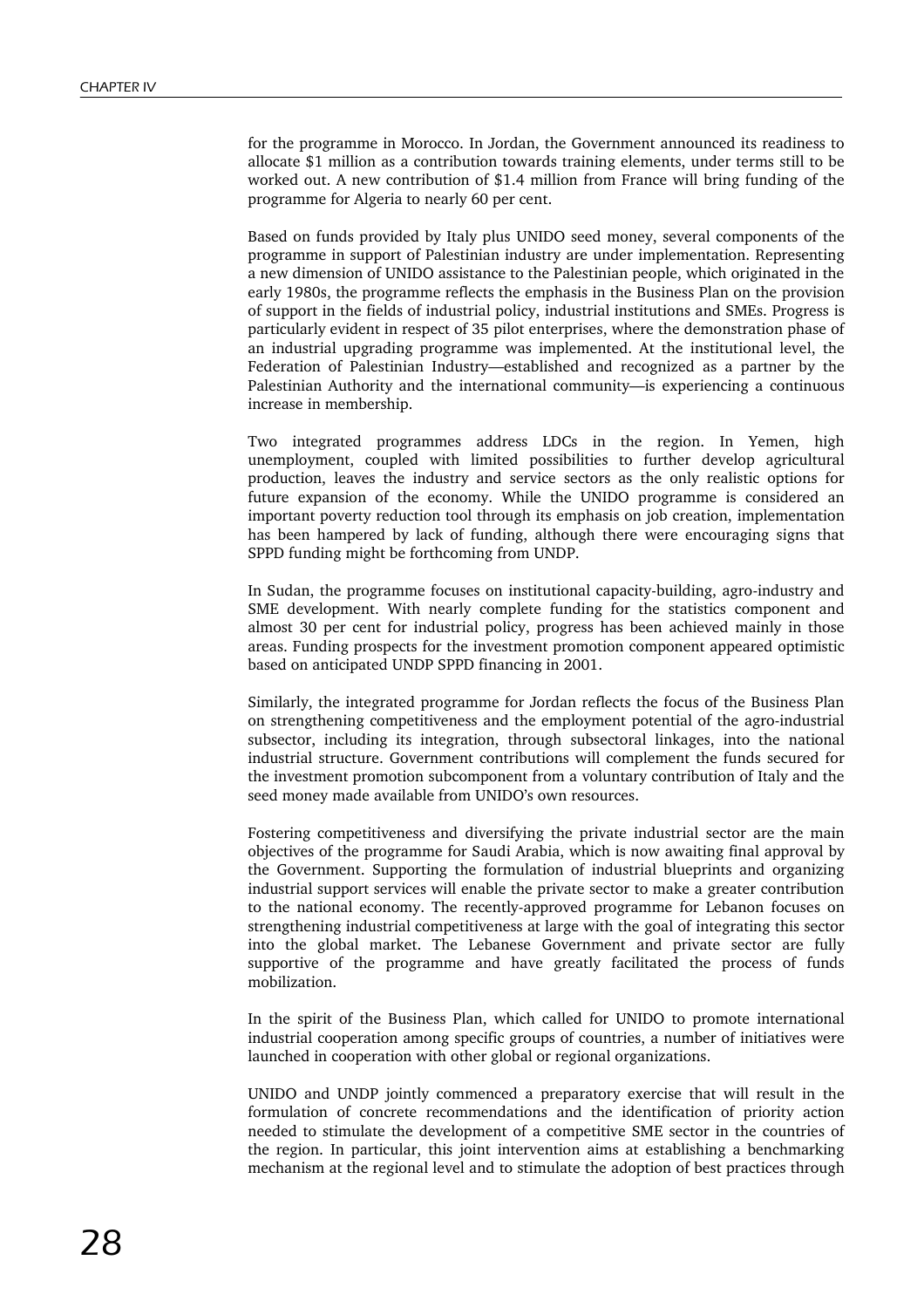a comparative analysis of strengths, opportunities and constraints facing SMEs across the Arab region. It will also result in the establishment of a pilot network for the promotion of the flow of investment and technology resources towards the region.

The network will be operated by UNIDO and will link selected Arab countries with UNIDO's Investment and Technology Promotion Offices. The pilot network will support the efforts of local SMEs, as well as private and public institutions dealing with this sector to strengthen their competitiveness through a targeted exchange of information on investment and technology opportunities. This one-year preparatory initiative will furthermore result in the formulation of a large-scale programme, to be launched in 2001, to further enhance the leading role of SMEs in the socio-economic development of Arab countries.

A workshop on agro-industry and sustainable development in the Mediterranean coastal areas, with specific focus on the olive oil industry, was held in Beirut from 4 to 6 December as a collaborative undertaking of ICS, UNIDO, and research and agronomic institutes. Over 50 participants from eight Mediterranean countries adopted a series of concrete recommendations. Participating experts confirmed that a strategy for specific techno-economic aspects of the integrated development of rural areas should be formulated by participating countries, with assistance from ICS and UNIDO as required.

Jointly with the ILO International Training Centre, UNIDO held an expert group meeting in Turin on improving the performance and competitiveness of Arab enterprises in the global economy. Recommendations to be applied at the macroeconomic and institutional levels were distributed to Arab Governments, and a follow-up meeting is expected in 2001.

Cooperation with ESCWA focused primarily on the review of industrial policies aimed at increased productivity and competitiveness within global trends, and preparatory work was carried out for an expert group meeting to be held in early 2001.

An Aluminium Business Forum was held at Manama in May, organized jointly by UNIDO with the Government of Bahrain and the Islamic Development Bank. Twenty investment and business opportunities discussed by investors from Asia, Europe and Gulf Cooperation Council countries led to 41 letters of intent worth \$158.2 million and six agreements for commercial cooperation worth \$45.1 million. In conjunction with the Forum a round-table meeting was held on promoting investment and technology in selected Islamic/Arab countries. The meeting led to the signature of a memorandum of understanding with the Islamic Chamber of Commerce and Industry for future cooperation in promoting private sector development for which follow-up is being developed.

Countries of the region will benefit from a variety of capacity-building programmes of the Arab Regional Centre for Entrepreneurship and Investment Training, which became operational in 2000. Attached to the UNIDO Investment and Technology Promotion Office at Manama, the Centre will be formally inaugurated in February 2001.

# C. Asia and the Pacific

As least developed countries, the Lao People's Democratic Republic and Nepal were accorded special priority by UNIDO in the region for the development of integrated programmes. In the case of the Lao People's Democratic Republic, the integrated programme foresees a package of advisory services to promote sustainable manufacturing production as a way to alleviate the country's trade deficit. To kick-start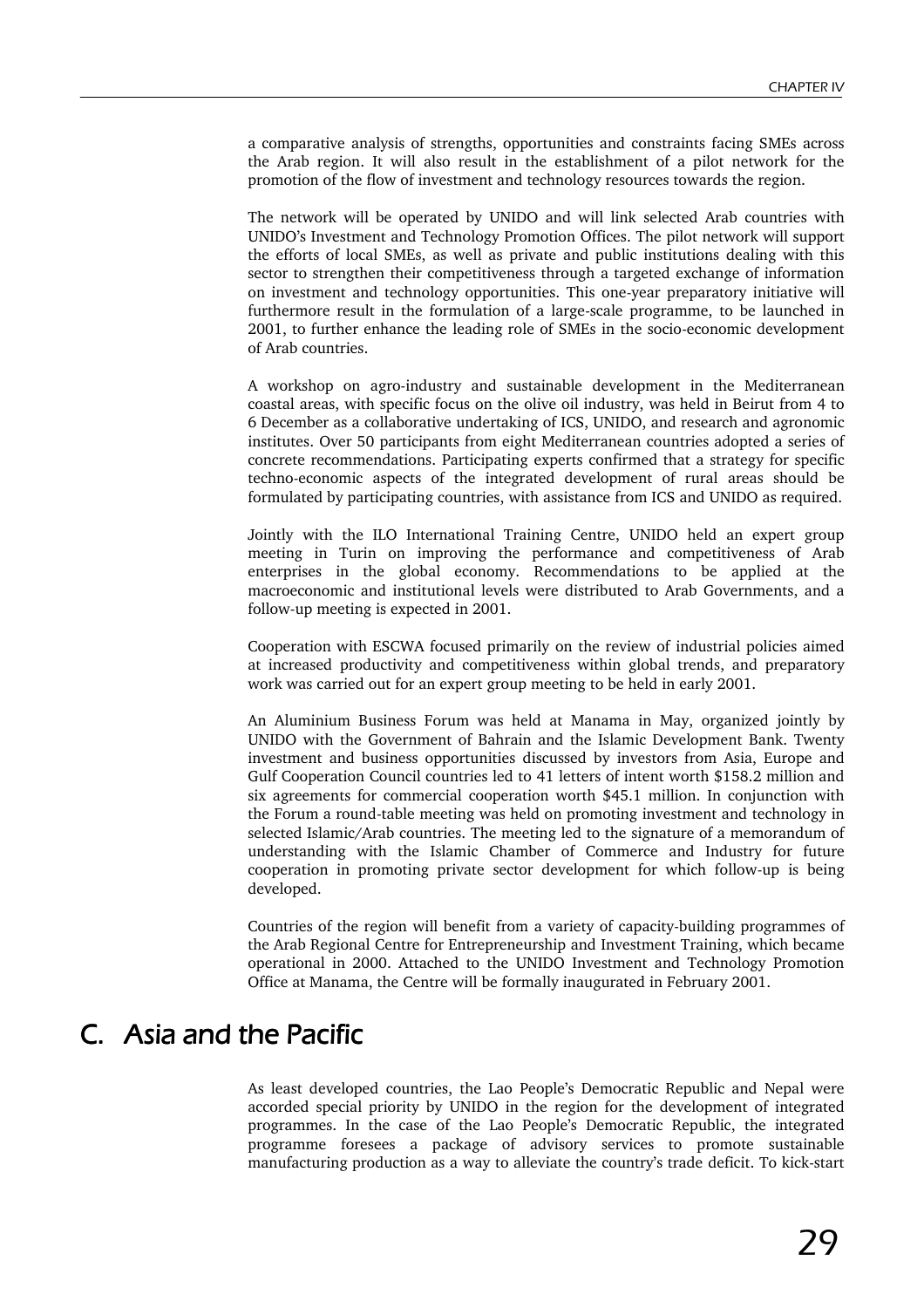the programme, UNIDO provided \$50,000 in seed money, which was used to engage national consultants to prepare sectoral studies on four manufacturing subsectors. An international consultant was also hired to supervise the preparation of the sectoral profiles and to delineate the respective domains of intervention of the main donors active in the country. At the end of the exercise, a clear picture emerged of possible areas of synergies between the UNIDO programme and bilateral initiatives, in a multibilateral setting.

The programme for Nepal was kicked off with a workshop held at Kathmandu aimed at developing a strategy for UNIDO assistance to the SME and private sector. Implementation of the industrial policy programme subcomponent was made possible by the allocation of SPPD funds by UNDP. A UNIDO expert visited the country to discuss cooperation modalities in implementing the cleaner production component, and in particular the establishment of a National Cleaner Production Centre, for which a project document is now being developed.

In Sri Lanka, the broad range of components in the UNIDO integrated programme is symbolic of the country's recent economic diversification. With more than 25 per cent of the programme funded at the end of the year, considerable progress was made in industrial policy interventions (in cooperation with Japan), subcontracting and partnership exchanges, business advisory services, standardization, industrial statistics, quality management and cleaner production.

In Thailand, as a result of high-level meetings between Thai, Japanese and UNIDO officials during UNCTAD X at Bangkok in February and subsequent technical meetings, the Government of Japan agreed to fund the integrated programme component "Tracking manufacturing performance: towards an early warning system of the economy".

During the reporting period, an integrated programme entitled "Country service framework for environmentally sustainable industrial development" was finalized for the Islamic Republic of Iran. The main focus is to increase the share of the non-oil sector and foster the sustainable development of competitive industries, create employment, generate income and thus contribute to the alleviation of social hardship. The framework gives particular emphasis to key areas with high development impact. Financed through a trust fund with the recipient, programme activities started by assisting the Organization of Investment in adapting the country's investment code for the requirements of modern capital markets.

In Pakistan, progress in the integrated programme was made in the cleaner production and environmental management component. A preparatory assistance project for a Cleaner Production Centre for the oil refining industry, facilitated by UNDP STS funding, is nearing completion, and efforts are under way to develop and obtain funding for the follow-up full-scale project. Similarly, the UNDP SPPD-financed preparatory assistance project on industrial policy and the environment also reached an advanced stage.

Whereas integrated programmes are the primary instrument of UNIDO technical cooperation, a number of "stand-alone" projects characterize the Organization's support to some countries. India is an example of a country where a wide range of UNIDO programmes are being implemented. The partnership programme, launched only two years ago to strengthen the SME-based automotive component industry in India, has already achieved notable impact in that pilot programme. Assessment of the first phase has shown major indications of success in the integration of improved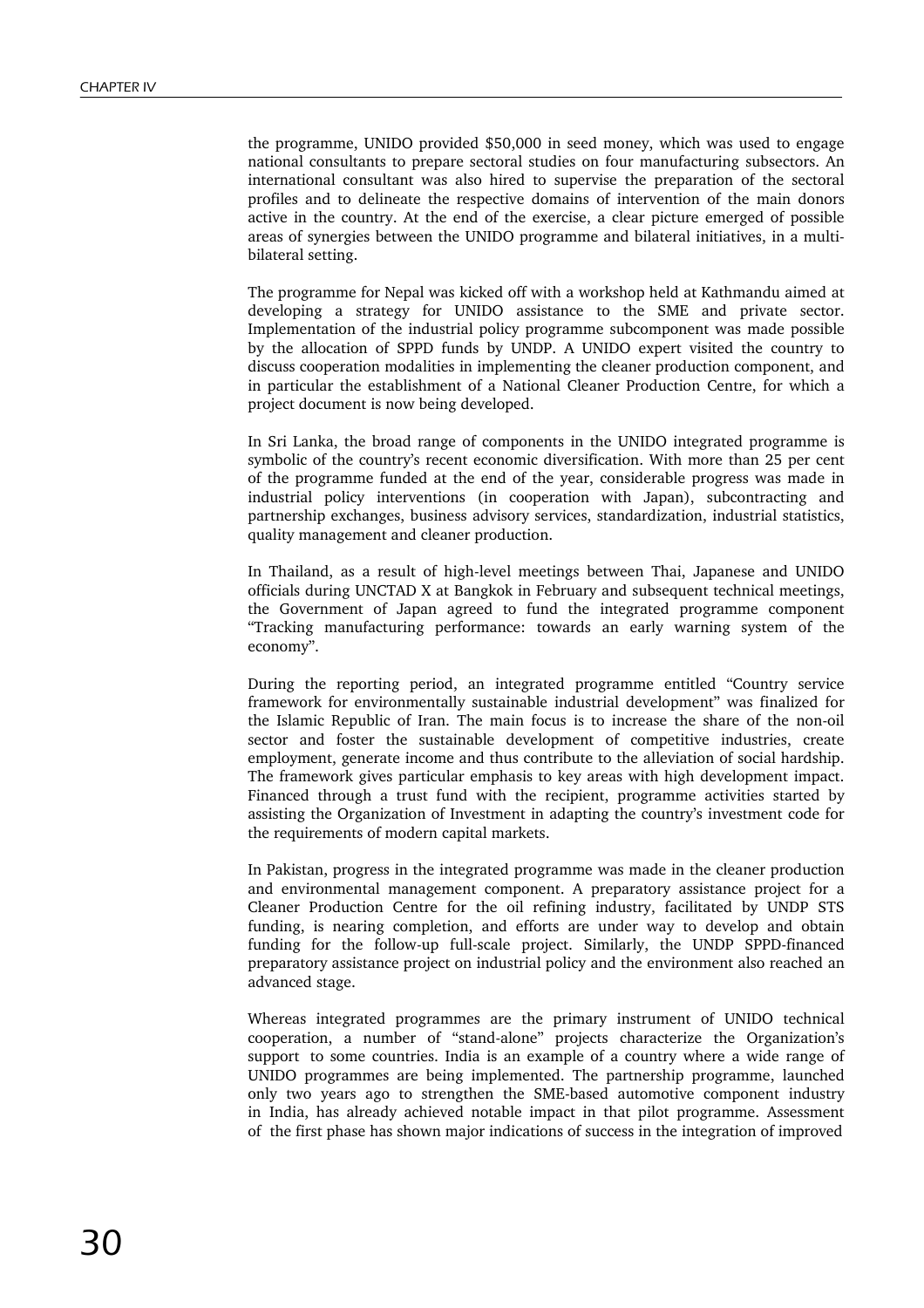activities into normal operations, both at the shop floor and the production management level. Based on this performance, the Government has expressed interest in extending the programme to other regions, leading ultimately to a nationwide effort.

Examples of other industrial areas in India that benefit from UNIDO support are leather and cleaner production. Footwear artisans, craftspersons and micro-entrepreneurs in three provinces will benefit from UNIDO assistance to improve quality, productivity and marketing linkages between local producers and domestic wholesalers. In support of India's strong commitment to promoting cleaner production, the UNIDO/UNEP National Cleaner Production Centre signed a memorandum of understanding to set up a regional centre in Calcutta, which will become the fourth regional cleaner production centre to be established in India.

UNIDO was selected by the Multilateral Fund for the Implementation of the Montreal Protocol as the implementing agency for the first investment project approved by Japan for a bilateral contribution through the Fund to a value of \$2.25 million. The three-year project aims at assisting the Chinese Government to phase out production of ozonedepleting substances in the household refrigeration sector.

In December, the Asia-Pacific Regional Forum on Industrial Development held at Shanghai addressed the implications of China's imminent accession to WTO—a topic of significant regional and global interest. The accession of China will inevitably result in major challenges for industrial management in developing countries, and at the same time offers great potential in important areas that were identified in the debate. A twofold business plan presented by UNIDO aims at the development of a systematic benchmarking of productivity performance and related policies across the industrial sector; and the implementation of technical cooperation programmes with demonstration effect to work on a cross-border value chain development in cooperation with multinational private companies.

Intechmart Pakistan 2000, convened in February, provided an opportunity for local entrepreneurs and foreign investors to enter into intensive dialogue in pursuit of crossborder investment and technology business. The results were some 300 one-to-one business meetings between Pakistani project promoters and potential investors or suppliers of technology from abroad. Partnerships were being sought through joint ventures, technology tie-ups and equipment purchases, buy-back arrangements, subcontracting, market access, joint R&D and other commercial linkages.

# D. Europe and NIS

As a direct response to the request of the General Conference to ensure an ongoing dialogue between the countries of the region, the Regional Forum on Industrial Cooperation and Partnership in Central and Eastern Europe and NIS was held in Budapest in October. It is significant that the event was the first joint meeting of representatives of all countries of the region focusing on industrial development since the beginning of the transition process to a market economy. In this sense it represented a commitment for new forms of regional cooperation.

The discussions at the Forum, and bilateral meetings of the Director-General with the highest-level officials of the Czech Republic, Poland and Hungary, led to the launching of three new initiatives: a regional quality and productivity initiative initially focusing on a programme between UNIDO and Poland; an initiative focusing on technology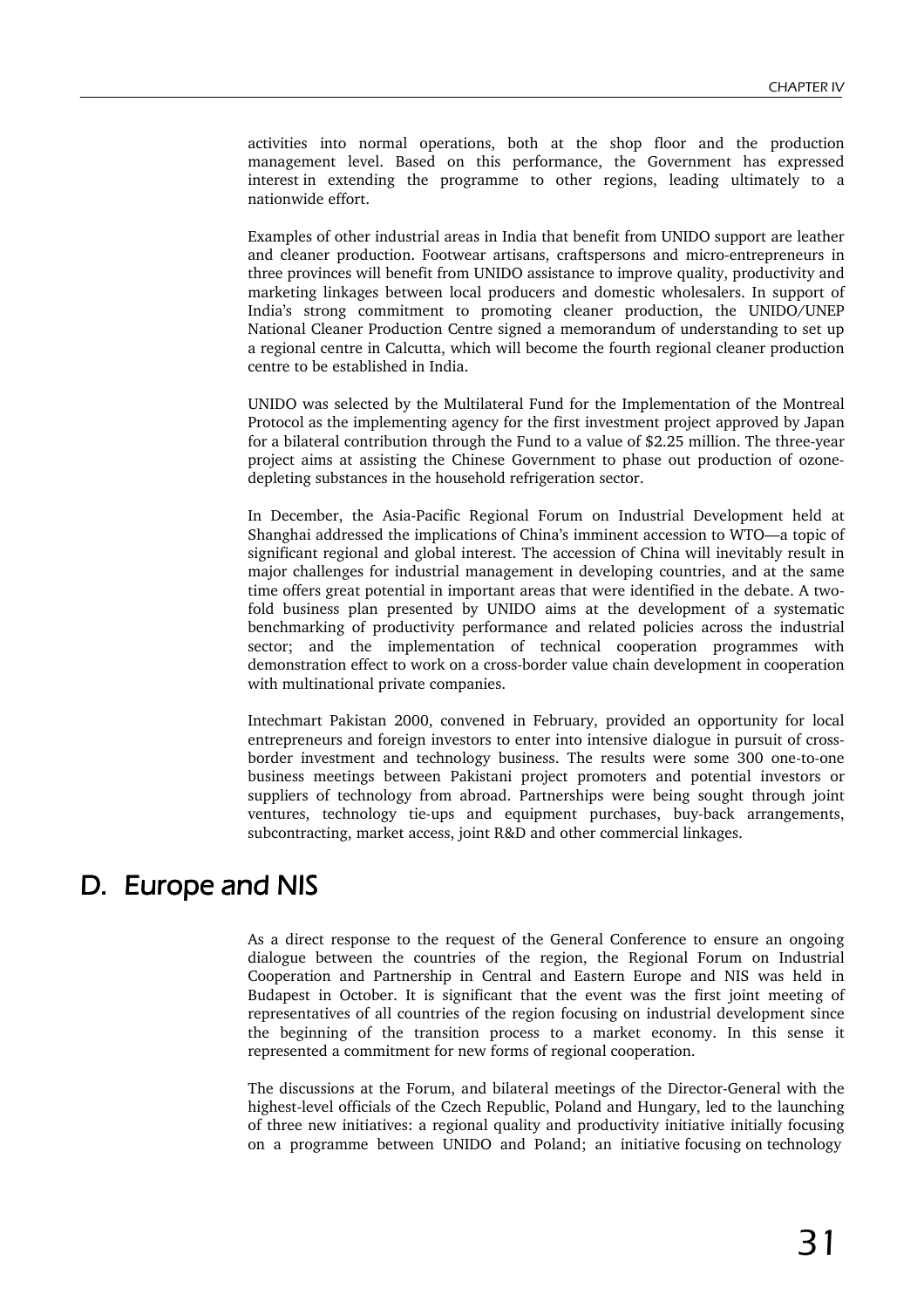foresight that will see its first manifestation in a regional meeting in Vienna in 2001; and a proposed ministerial-level meeting of policy makers from the Europe and NIS region and from Latin America and the Caribbean later in 2001.

These new initiatives offer considerable potential for the region. A project document is being elaborated on the quality and productivity initiative, based on the provision of services to industry and institutions to assist them to discover and implement "best practices". The programme aims at providing the knowledge, tools and solutions needed to improve productivity and quality in industries of the region. Technology foresight activities are an important focus of the UNIDO programme in Latin America and the Caribbean, and after further review may be applied successfully to the countries of Eastern Europe and NIS.

In Minsk, UNIDO conducted a seminar on innovation policy and commercialization of R&D for some 60 government officials and managers of R&D institutes, universities, technology parks and industry. The seminar also covered the role of UNIDO and UNDP in fostering innovating processes and international partnerships.

Parallel to its global forum activities, UNIDO continued to develop and support the implementation of technical cooperation programmes and projects across the region and to promote cooperation among the countries of the region. Activities continued under the seven ongoing integrated programmes—including those for the different regions of the Russian Federation, and a new integrated programme for Uzbekistan was developed. In Uzbekistan, an investment seminar during a December promotional week for the country sponsored by the Japan External Trade Organization (JETRO) was held as well.

An intensified dialogue with the donor community, as requested by the General Conference, yielded results in 2000. In the former Yugoslav Republic of Macedonia, funding was obtained from the Czech Republic for the first year of a three-year project in the area of cleaner production. Also under Czech multilateral official development assistance, a new programme developed for Ukraine aims at ODS phase-out.

The General Conference also called for appropriate measures to assist the Balkan region in rehabilitation and development of its industrial structure with others involved in the coordination effort. Post-crisis reconstruction and rehabilitation were among the specific features considered under "stand-alone" activities. During the year, discussion began with a potential donor concerning a regional programme in support of civil society organizations in agriculture-related industries in the Balkan countries. Also at the preliminary stage, late in the year discussions with authorities of the Federal Republic of Yugoslavia focused on possible cooperation on the establishment of an investment promotion agency for donor financing. Extensive discussion also took place with the Government of Bosnia and Herzegovina regarding a programme on ODS under the Montreal Protocol.

Cleaning up the Tisza River Basin following contamination from hazardous waste is the immediate aim of a project on environmental management and pollution control to be financed by the Hungarian Government. The project will develop a strategic framework for an integrated environment management approach incorporating a risk management plan.

In cooperation with the Government of Slovenia, a regional project was developed to assist the countries in transition to strengthen their capacity for sustainable industrial development, and a programme developed jointly with Turkey will promote small and medium enterprises in the NIS. GEF financing was obtained to allow work to begin on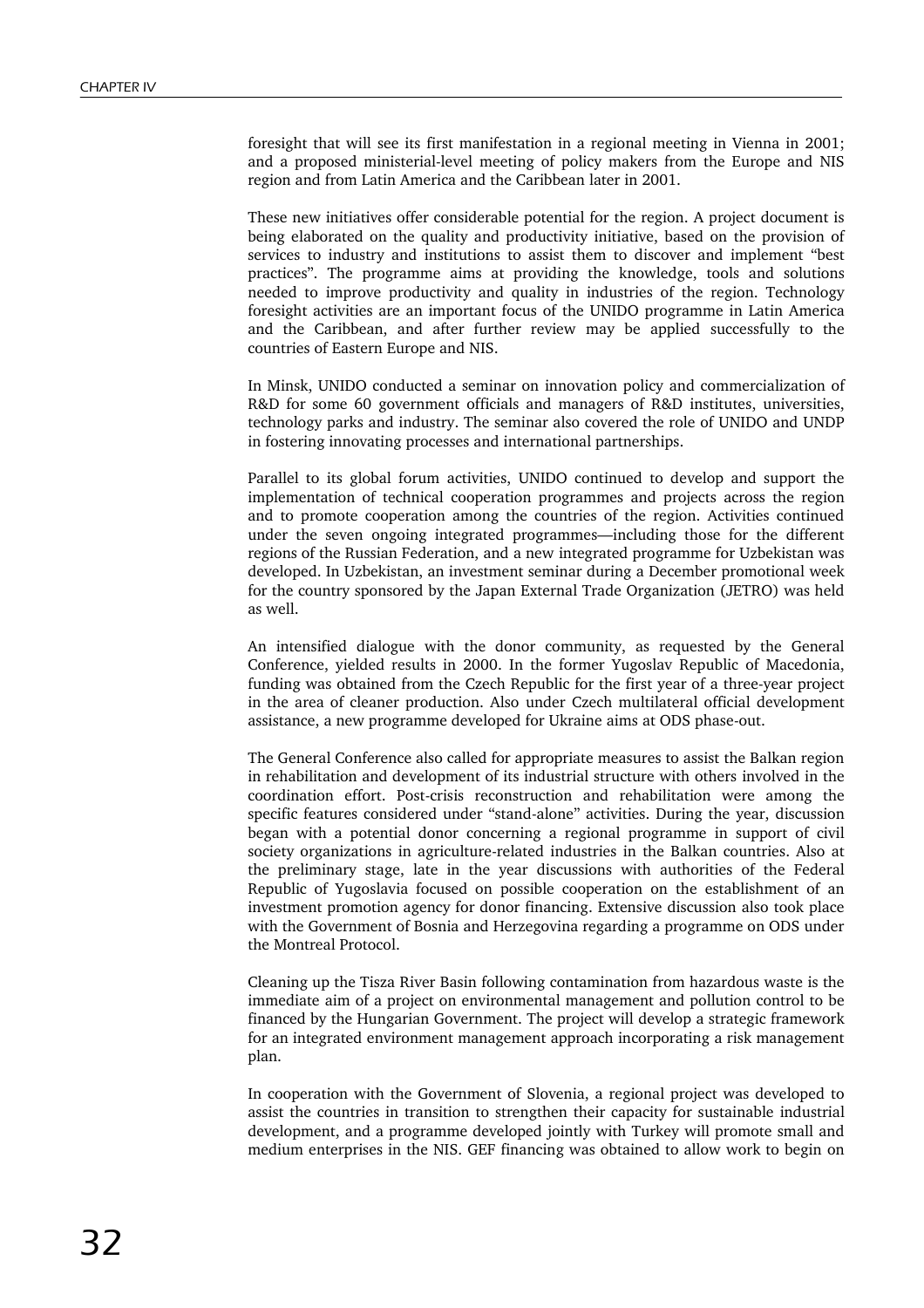transferring environmentally sustainable technology to the countries of the Danube River Basin.

UNIDO activities in Romania included the introduction of food safety and quality principles in the food-processing industry, and assessing the feasibility of the development of an industrial park in Craiova. In the Republic of Moldova, a survey on industrial energy efficiency and identification and formulation of follow-up activities was carried out. Implementation commenced on a project to develop capacity in the commercialization of research results, technology transfer and investment promotion in the Republic of Belarus.

A major priority was to encourage the expansion of the role of emerging donors from within the region, particularly for the funding of programmes and projects of neighbouring countries. In addition to activities mentioned above, Slovakia funded the establishment of an investment and technology promotion office in Bratislava, and Turkey continued its financial support for the UNIDO Centre for Regional Industrial Cooperation in Ankara.

## E. Latin America and the Caribbean

While integrated programmes and technology foresight characterized UNIDO activities in Latin America and the Caribbean, they were complemented by a range of other initiatives, the importance of which was underscored by a number of high-level visits throughout the year.

Progress was evident in integrated programmes despite the early stage of implementation. In Colombia and Guatemala, the programmes are co-financed through recipient country contributions, thereby facilitating implementation of a greater number of components. In both countries the principal concentration is support to SMEs, as well as investment promotion and improvement of international competitiveness. Entrepreneurs in the Peten region of Guatemala have started to benefit from advisory services in small business development, credit and financing, technology development and transfer, quality control and investment information. The services are being provided by a newly-established centre designed to support MSMEs.

In the case of Colombia, several studies on investment promotion were finalized and a programme to support productive chains was launched in December. Two groups of food producers were selected for technical assistance financed by UNIDO, and the Government allocated \$1 million to initiate the implementation of other programme components.

In Bolivia, efforts focused on implementing the agro-industry, policy-making and information networking components. Concrete actions were initiated in three key SME sectors: textiles, agro-food manufacturing and viniculture. Support was provided to the Bolivian investment promotion agency and the information management and networking capacity of key institutions and provinces were enhanced.

Throughout the reporting period, implementation of the integrated programme for Cuba developed dynamically. Nearly all programme components were addressed by UNIDO substantive units, in part through field missions. Significant contributions achieved some indications of success, in industrial information; innovative management development for SMEs; development and implementation of food safety concepts; and environmental and energy audits in six industrial plants.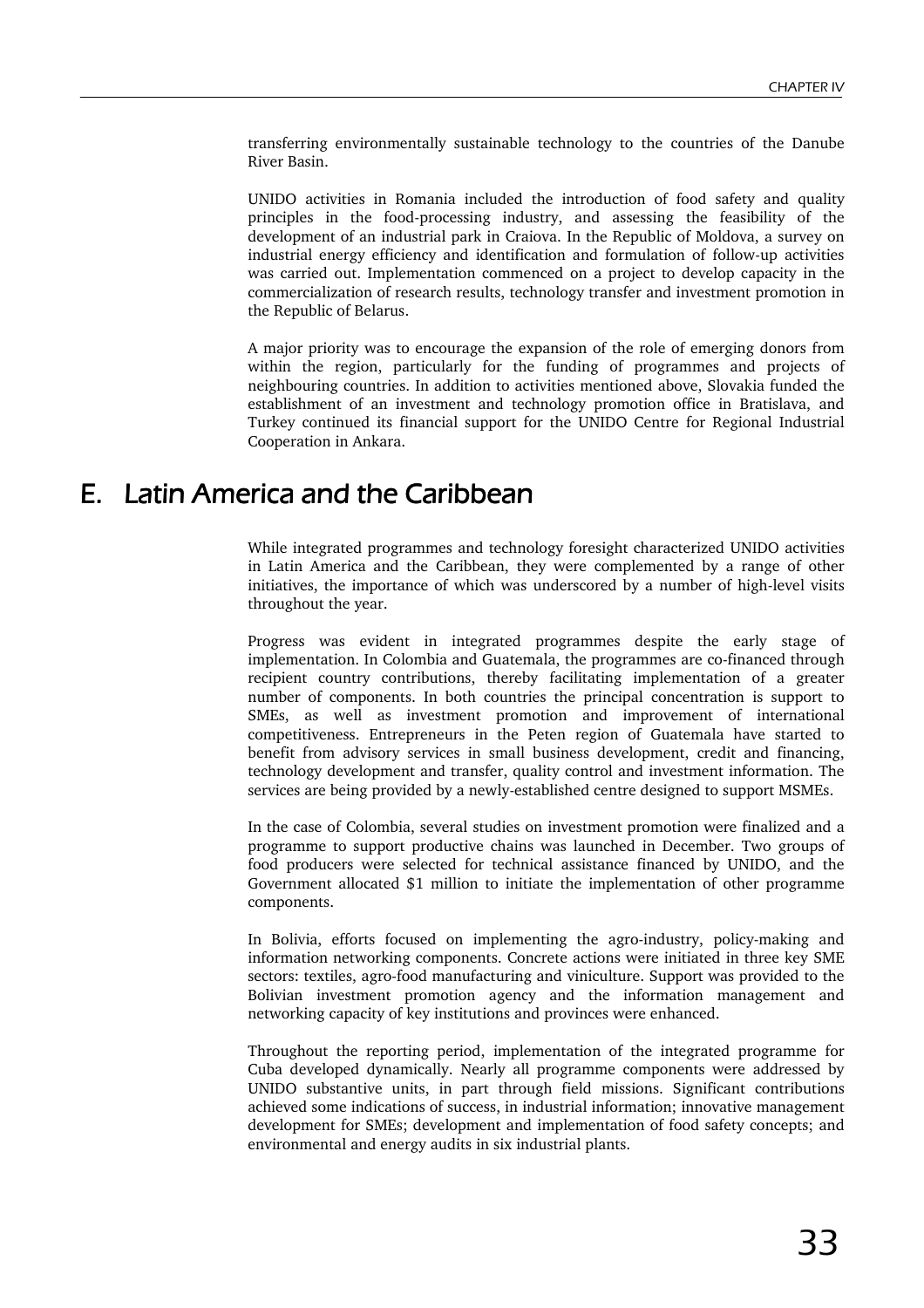The Honduras integrated programme is designed to support efforts by the Government, private sector and civil society towards competitive industrial development as a means to ensure sustainable livelihoods through income and employment generation. Good governance, empowering MSMEs to become dynamic growth engines, and environmentally friendly resource management are key aims of the programme. Implementation will be initiated upon formal approval of the trust fund agreement with the recipient country.

Building on the regional technology foresight initiative launched with the International Centre for Science and High Technology (ICS) in Trieste, Italy, concentration in 2000 was on establishing national committees, training programmes and elaborating training handbooks; developing national technology foresight programmes; establishing inventories of available skills and capabilities in the participating countries; and consolidating a regional electronic platform of communication. The UNIDO regional programme, which is still under review, foresees five stages: (a) skills and capabilities inventory; (b) national programme elaboration; (c) implementation of technology foresight; (d) dissemination of results; and (e) implementation of policy recommendations.

Four countries (Argentina, Brazil, Uruguay and Venezuela) have completed the first two stages and four (Bolivia, Chile, Colombia and Mexico) have initiated or completed the inventory stage. Review and identification of further action was the focus of a regional seminar held at Montevideo from 10 to 13 December with more than 70 participants from over 15 countries. To ensure the highest impact at the national level, the counterparts in participating countries are key national institutions, including offices of the president, ministries of science and technology and national councils of science. Detailed information on the programme is available from the ICS web site (www.foresight.ics.trieste.it).

EUROPALIA is a UNIDO event held annually to strengthen industrial and technological cooperation between Latin American and European business firms and to exchange technical and institutional experience and know-how in the field of agro-industrial development. Convened in Paris and organized by the UNIDO Investment and Technology Promotion Office, EUROPALIA 2000 drew some 300 participants.

At the regional level, negotiations with the ECLAC Executive Secretary in Vienna in February led to a revival of the relationship between the two organizations. UNIDO will support the work of the Joint ECLAC/UNIDO Industry and Technology Unit in Santiago, Chile, by providing technical expertise, both through national and international consultants, to undertake sectoral surveys and analyses with a particular view to assisting the private industry sector.

## F. Field representation

At the end of the year, the Organization was maintaining 36 offices, including 10 regional and 18 country offices. During 2000, new heads of regional offices were appointed in India, Nigeria and Thailand. However, the nature and role of the field offices remained unchanged owing to limited financial resources. In programme and project formulation and implementation, the country offices continued to have few main responsibilities, while the regional offices—which should function as regional technical centres—were not fully operational as it was not yet possible to deploy the required technical personnel.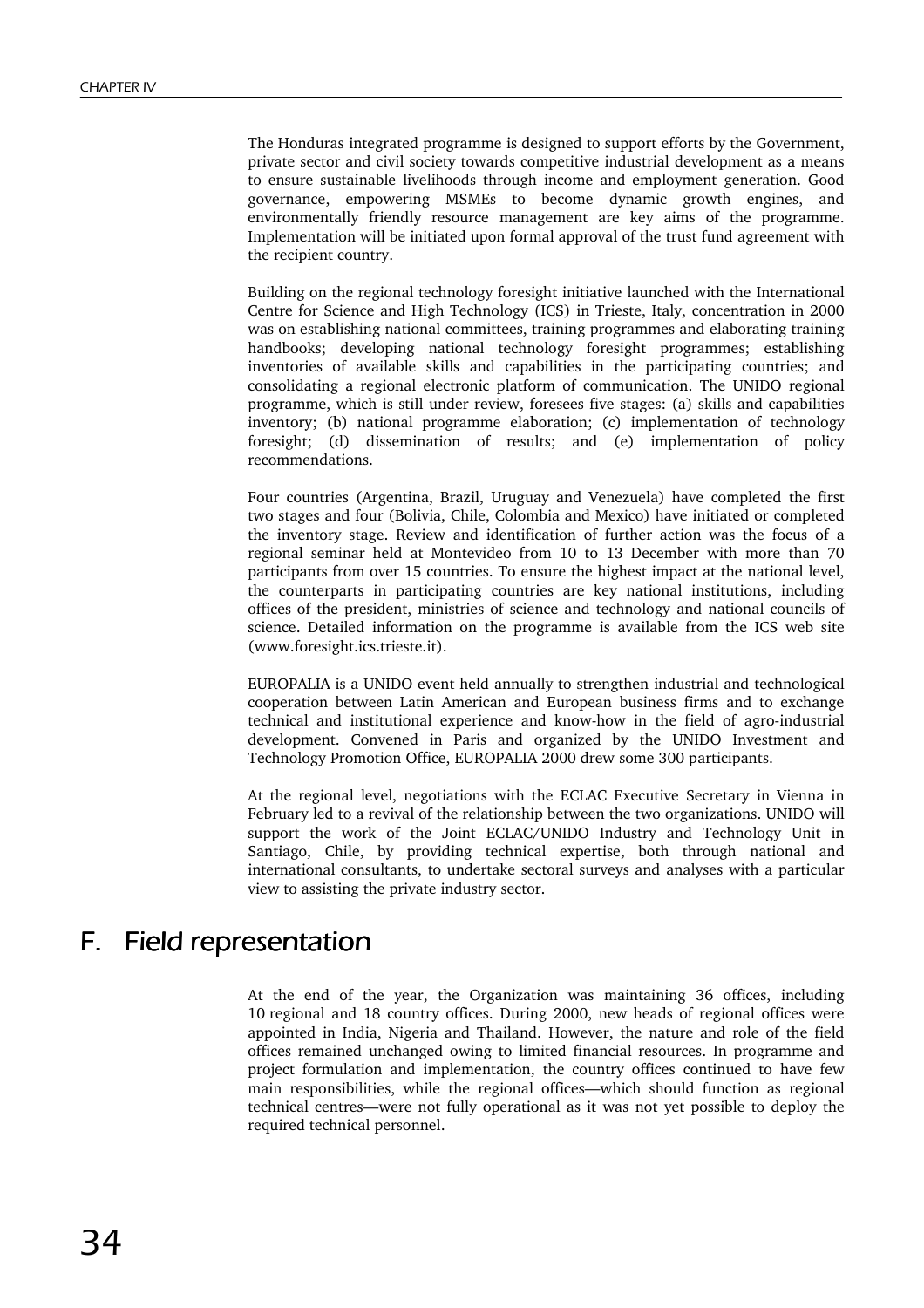The year witnessed renewed attention to reorienting the UNIDO field representation programme to the changing operational environment of development assistance. In the second half of the year, the Organization engaged in extensive discussions with Member States regarding the need to expand and qualitatively change its field structure so as to enhance the relevance and effectiveness of UNIDO's technical cooperation. This would require transferring to the field substantive responsibilities in programming and project management that are presently being performed at Headquarters. Although Member States reaffirmed the importance of decentralization as a means to enhancing effectiveness, they requested the Organization, for the time being, to consolidate and stabilize the existing field structure while eliminating organizational inefficiencies.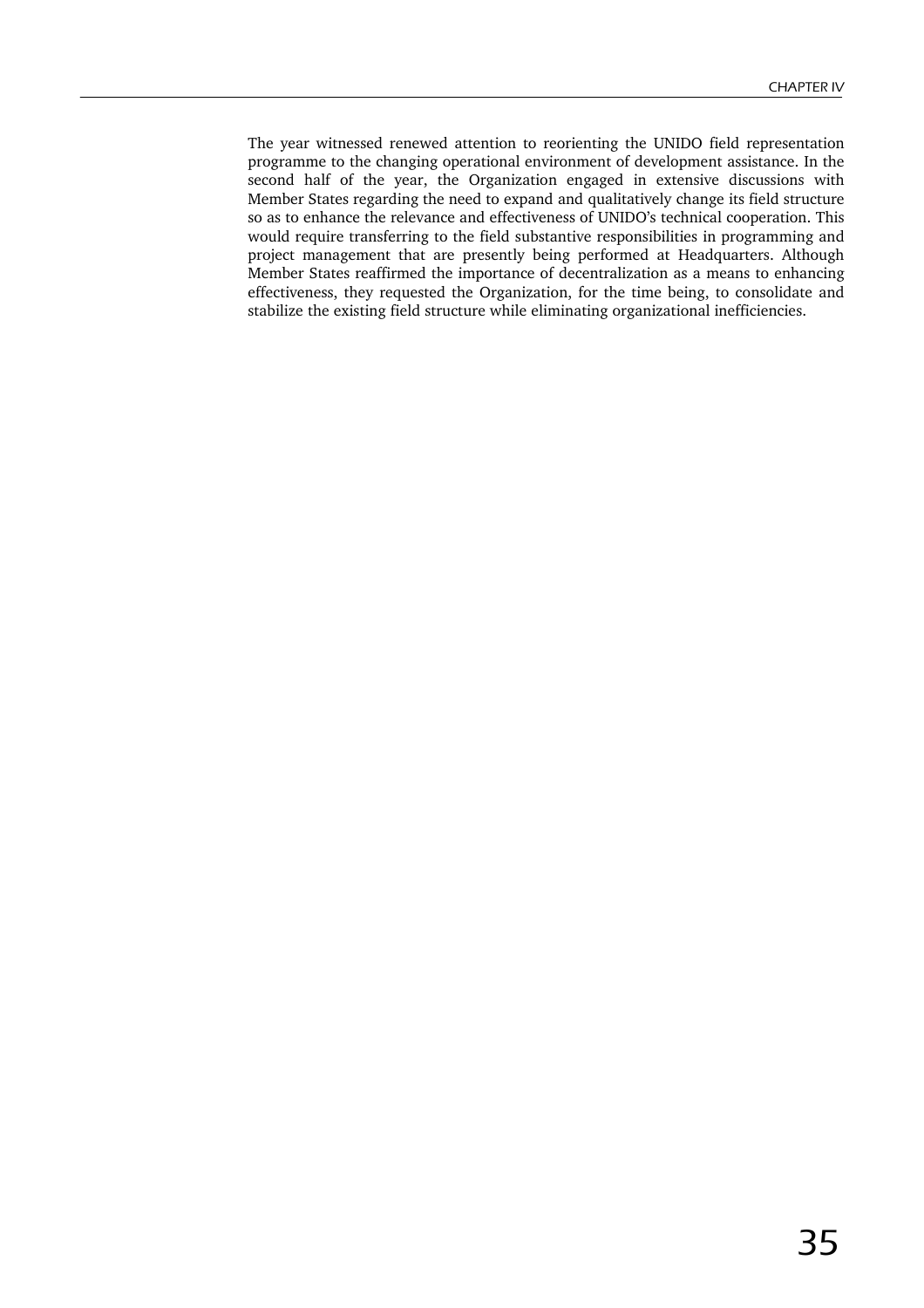# V

# UNIDO performance management

UNIDO's performance management system has been developed to provide feedback and lessons learned to enable management and stakeholders to assess and take remedial actions for the continuous improvement of efficiency, effectiveness and impact.

Performance is monitored internally and externally. Internal factors such as administrative, financial and process efficiency are measured for management feedback. Externally, service development, implementation efficiency, effectiveness and impact—including client satisfaction—are measured to ensure the quality of services provided. There is continuous monitoring of performance, for example with respect to how UNIDO complies with its mandates and Business Plan, manages its resources and implements its processes.

Core processes dealing with integrated programmes involve setting up teams that are responsible for identifying, formulating and implementing UNIDO services in an integrated and need-based fashion. The quality of integrated services is measured against established criteria covering the efficiency of the programme development phase; the quality of programmes developed; the efficiency and effectiveness of implementation; results produced and impact in the beneficiary countries.

Of particular importance in the integrated programming approach is monitoring external factors that may prevent UNIDO from producing planned results. External factors may include the payment by Member States of their assessed contributions, and—more importantly—the availability of extrabudgetary funds.

The present chapter discusses the integrated performance management and measurement system. The chapter also provides a quantifiable measurement of UNIDO performance in 2000 in terms of technical cooperation delivery and approvals.

In compliance with mandates of the governing bodies, the Annual Report also serves as a programme performance report. Within that context, the appendices provide information, primarily in tabular and graphic form, on a broad range of activities carried out during the year.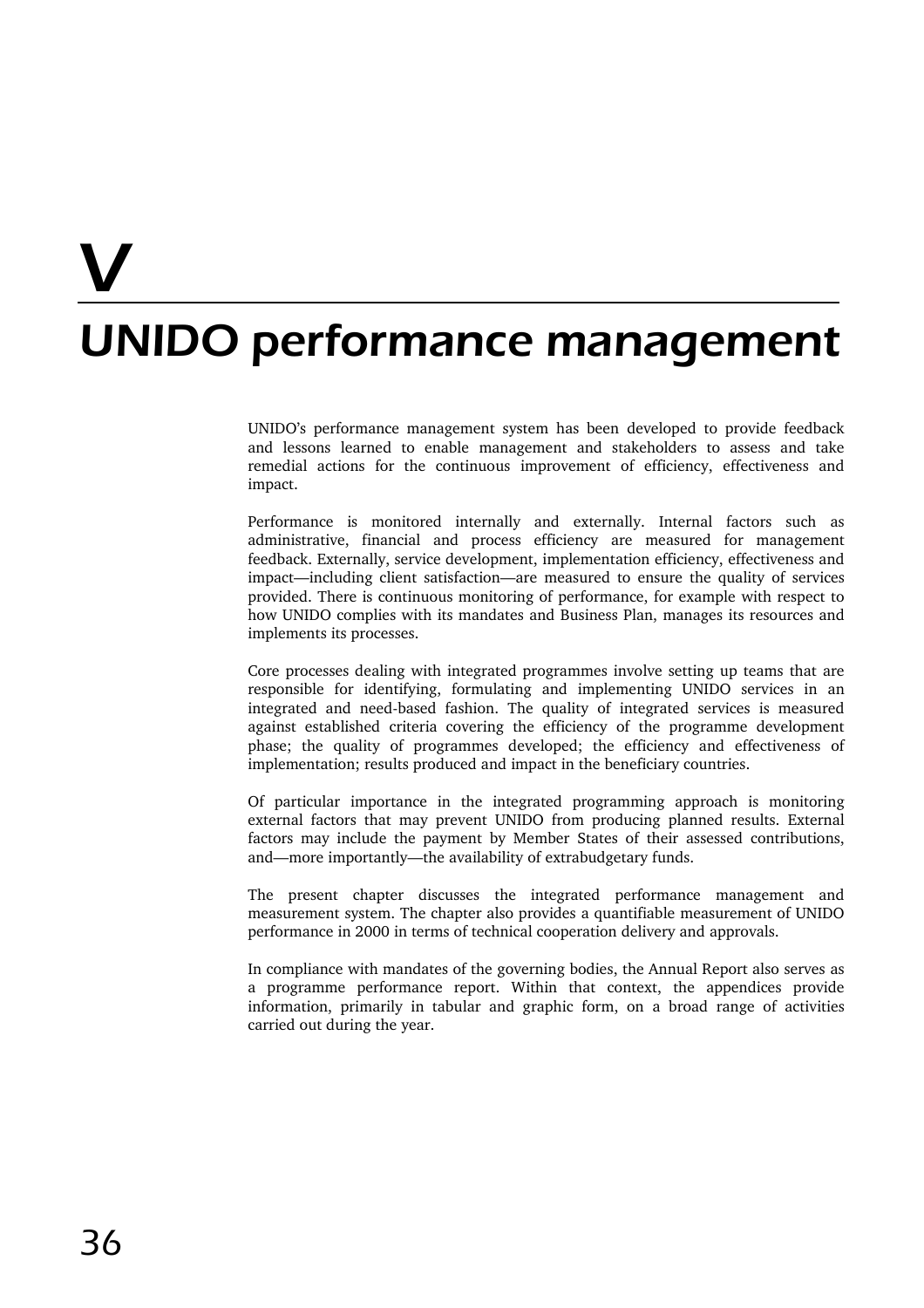# A. Performance management system

Starting with the 1998 Annual Report, the Secretariat has been using a performance indicator system to facilitate a broad assessment to answer three questions: What does UNIDO do? What are the results? How much does it cost? Progress made in 2000 in applying a system of performance indicators included the following developments:

- $\Box$  For internal management purposes, an integrated monthly financial performance reporting system has been used as an important management tool for target-setting, monitoring and implementation control of UNIDO services. The system and the accompanying recruitment model have enabled the Organization to stabilize its financial situation and prioritize services amidst declining technical cooperation delivery and operational budget income;
- $\Box$  The development of performance and impact indicators for integrated programmes has continued to facilitate assessment by team leaders and management. In March and November presentations were made to Member States on progress achieved;
- The Secretariat has developed a new system of performance management and control with a view to ensuring effective implementation of UNIDO strategies. The system now covers four dimensions: direct perspective, financial perspective, internal process perspective and learning and development perspective.

Organization-wide performance indicators developed in 1999 have been updated to cover 2000 and are shown in appendix M. The 10 performance indicators reflect UNIDO performance in a number of specific areas. To facilitate comparison, data for previous years are included where available. Figure 1 below shows the interlinkages of the 10 selected indicators.

It should be reiterated that the establishment of indicators to assess UNIDO performance is difficult both conceptually and technically, but facilitates UNIDO's efforts to add value and generate more impact than the limited resources at its disposal would imply. UNIDO will continue to improve its performance indicator system.

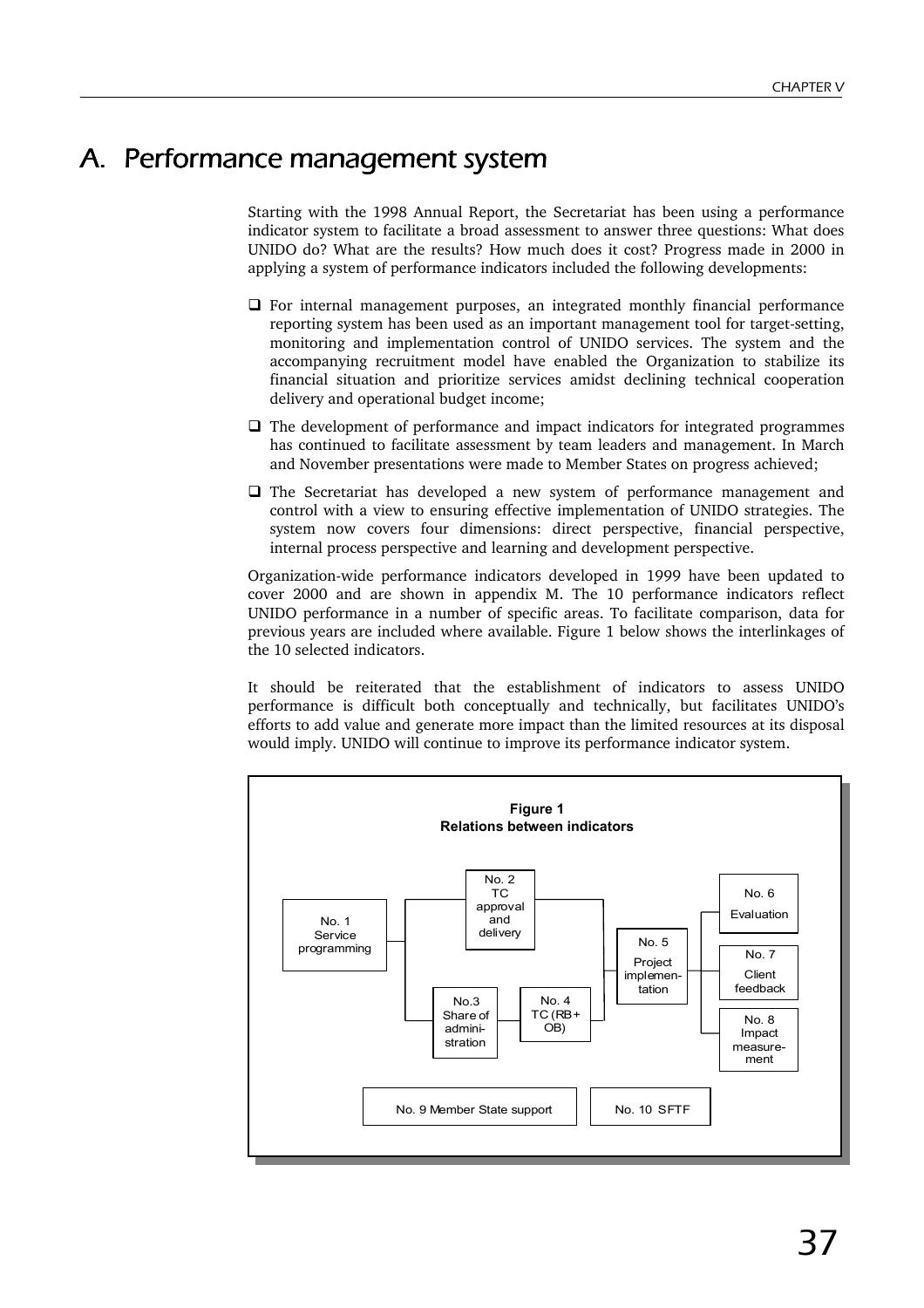# B. Performance management of UNIDO programmes

In 2000 the first three country service frameworks were approved in addition to nine new integrated programmes. This brings the total to 40 integrated programmes and three country service frameworks (Brazil, Egypt and Nigeria). Country service frameworks can contain a number of integrated programmes of a local or sectoral nature as well as projects and are better suited to meet the requirements of those larger countries with more complex industrial structures.

To ensure that UNIDO programmes are well designed and implemented, two additional guidelines were issued during the year. Guidelines for the formulation of regional integrated programmes were distributed in March, but although a number of potential areas have been put forward no regional integrated programmes have yet been developed. Following wide in-house consultation, guidelines for the implementation and monitoring of integrated programmes were published in December. Guidelines for the evaluation of integrated programmes that will complete the current series are under preparation.

#### Performance measurement

With the first integrated programmes well into their second year of implementation, a main focus of 2000 was the establishment of a performance measurement system. A number of interrelated initiatives were carried out, all of which aim to improve the measurability of programme impact.

Two meetings on impact assessment were held with Member States during the year under review. At the first, in March, consensus was achieved on the need for a clear and simple mechanism that would reflect what was measurable in the context of UNIDO's integrated programmes while at the same time linking in to such higher-level indicators as economic growth and poverty alleviation. This laid the groundwork for a second meeting, in November, where progress was reported on the development of a performance measurement system for UNIDO's integrated programmes.

With the programme methodology established in the form of standardized guidelines and formats, a major obstacle to measuring programme performance remained the scarcity of baseline data. Without such data it is impossible to demonstrate changes brought about through UNIDO intervention. To remedy this situation teams have been encouraged to use the questionnaires provided in the guidelines for the formulation of integrated programmes to collect baseline data on potential counterparts, support institutions and pilot enterprises. A second round of information collection will provide evidence of impact at the programme level. The questionnaires will be refined based on the feedback received from the teams who are using them.

At the same time, efforts have been made within UNIDO to establish a coherent set of generic success indicators for each of the outputs identified in the existing service modules. Although success indicators have been tailored to individual outputs in all the integrated programmes, it was felt that a more systematic approach was needed to obtain more comparable data and also to promote a better understanding with stakeholders at the country level of the expected benefits of the programme.

While baseline data and success indicators are essential prerequisites for efficient implementation and monitoring, the guidelines for the implementation and monitoring of integrated programmes lay down the process to be followed to record and measure progress in the form of standardized work plans, reports and regular review meetings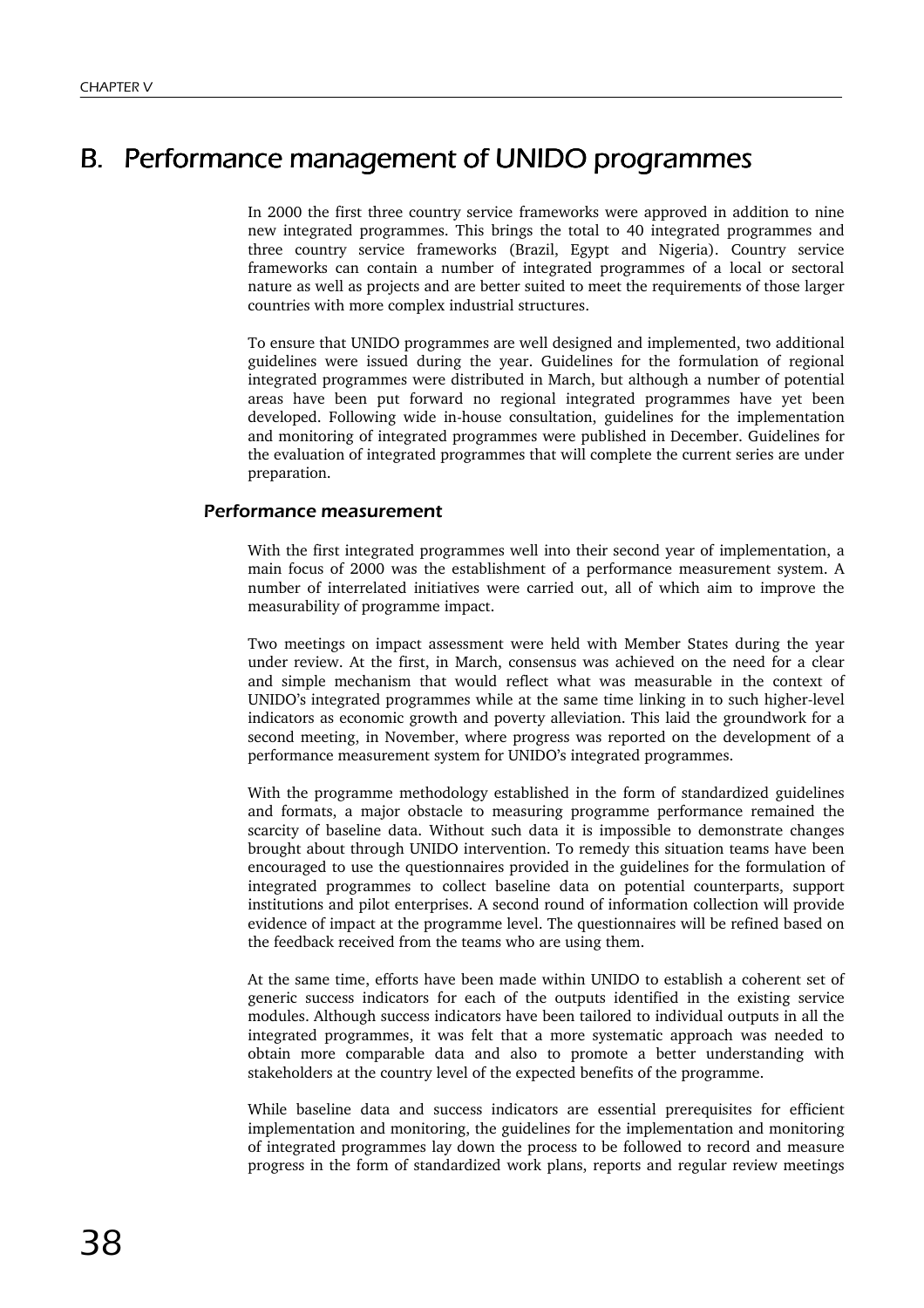at Headquarters and in the field. Steps were also taken during the year to overcome disparities in the recording of financial information with the Financial Performance Control Branch being given the responsibility to ensure that the figures reported on the integrated programmes, including "soft information", were corrected and updated regularly. The extent of those disparities had come to light during a comparative review in July and August carried out with the Branch Directors in an effort to make the programmes more realistic while maintaining their coherence. An internal reporting system is now in place (Infobase) to provide management with up-to-date information on programme funding, distribution of service modules, progress and participation.

Earlier in the year an Organization-wide assessment was made of the potential of approved and ongoing programmes with the primary objective of establishing where limited seed money can produce the greatest impact. The assessment took account of the perspective of the teams (programme as a whole), the Regional Bureaux (country situation), Branch and Managing Directors (service modules), Funds Mobilization and the Executive Office. This exercise resulted in the allocation of seed money to 36 programmes.

Before seed money was actually allocated in May teams were asked to prepare a means-end diagram identifying outputs to be produced and expected outcomes within a given time frame, together with their success indicators and the inputs required. Quantified results are expected in April 2001.

## C. Internal oversight and evaluation

Sharing lessons learned enhances coordination and improves performance. With this in mind, the Intranet database for regular budget and technical cooperation activities went on line to assist staff in continuously improving their services in all three core performance dimensions: economy, efficiency and effectiveness. Applying the same concept in a broader perspective, the Office of Internal Oversight and Evaluation started looking into a more interactive oversight tracking system in cooperation with other United Nations organizations. In UNIDO, such a system would help to follow up recommendations emanating from senior management, the External Auditor and the Joint Inspection Unit.

In conducting its oversight function, the Office of Internal Oversight and Evaluation operates in conformity with established UNIDO rules and regulations as well as administrative instructions. In doing so, the various activities are undertaken with due regard to fairness and objectivity, to prevent and detect waste, misconduct, abuses and mismanagement in UNIDO operations. To achieve the objectives set forth in its mandate, the Office examines allegations received that involve misconduct or other prohibited activity, and ascertains the facts in order to substantiate or disprove these. In this regard, commitment to accountability is imperative.

#### Internal oversight

UNIDO's internal oversight function covers a broad spectrum, from management control systems to observance of regulations. Moreover, the coordination function covers the Secretariat's relations with the Joint Inspection Unit.

In 2000, the Office produced 34 internal oversight reports or studies, which varied considerably in scope. Numerous reviews were conducted in response to management inquiries or observations during periodic tracking of UNIDO operations. Some of these short studies do not necessarily result in specific recommendations, but are intended as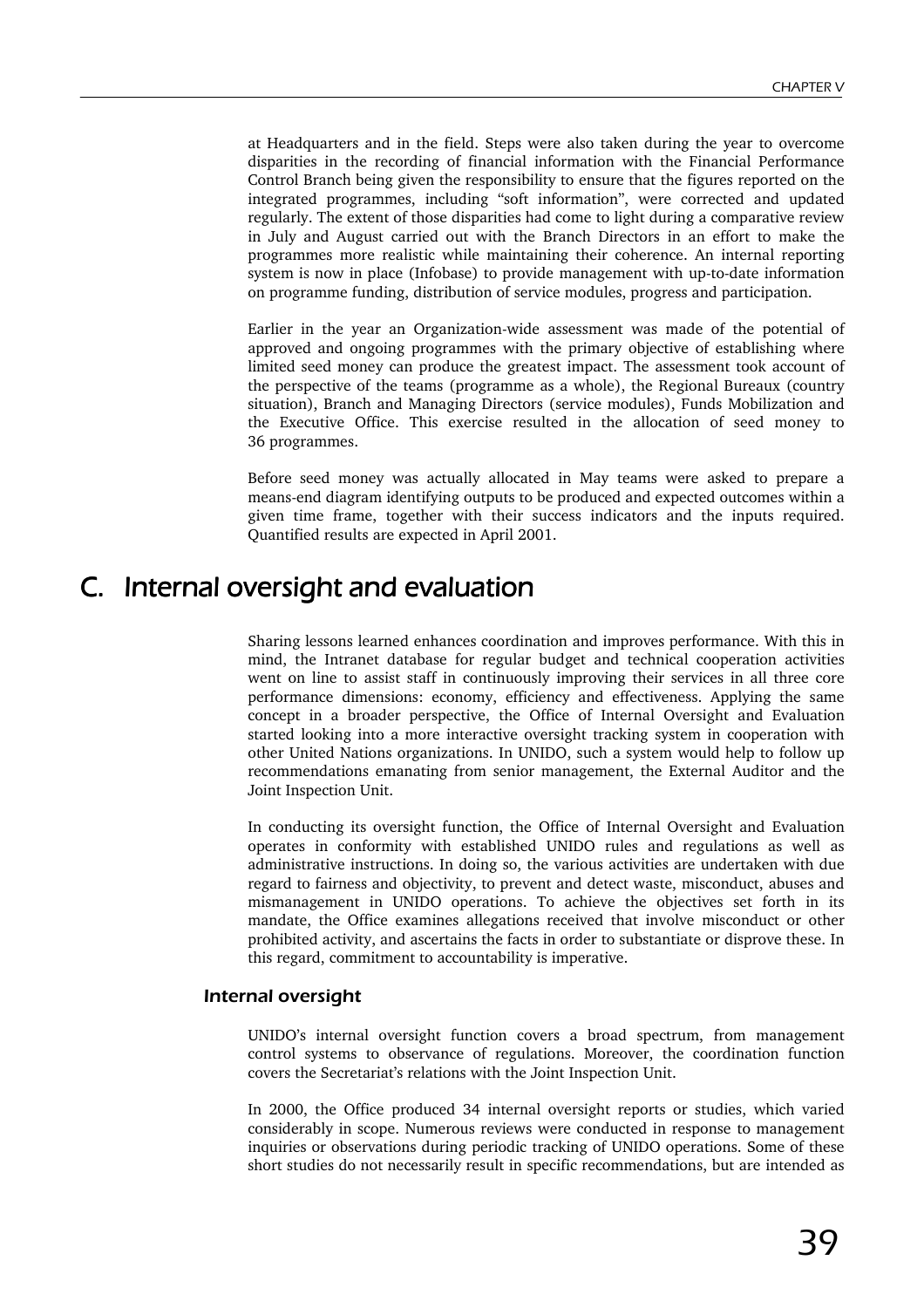inputs into the decision-making process. During the year, 12 such audit observations were provided to the Director-General (seven for information or clarification and five pointing out deficiencies in control mechanisms).

In general terms, audits are planned events conducted routinely to (a) review the reliability and integrity of financial and operating information; (b) review the systems established to ensure compliance with policies, plans, rules, regulations and other administrative instructions; and (c) appraise the economy and efficiency with which resources are employed. Audit activities involve a systematic process resulting in recommendations to remedy deficiencies or improve performance. During 2000, five audit reports were issued: three on technical cooperation projects, and two on finance and management. Several pending issues will be attended to once a vacant post is filled in 2001.

Investigations are carried out following specific allegations involving possible violations of regulations, rules and other pertinent administrative issuances on misconduct, mismanagement, waste of resources and abuse of authority. The three investigations conducted in 2000 related to two technical cooperation projects and one field office. All final reports are communicated directly to the Director-General with recommendations derived as lessons learned for posting on the Intranet. After review and clearance by the Director-General, the reports are further discussed with the offices concerned.

Comments are provided mainly following requests by the Director-General on various issues. In 2000, a total of 14 audit comments were provided to the Director-General on organizational issues.

#### Evaluation

The Office of Internal Oversight and Evaluation continued to manage and participate in the evaluation of stand-alone programmes and projects, excluding those implemented under the Montreal Protocol (which has its own evaluation system). The office also participated in designing the monitoring and evaluation system for the integrated programmes.

#### Number of evaluations, 1998-2000

|                                               |       | 1998 | 1999 | <i>2000</i> |
|-----------------------------------------------|-------|------|------|-------------|
| Self-evaluations (progress, terminal reports) |       | 125  | 50   | 62          |
| Independent in-depth evaluations              |       |      | 17   |             |
|                                               | Total | 134  | 67   | 75          |

After several years of contraction the number of self-evaluation reports has stabilized. The small increase in self-evaluations in 2000 is due to better compliance with monitoring and evaluation guidelines. Independent in-depth evaluations have maintained their role in the system. Staff participated directly in five in-depth evaluations, including field missions. The share of mid-term in-depth evaluations remained rather low (around 40 per cent of all independent evaluations) as project managers tend to put off evaluations to a later date. No ex-post in-depth evaluation was conducted in 2000 as project budgets do not provide for evaluations to be conducted several years after project completion.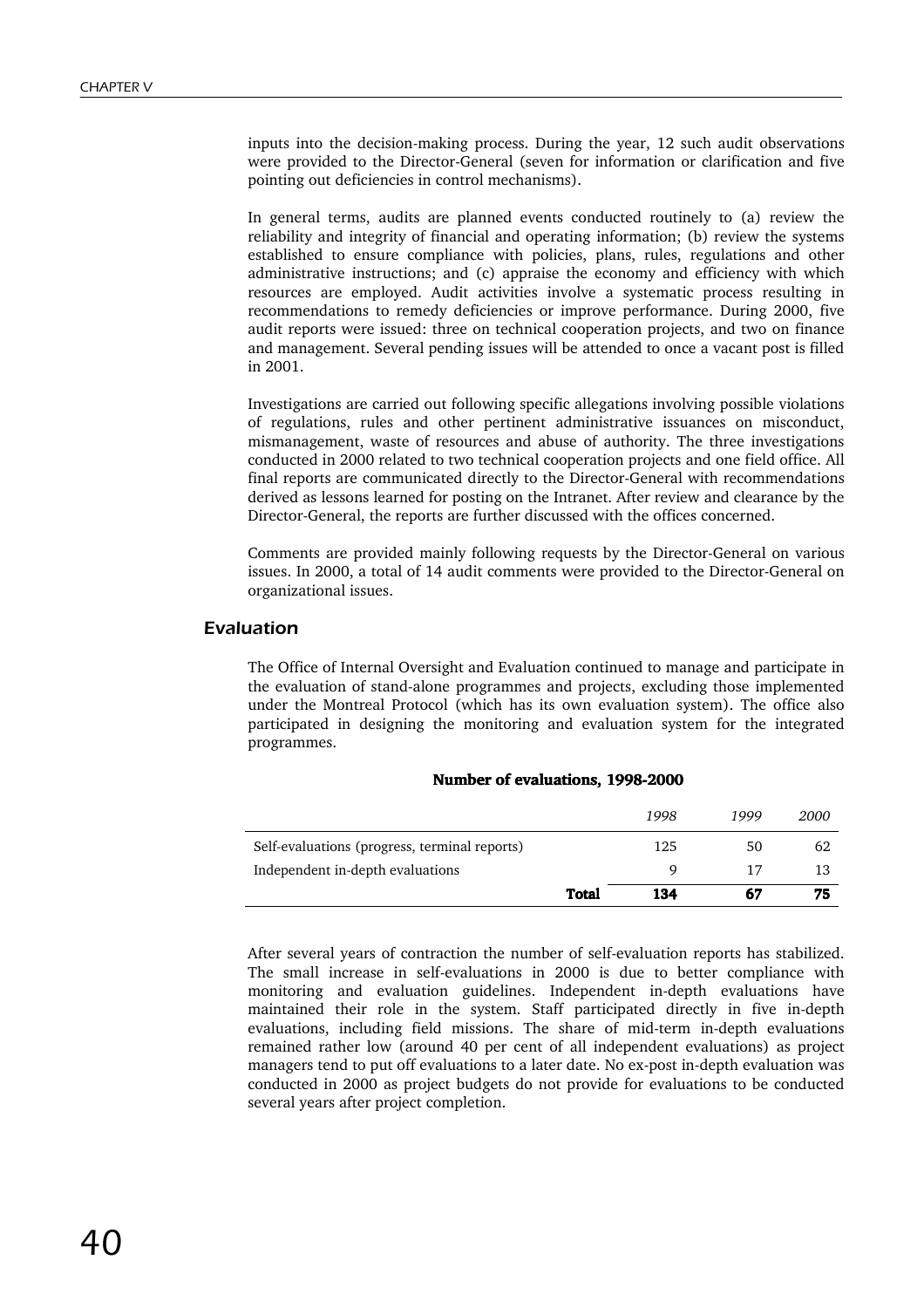In projects evaluated, statistical analysis of qualitative aspects is based on data derived from all evaluation reports reviewed during the year. In 2000, this represented a total amount of technical cooperation programme activity of \$42,541,195 in terms of revised budgets and \$36,338,177 in terms of expenditures.

*Duration of implementation*: Approximately 40 per cent of projects evaluated were completed on time or within an additional delay of less than 50 per cent of total duration as initially foreseen. Fifteen per cent of evaluated projects exceeded the planned duration three times or more. While the latter category may have been affected by unfavourable external factors, the large number of projects completed later than planned indicates that project planning continues to be too optimistic with respect to time frames.

*Production of outputs*: Of 456 outputs evaluated in 2000, 79 per cent were produced satisfactorily or better. This is comparable to the evaluation results in 1999.

*Overall assessment* (*effectiveness*): Effectiveness of projects is measured by achievement or likelihood of achievement of the project's purpose. After an exceptionally high percentage of satisfactory or better results of 90 per cent in 1999, the effectiveness indicator settled to 82 per cent in 2000.

|                                             | 1995 | 1996 | 1997           | 1998           | 1999           | 2000 |
|---------------------------------------------|------|------|----------------|----------------|----------------|------|
| More than planned                           |      |      | $\overline{2}$ | 4              | 7              | 3    |
| As planned                                  | 46   | 54   | 44             | 44             | 59             | 52   |
| Slightly less than planned but satisfactory | 25   | 23   | 23             | 37             | 24             | 27   |
| <b>Subtotal</b>                             | 71   | 77   | 69             | 85             | 90             | 82   |
| Less than planned                           | 23   | 15   | 27             | 10             | 7              | 11   |
| In trouble                                  |      |      | 4              | $\overline{2}$ | 1              | 5    |
| <b>Subtotal</b>                             | 23   | 15   | 31             | 12             | 8              | 16   |
| Undetermined                                | 6    | 8    |                | 3              | $\overline{2}$ | 2    |
| <b>TOTAL</b>                                | 100  | 100  | 100            | 100            | 100            | 100  |

#### **Overall assessment (effectiveness)**

(Percentage)

*Capacity-building*: Capacity-building projects prevailed by far (76 per cent) over the direct support projects (24 per cent). In budgetary terms their share was even higher (84 per cent), which implies that capacity-building projects are on average larger.

*Environment*: Approximately 30 per cent of all projects evaluated were those with primarily environmental objectives (46 per cent in budgetary terms).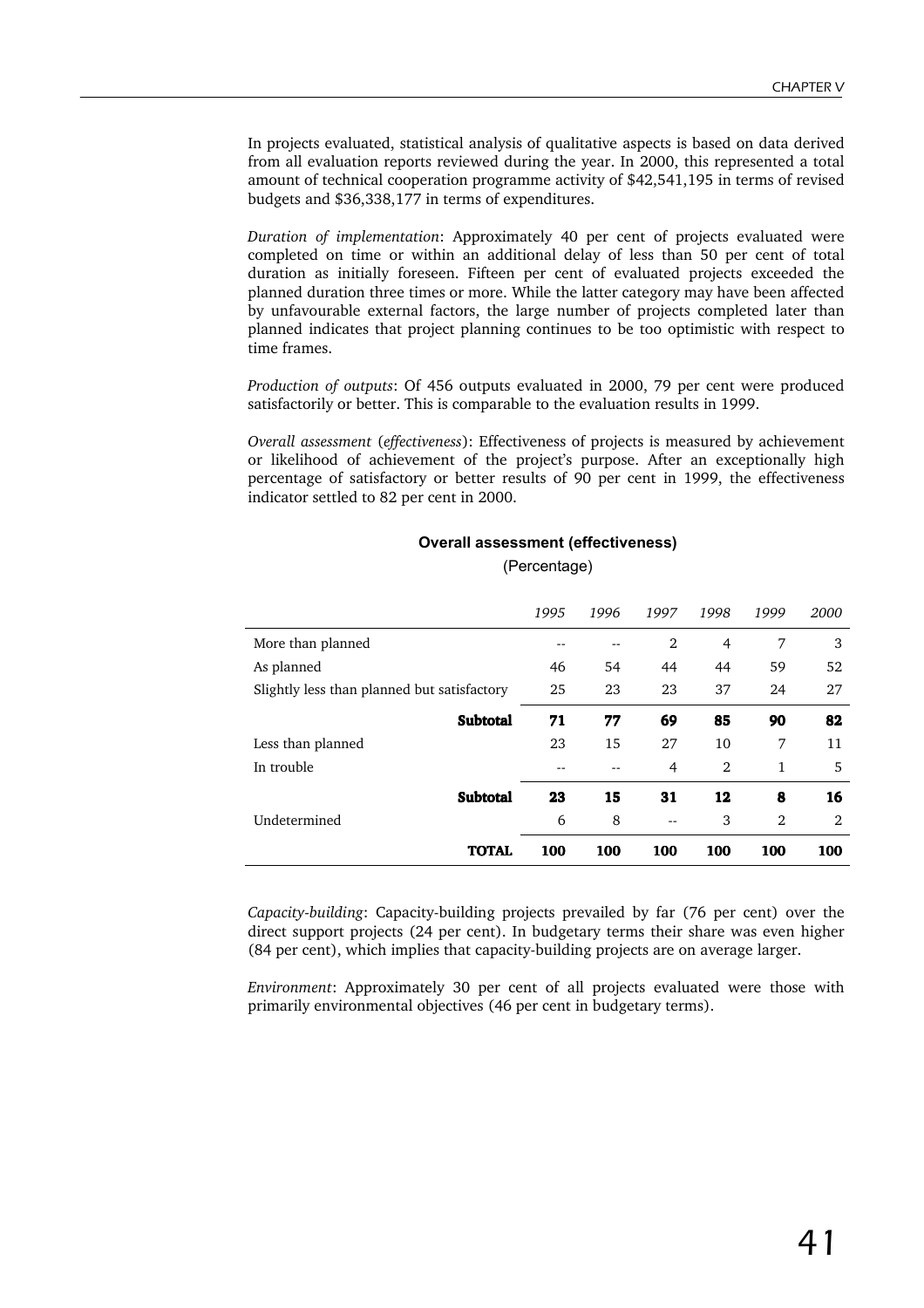# D. Aggregate statistical analysis

Technical cooperation entered a new era in 1999 with the commencement of the integrated programmes. During the consolidation period of old and new in 2000, total technical cooperation delivery decreased to \$68.7 million (figure 2). However, net approvals continued to increase reaching a de facto level of \$87.8 million in 2000 as compared to \$81.6 million in 1999 (see part E below on mobilization of financial resources).

Geographically, the Asia and Pacific region continued to be the largest recipient of UNIDO technical cooperation. Its share however, decreased from 47 per cent in 1999 to 39 per cent in 2000 in favour of all other regions. Africa remained the second largest beneficiary of UNIDO services with a share of 27 per cent, including 20 per cent for sub-Saharan countries. The weight of Latin America and the Caribbean and the share of Europe and NIS increased to 18 and 9 per cent respectively (figure 3).

The analysis of UNIDO technical cooperation delivery of 2000 in accordance with the World Bank classification system shows that one third was directed towards lowincome economies, and two thirds to middle-income economies (figure 4).

While the Montreal Protocol continued to be the largest source of funds for technical cooperation delivery, its share decreased from 42 per cent in 1999 to 39 per cent in 2000 (figure 5). Accordingly, the share of the Industrial Development Fund and trust funds increased from 23 per cent in 1999 to 27 per cent in 2000, and from 11 to 19 per cent respectively. The weight of UNDP continues to decrease.

The composition of project components in 2000 remained largely unchanged compared to recent years. The share of the subcontract component returned to a lower share of 32 per cent after a rise to 39 per cent in 1999. In turn, project personnel component increased from 34 per cent in 1999 to 40 per cent in 2000. While the share of the equipment component remained stable at 18 per cent, fellowship and training rose slightly in 2000 (figure 6).

The analysis of technical cooperation delivery in 2000 in accordance with the UNIDO Business Plan priorities shows a similar picture as in the previous year. The share of environmentally sustainable industrial development and international protocols remained the highest (39 per cent), followed by environmentally sustainable industrial strategies and technologies (14 per cent), promotion of investment and related technology (20 per cent) and agro-industries (8 per cent) (figure 7). The delivery pattern basically followed the approval pattern of the preceding year.

After the consolidation period of the year 2000, technical cooperation could accelerate in 2001, benefiting also from the increase in approvals during the years 1999 and 2000.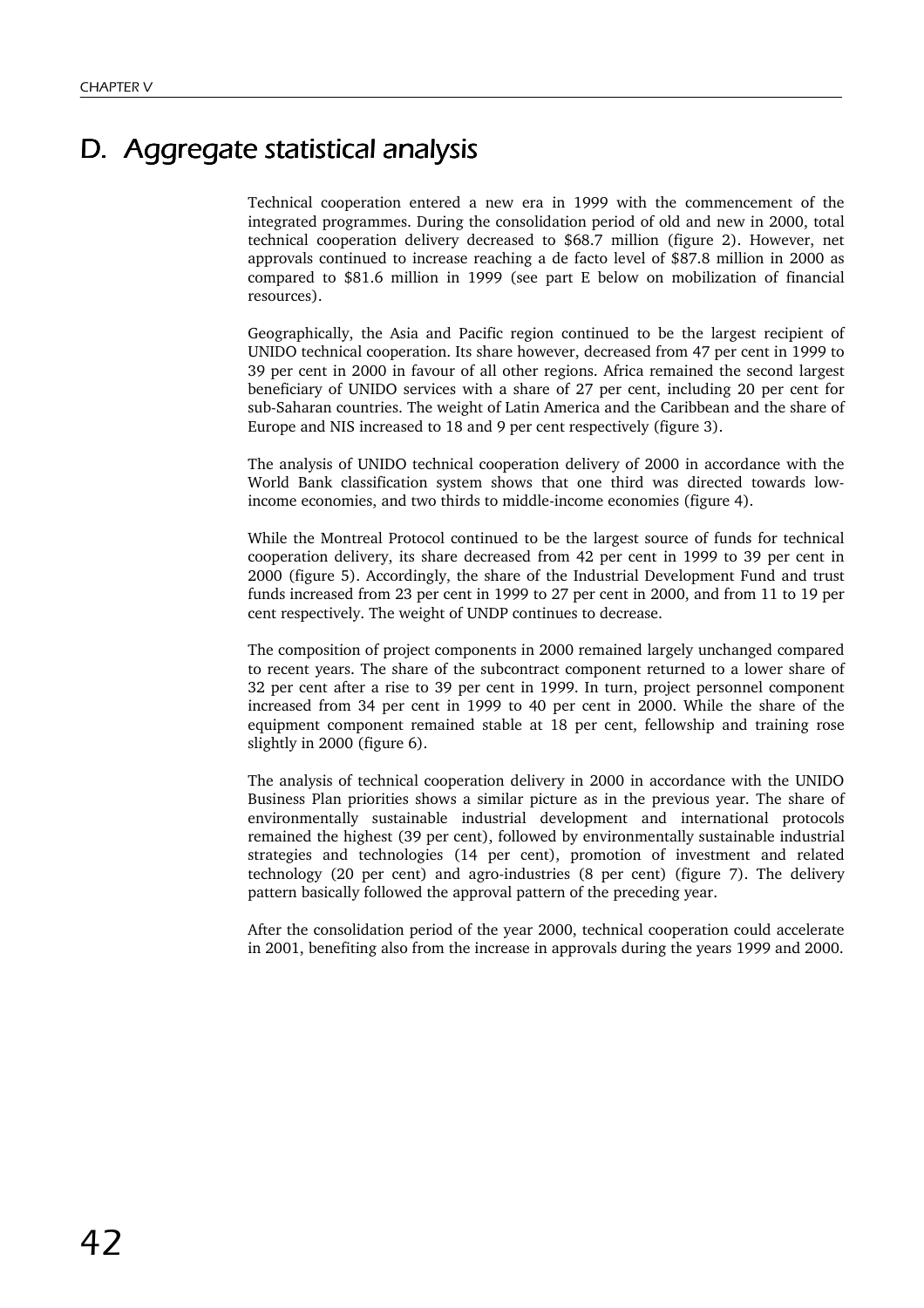

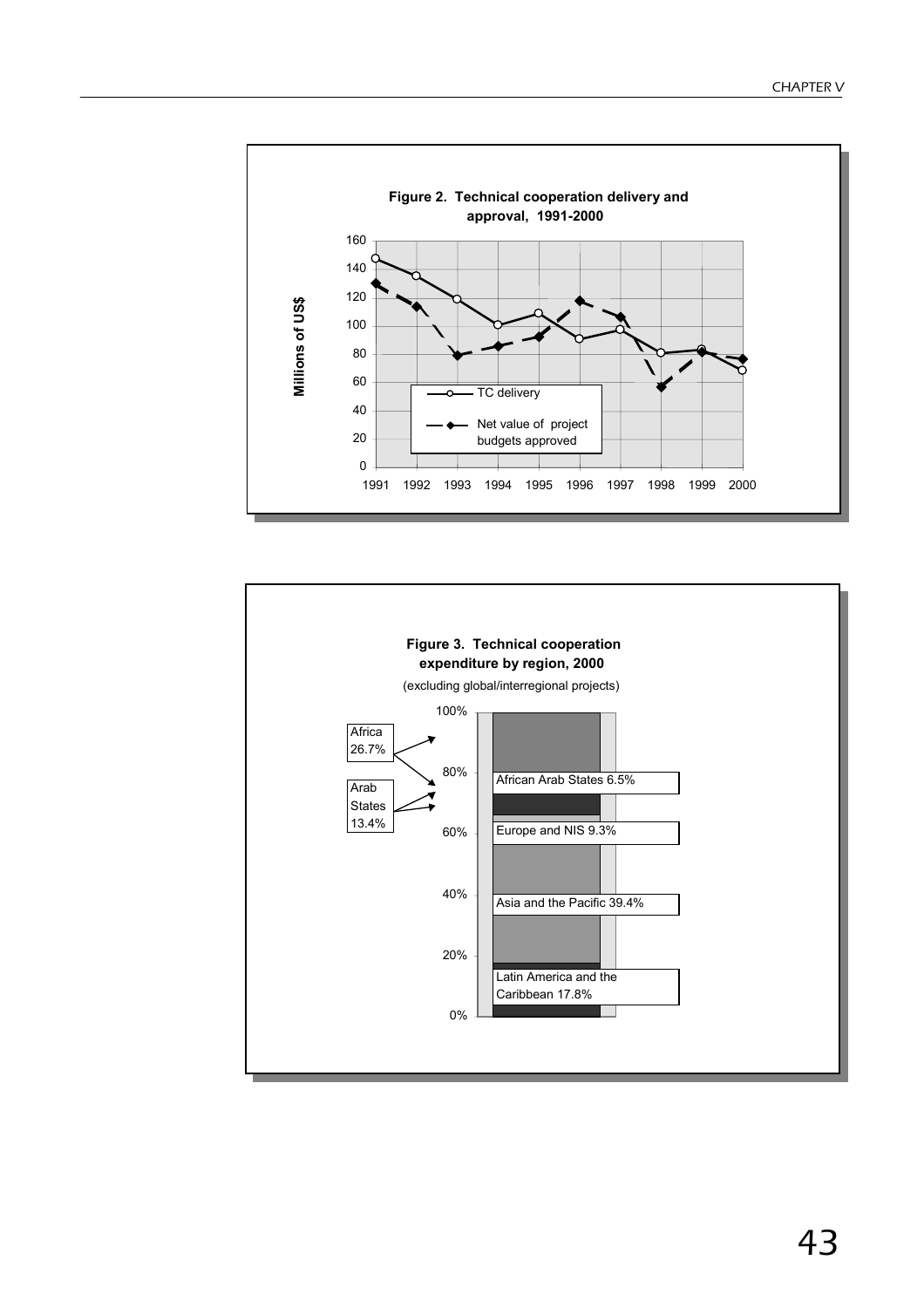

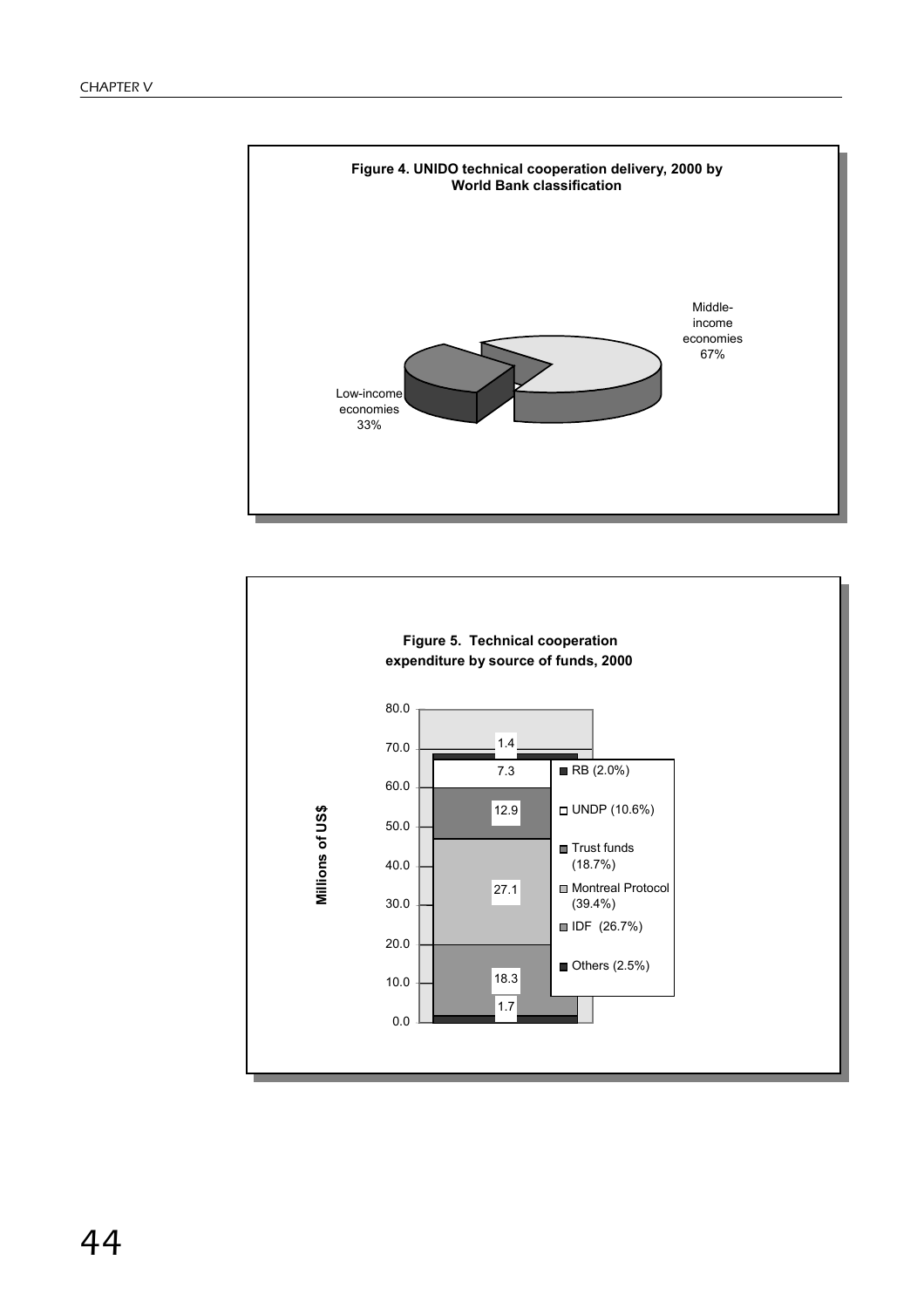

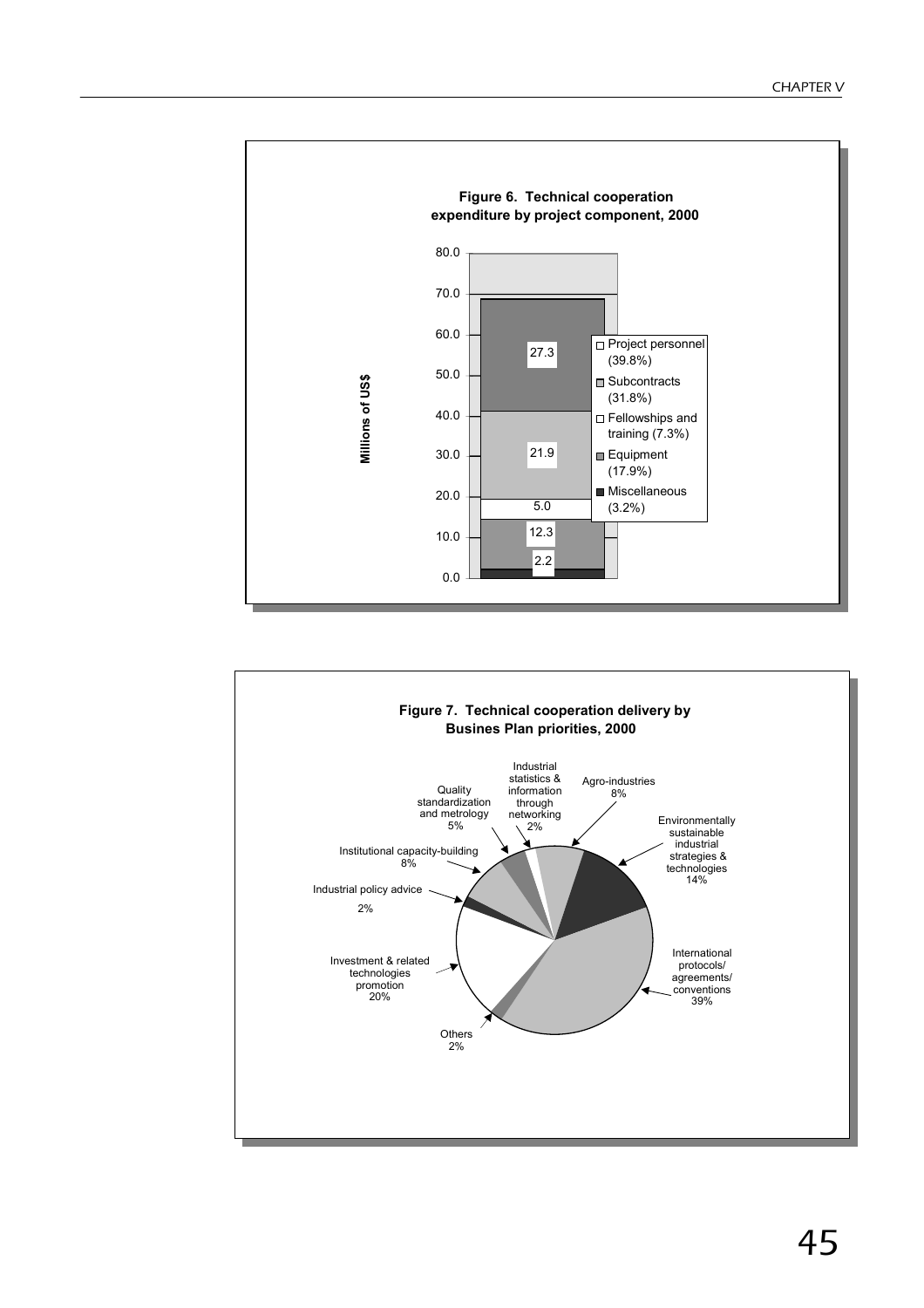# E. Mobilization of financial resources

In 2000, the new initiatives in terms of mobilization of financial resources and the integrated programmes taken in the previous two years started to produce results. As mentioned in the 1999 Annual Report, results were expected in 2000 of ongoing consultations with several donors on the provision of targeted but programmable funds. This indeed resulted in a considerable increase in such funds available. Denmark has continued to contribute about \$2 million per year. The United Kingdom made available not only its \$1 million contribution announced in 1999 but also another \$2 million just before the end of 2000, all for the integrated programmes. In addition, Austria made available €1 million for integrated programmes, Norway approximately \$666,000 for specific environment activities within integrated programmes in Africa, Kuwait \$100,000 and Ireland \$116,000. Furthermore, Italy and Austria also made contributions to the general-purpose programmable segment of the Industrial Development Fund. As a large part of those funds were received late in the year, they could not be allocated by 31 December. The balance of those programmable donor funds available at the end of 2000 amounted to \$6.2 million, compared with \$3.2 million at the end of 1999, an increase of \$3 million.

This increase in programmable funds has proven very valuable as it allows UNIDO to start priority activities rapidly, fill gaps in the funding of critical components and attract other funds. It is hoped that other donors will also consider such contributions, so that flexibility can be maintained to ensure optimum implementation of programmes given the funding constraints.

Considerable progress was made also with obtaining access to bilateral funds (i.e. in principle made available by specific donors to partner countries). This has been the case mainly in countries where an integrated programme is in place. Donors and recipients have expressed appreciation for the approach followed and have provided funds, mainly through the trust fund mechanism. Major approvals were obtained in 2000 from Italy and Norway for the programmes in Sri Lanka, Tunisia and Uganda. An agreement was signed late in the year with Spain for an important component of the integrated programme for Morocco, representing the first major technical cooperation contribution from Spain to UNIDO. The \$14.9 million level of net approvals reported under this category takes into account only actual payments received; future year payments under trust fund agreements signed with donors in 2000 (and therefore not included in net approvals) amount to \$7.9 million. Until 2000, such future payments had been marginal.

Net project and programme approvals from all sources of funds amounted to \$76.9 million, as compared with \$81.6 million in 1999. However, with the types of funding, and modalities changing from the traditional pattern as described above, the net approval figures no longer show the total volume of funds mobilized during the year. As described above, in addition to net approvals, UNIDO increased the unallocated balance of programmable donor funds by \$3 million during the year, and together with future payments under trust fund agreements signed, total financial resources mobilized in 2000 amounted to \$87.8 million.

Furthermore, in order to allow a proper comparison between the 1999 and 2000 amount approvals, it must be kept in mind that the donor contributions are made mainly in currencies other than the United States dollar. The average euro/dollar exchange rate in 1999 was  $\epsilon_1$  = \$0.93, while in 2000 the rate was  $\epsilon_1$  = \$1.08, a decrease of 16 per cent. This has reduced the dollar equivalent of 2000 approvals by several million dollars.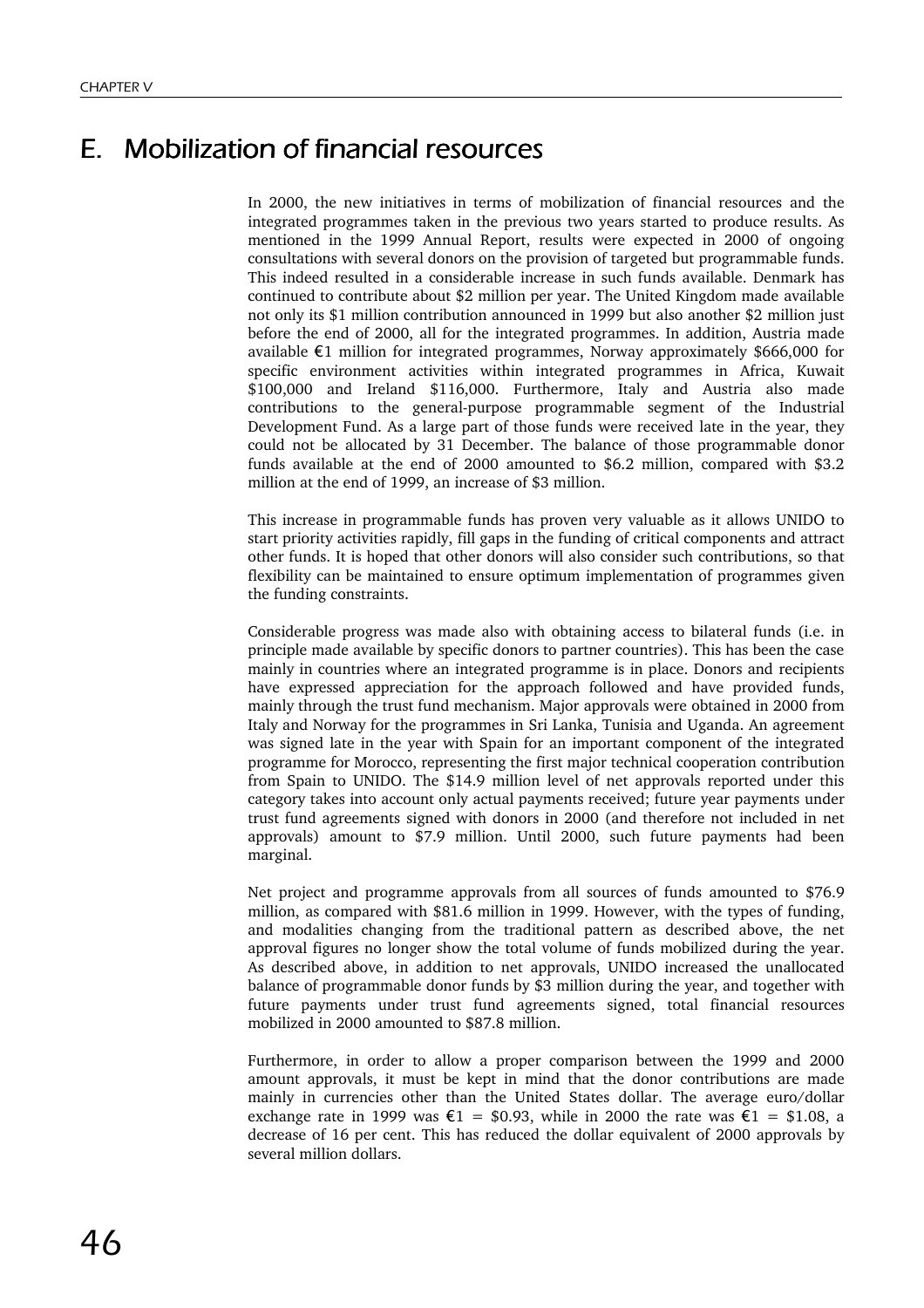The distribution of Industrial Development Fund and trust fund approvals by region and subject is given in appendix B. Details of the projects are provided in the list of technical cooperation activities (IDB.24/2/Add.1).

Funding from UNDP core funds continues to decrease. In 2000 net approvals from this source amounted to \$4.6 million only. In view of the financial situation of UNDP, no rapid recovery in that funding can be expected.

Net approvals under the Multilateral Fund for the Montreal Protocol amounted to \$29.5 million, around the average of recent years. Annual net approvals have stabilized at this high level, enabling UNIDO to maintain the annual delivery under this source of funds.

Other very important developments took place during the year in respect of the relations of UNIDO with GEF and the European Commission. Under GEF and UNDP funding a project with a total value of \$8.9 million was approved for India in the area of clean energy. In another GEF-funded project for the Dneiper River Basin involving several agencies, UNIDO was assigned responsibility for several components with a total value of almost \$1.3 million. Also a preparatory project for development of a strategic action plan for the Gulf of Guinea marine ecosystem was approved. This is likely to result in a large-scale project in the coming years. At the end of the year, the main phase of an energy conservation project in China with a value of \$7.4 million and a project of almost \$1 million for the Danube valley were also approved by GEF. (Those last two projects are not included in the above statistics, but will be reflected in 2001 approvals.) Furthermore, a major breakthrough was achieved in terms of improved access to GEF funding. Until now UNIDO could access GEF funding only through one of the implementing agencies: UNDP, UNEP or the World Bank. In the spring, the GEF Council decided to enable UNIDO to work directly with the GEF secretariat on project development, including funding. Later in the year UNIDO was given the status of "executing agency with expanded opportunities", enabling UNIDO to work directly with the GEF secretariat on all activities. Under several GEF operational programmes, particularly but not exclusively in the areas of persistent organic pollutants and climate change, this presents major opportunities both for substantive cooperation with the GEF secretariat as well as for project funding.

Progress was made also with the European Commission. A project was approved for the Union Economique et Monétaire Ouest Africaine for which UNIDO will implement activities with a value of €8.2 million. Furthermore, progress is being made in the finalization of the detailed working arrangements between the United Nations and the European Commission. Completion of this process, expected in the coming months, will enable United Nations organizations to cooperate directly with the Commission and obtain project funding. As several other projects are under discussion, finalization of those arrangements could result in a rapid increase in cooperation.

Approvals for 2000 also include the funds resulting from the unutilized balances of appropriations arising from the adoption of General Conference resolution GC.8/Res.4. Those funds are currently being utilized in the integrated programmes. Together with the Regular Programme for Technical Cooperation, those funds have provided the organization with a very important flexibility to start up programme activities and facilitate a balanced implementation of programmes. Because of its special nature, no new funds will be available in 2001 under this heading.

Funds mobilization efforts at all levels in relation to the integrated programmes will continue unabated in 2001. Efforts will include special missions to the field where, in close cooperation with the Government, donors are approached to participate in the